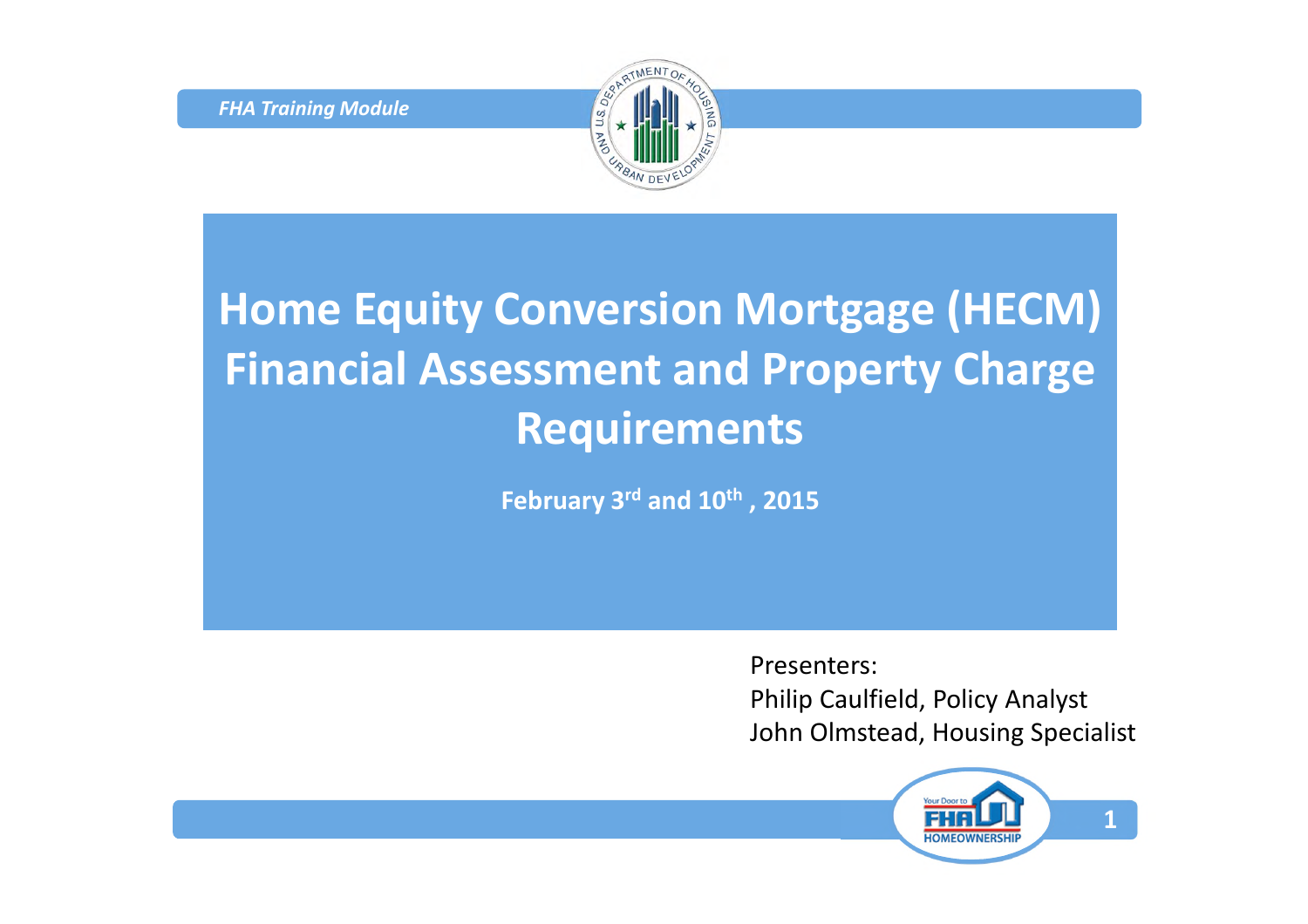

• **Audio is available only via phone Please call: 800-260-0702 Participant Access Code: 350370 # to join the audio portion of the webinar**

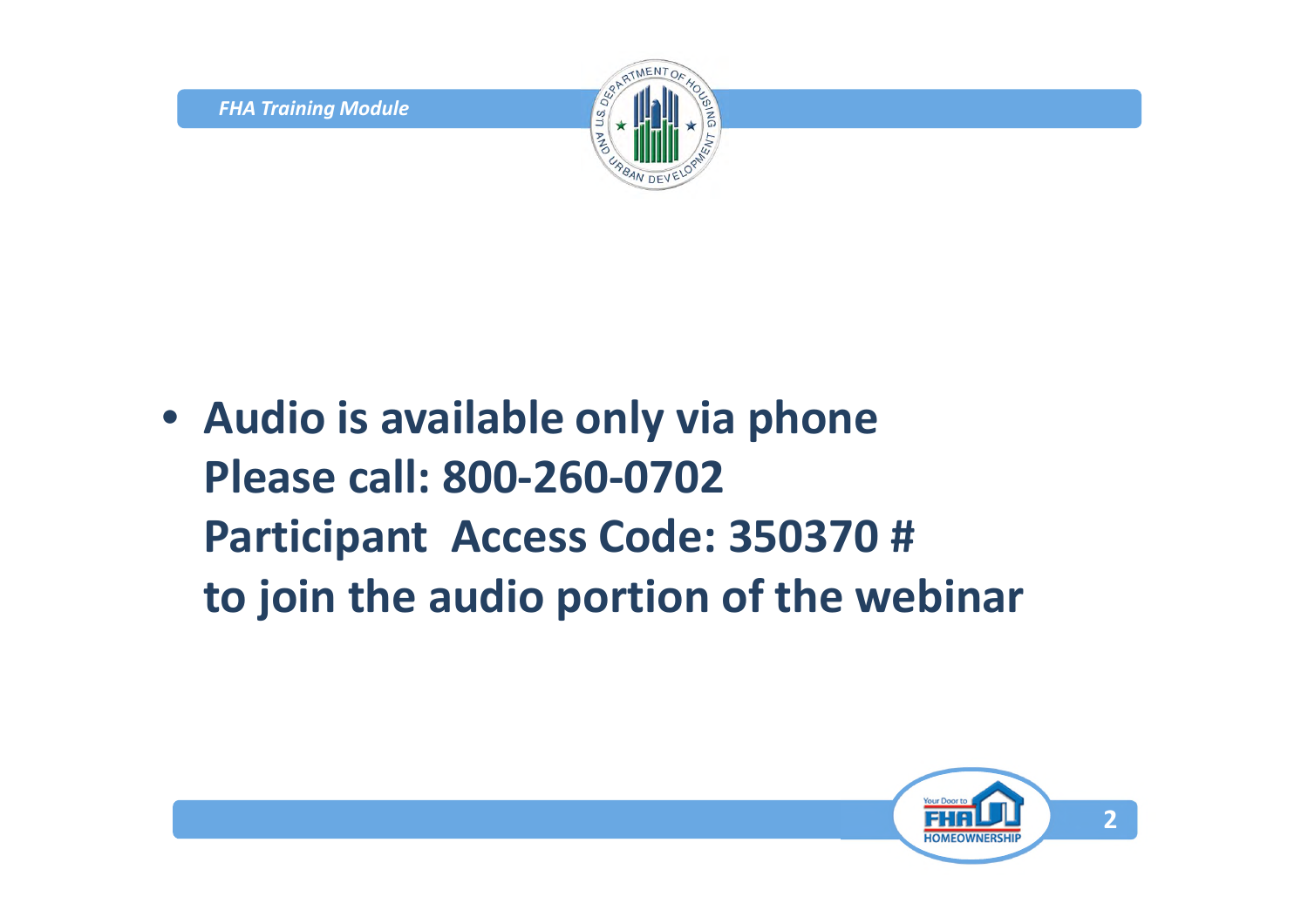

# **Webinar Logistics:**

- Audio is being recorded. It will be available along with the PowerPoint at www.hud.gov/housingcounseling under "Webinar Archives"
- Attendee lines will muted during presentation .
- We may have a number of polls questions.
- There may also be Q&As. The operator will give you instructions on how to make your comments.

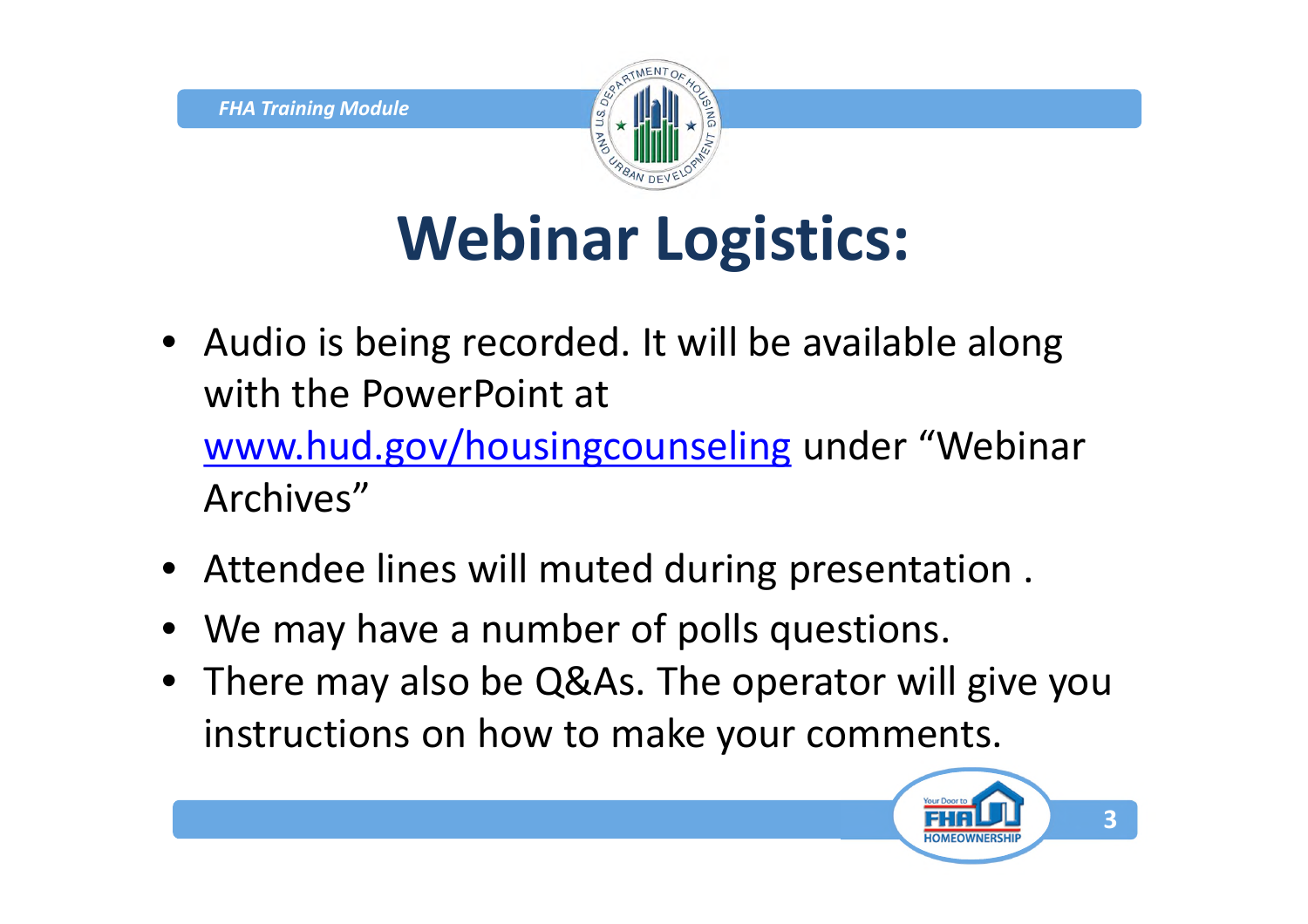

#### **GoToWebinar: Ask Questions**

|                  | File View<br>Help                                      | 日回回区 |
|------------------|--------------------------------------------------------|------|
| ******<br>------ | $\Box$ Audio                                           |      |
| c                | ◯ Telephone<br>O Mic & Speakers Settings               |      |
|                  | <b>&amp;MUTED</b><br>4000000000                        |      |
|                  | $\Box$ Questions                                       | ø    |
| <br>------       |                                                        |      |
|                  | [Enter a question for staff]                           | Send |
|                  |                                                        |      |
|                  | <b>Webinar Housekeeping</b><br>Webinar ID: 275-918-366 |      |
|                  | <b>GoTo</b> Webinar                                    |      |

- Please submit your text questions and comments using the Questions Panel. We will answer some of them during the webinar.
- You can also send questions and comments to housing.counseling@hud.gov with webinar topic is subject line.
- **Note:** Today's presentation is being recorded and will be provided within 48 hours. The replay information will be sent out via OHC'sISTSERV

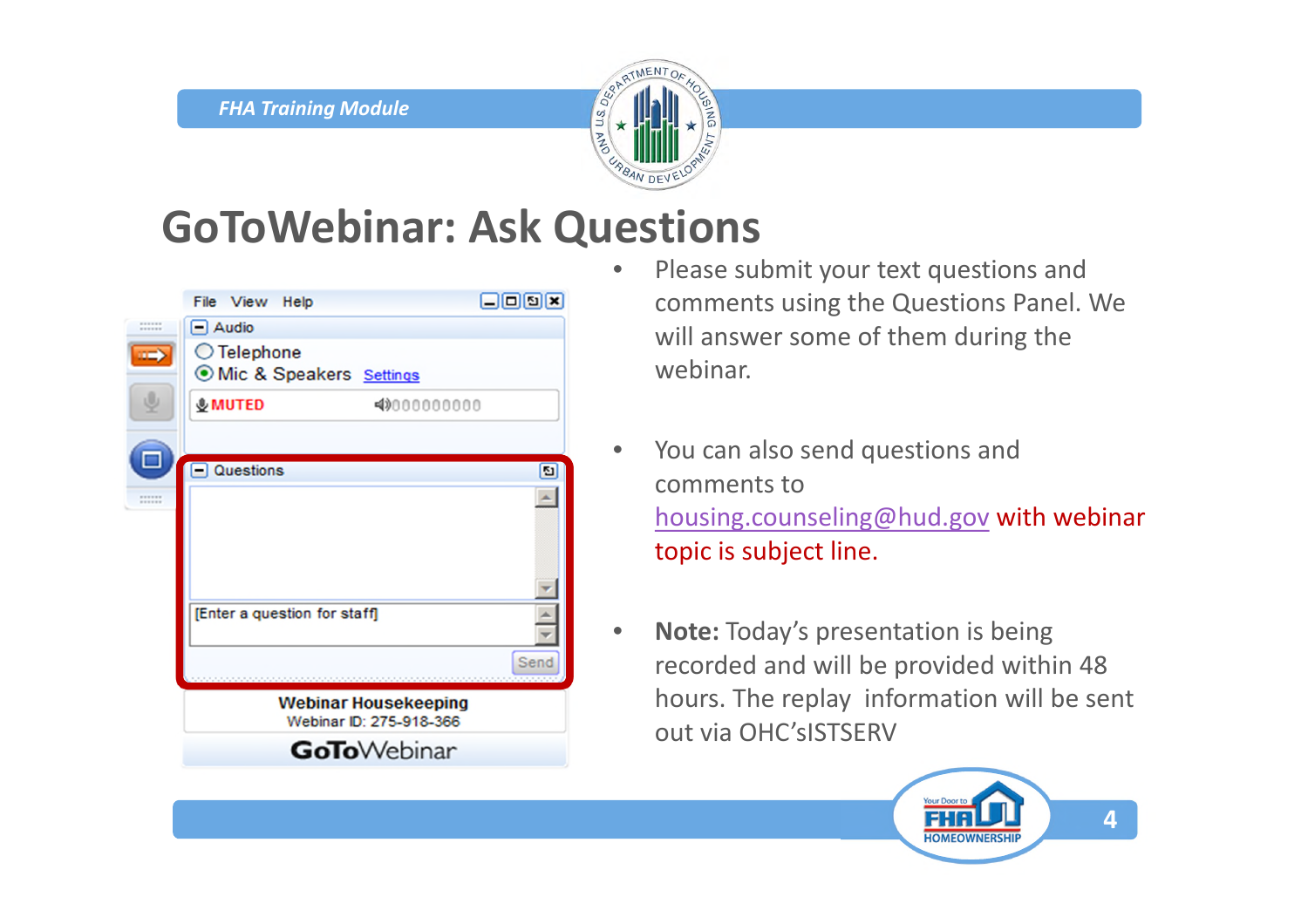

# **Brief Survey**

- Please complete the brief survey at the end of this session.
- Your responses will help OHC better plan and present our webinars.

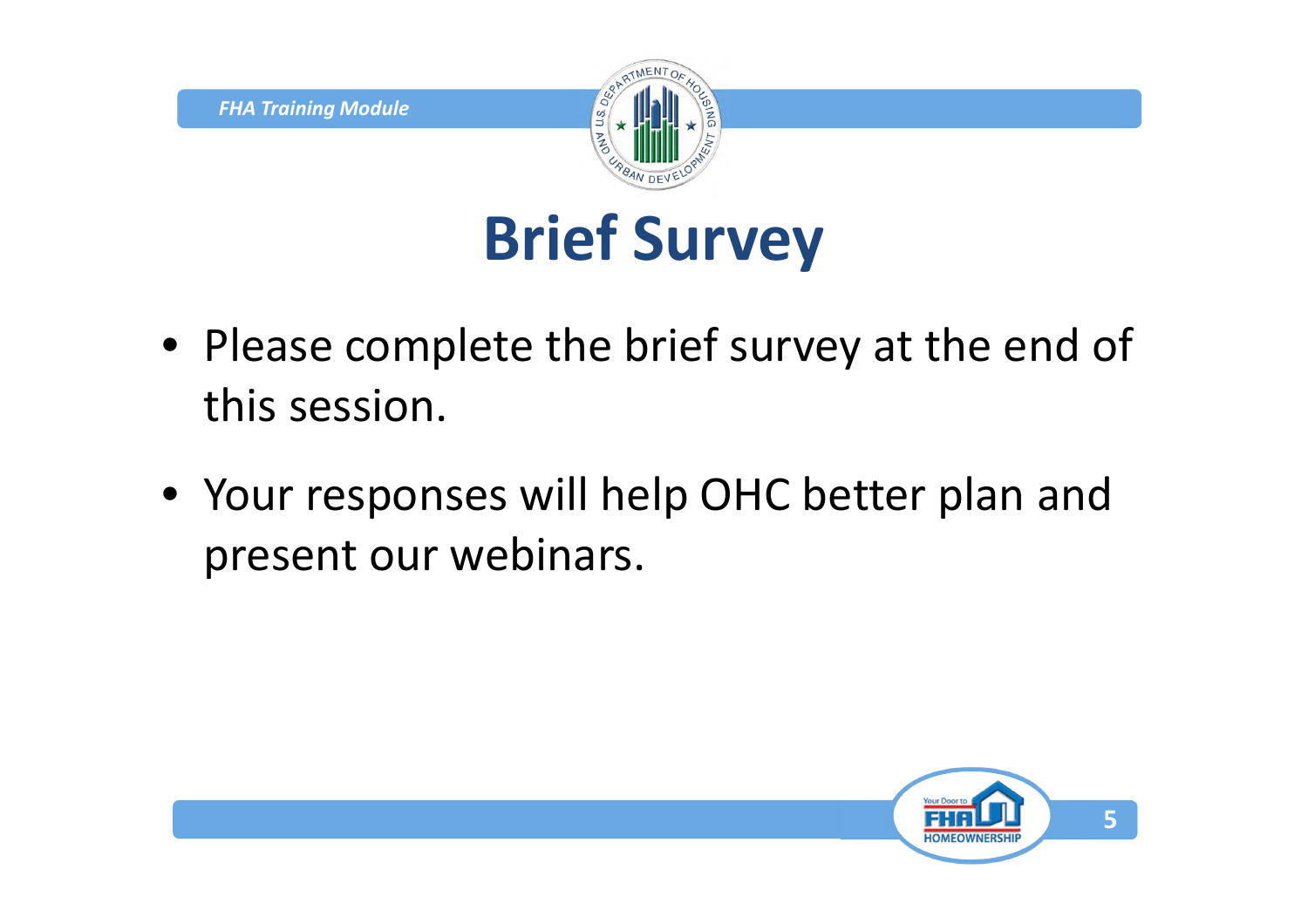

# Certificate of Training

- You will receive a "thank you for attending" email from GoToWebinar within 48 hours.
- The email will say that it is your Certificate of Training.
- Print out and save that email for your records

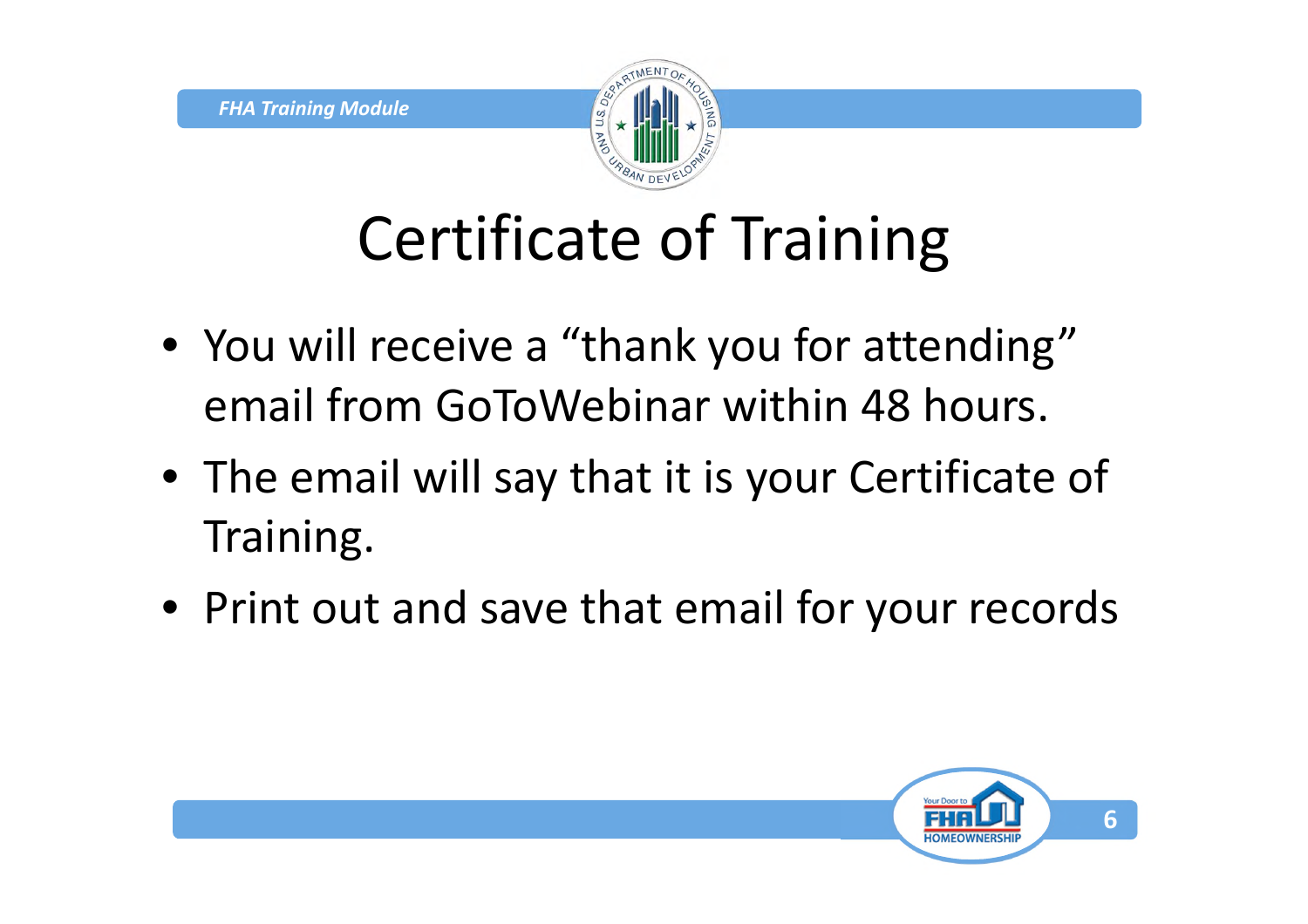*FHA Training Module*



#### **HECM Counseling**

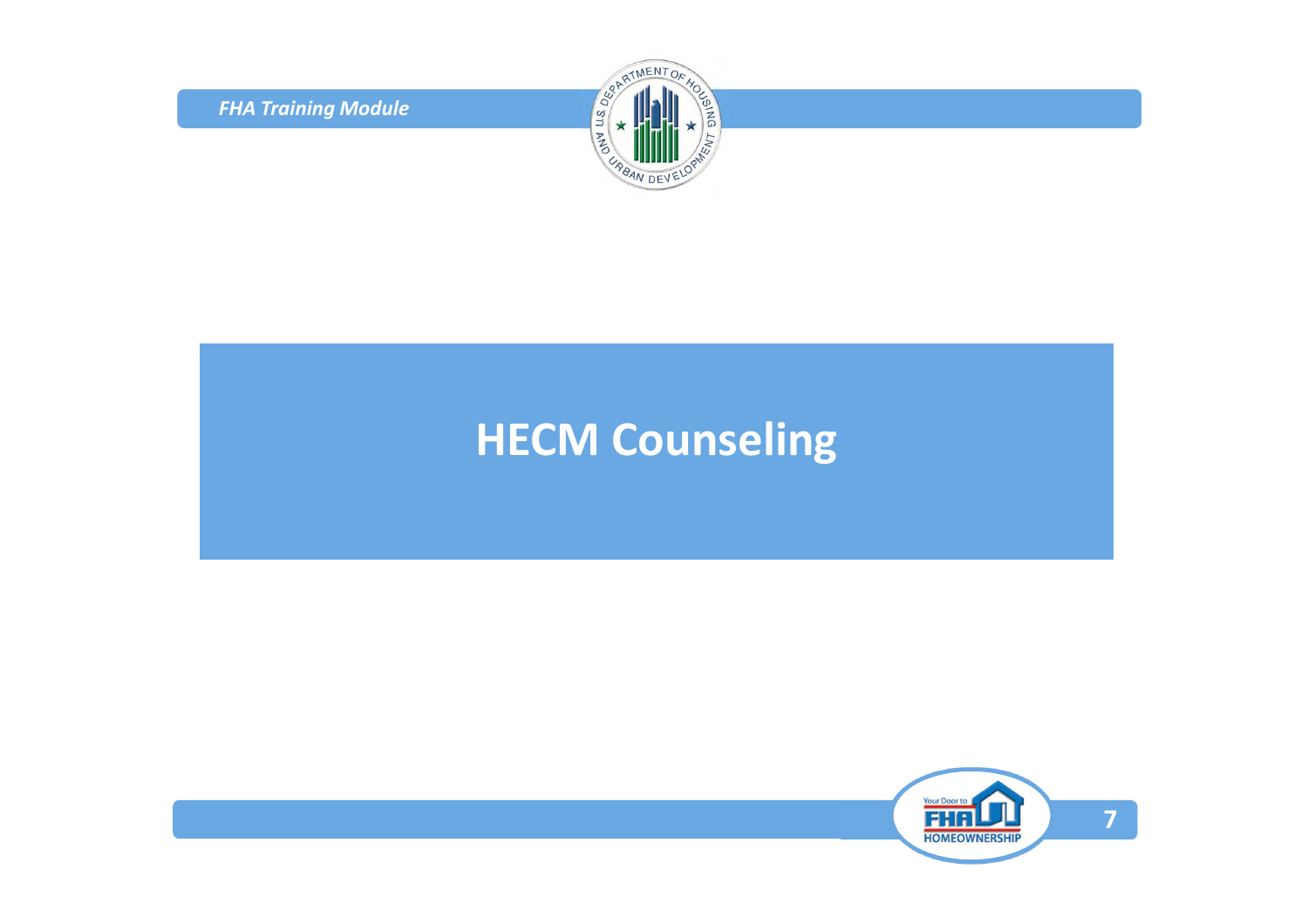

### Counselor Role in Financial Assessment

- Will **NOT** make determinations of Client Eligibility
- Will advise clients that final decisions on eligibility are the sole responsibility of the mortgagee and not the counselor
- Will cover Financial Assessment requirements with the client "during" the session
- Will explain documentation requirements and terms (i.e., residual income, compensating factors, non-cash benefits, etc.)
- Will highlight areas that could require further review by the mortgagee and may impact their potential eligibility

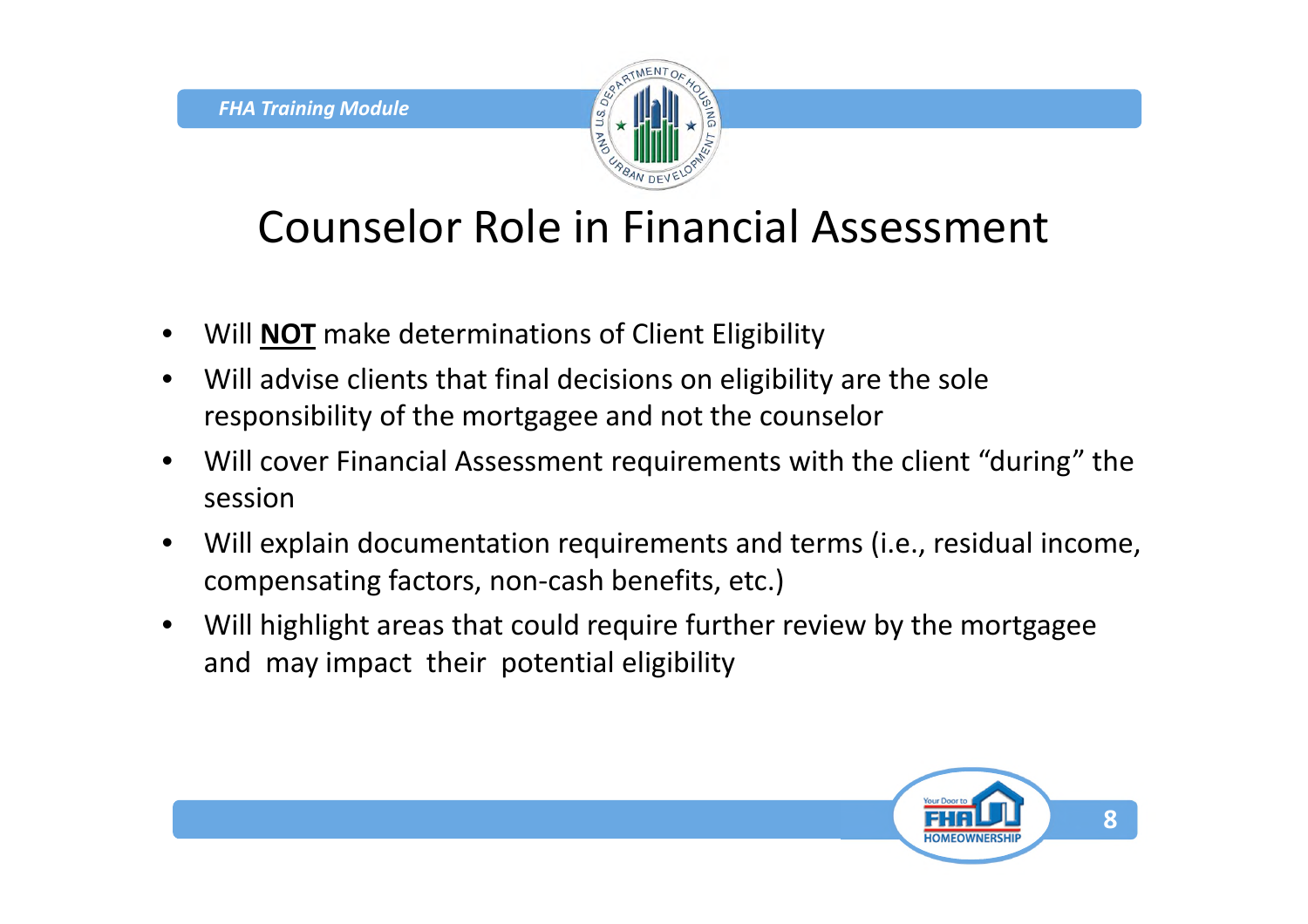

#### Additional Counselor Needs

- Will need to expand initial Client intake information
- Will need to include client financial data relevant to the Financial Assessment
	- RMA software will include a Financial Assessment component
- Will need to -go through the calculation with the clients during the session
- Will need to make client aware of any items that may raise eligibility concerns

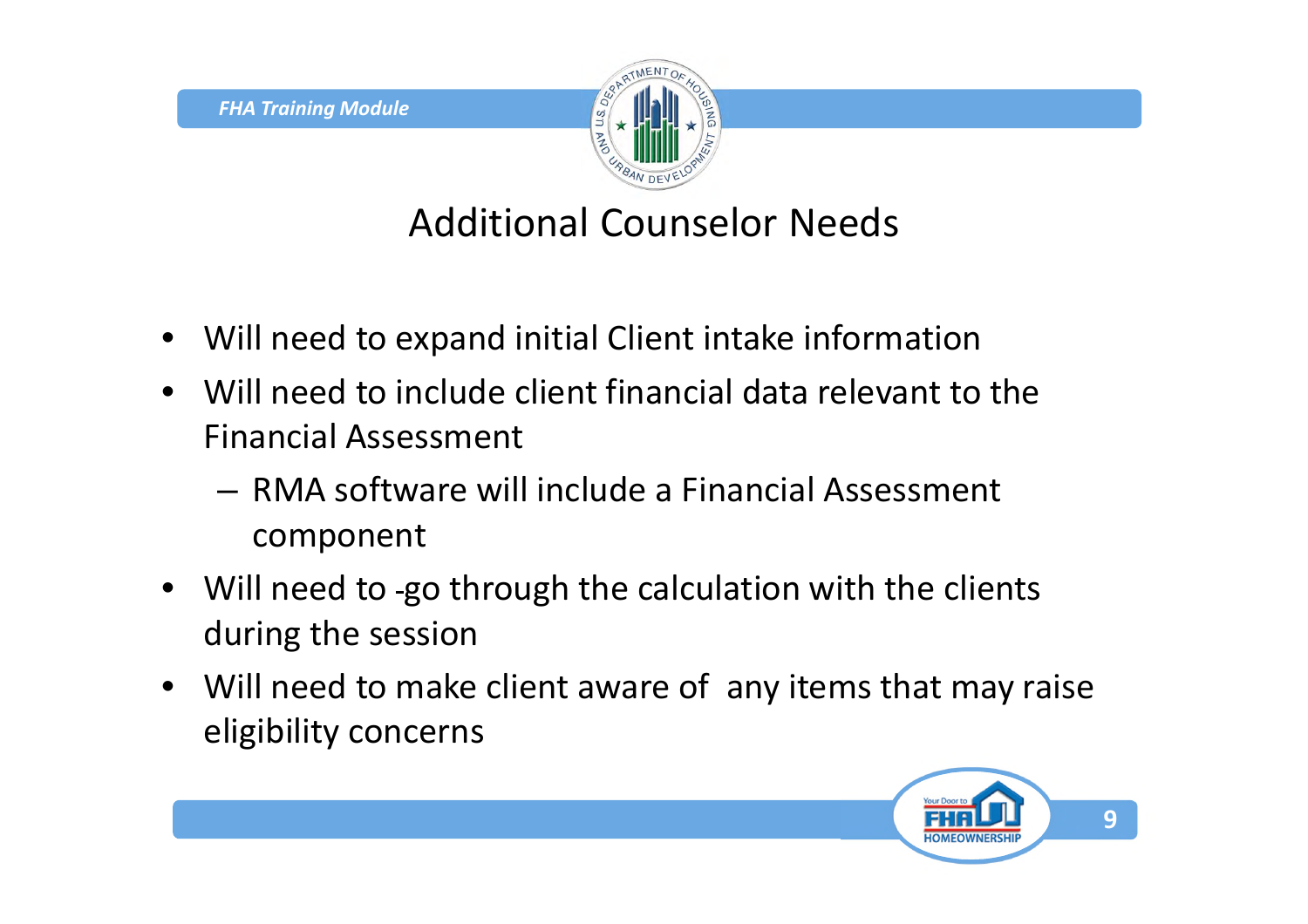

## Credit Reports

- Counselors **not** required to pull client credit reports.
- Counselors may ask the client to bring in credit reports on their own, especially if intake reveals it may be beneficial
- Mortgagees are now permitted to pull credit reports prior to application; if the mortgagee did so, encourage the client to provide that report
- Ask client of any "Known" credit issue, key ones being Housing related debt and expenses, including property charges such as taxes, insurance, and HOA dues

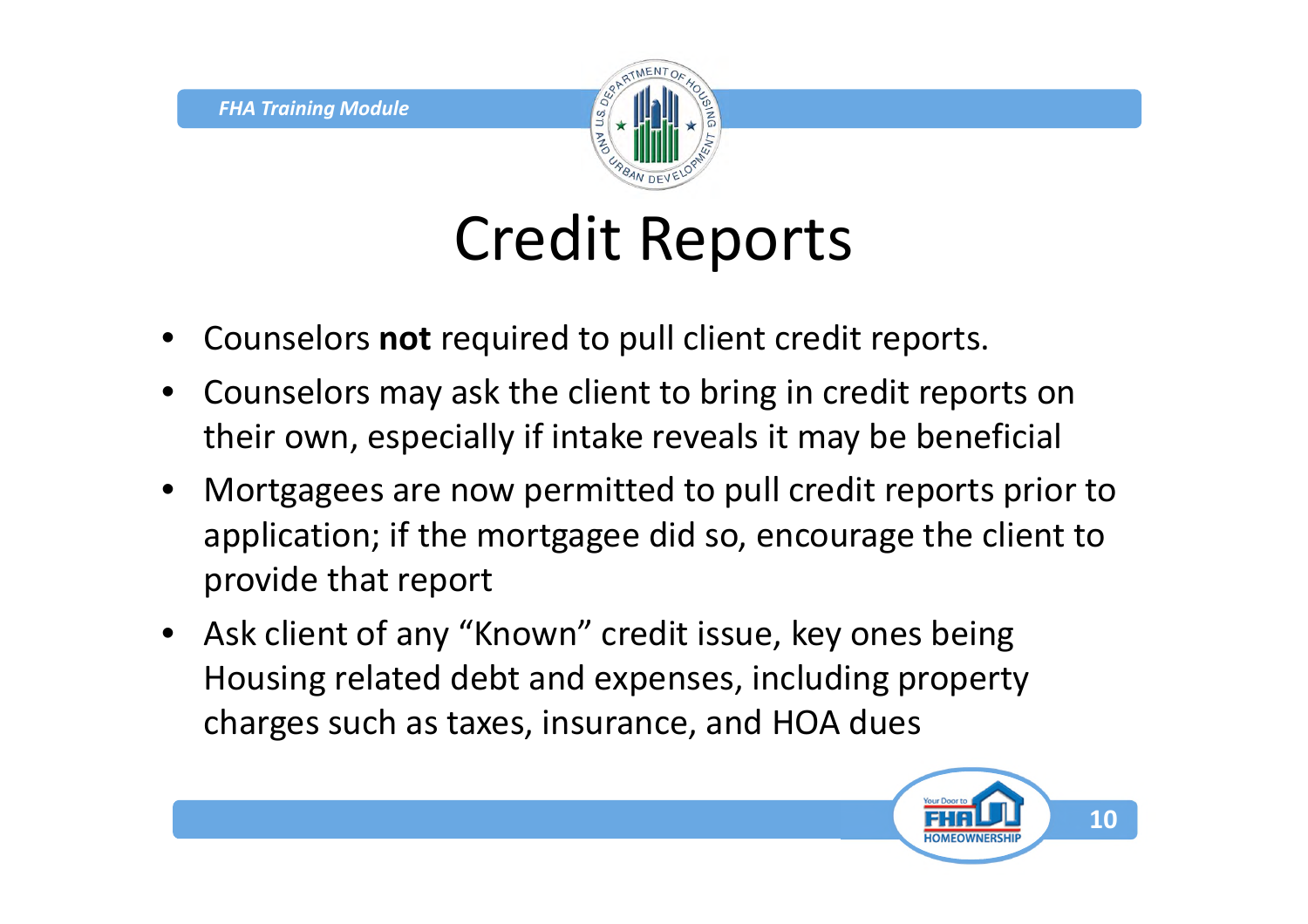

Impact on Counseling and Counselors

- Expanded timeframes for counseling sessions
- Counseling session must cover all remaining requirements of the HECM protocol
- Counseling Agencies are reminded of requirements of Mortgagee Letter 2011-09 regarding fees

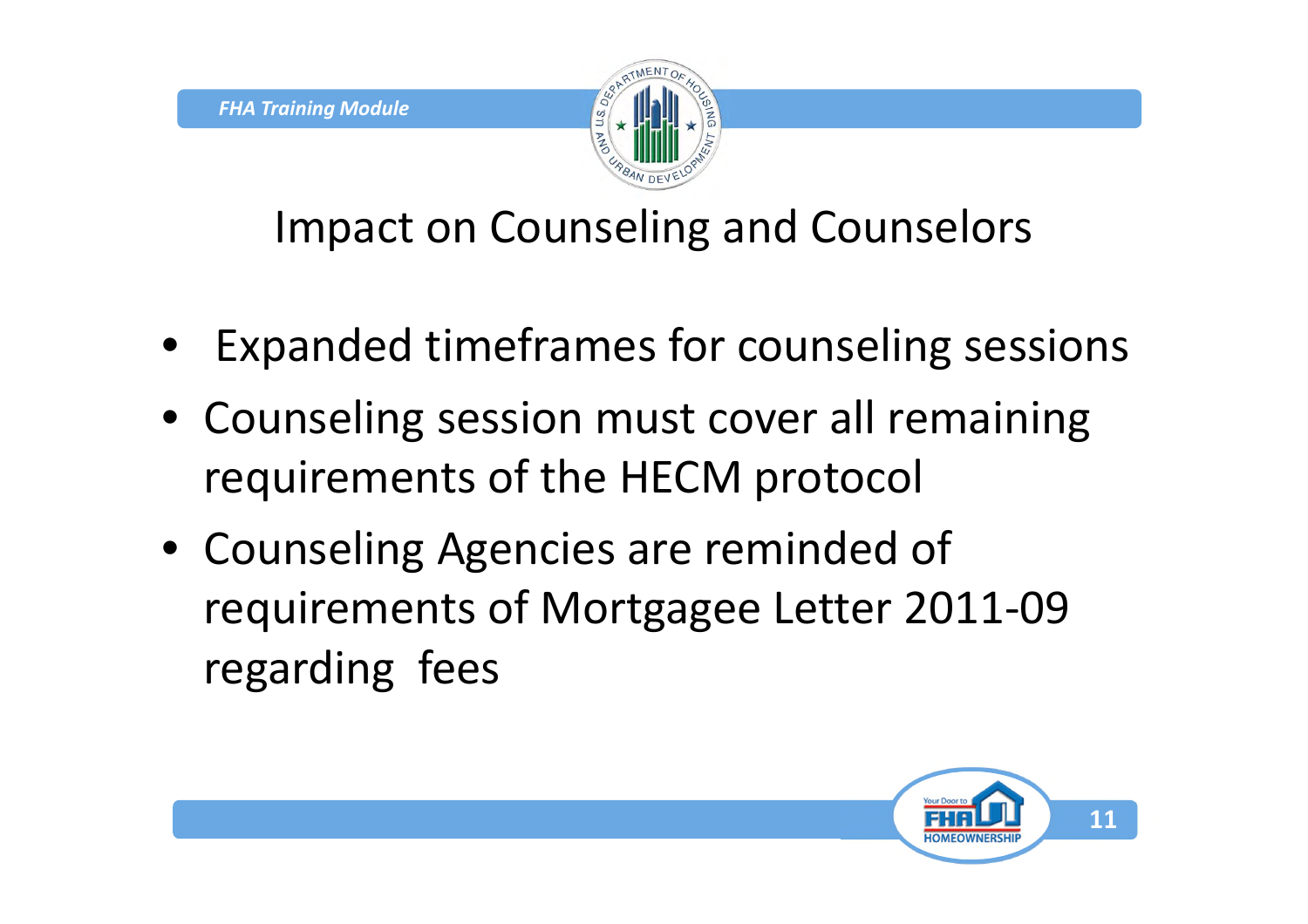

# Housing Counseling Fees

- Counseling agencies may charge more than \$125 for HECM counseling
- HUD has determined that counseling agencies may establish a fee structure for HECM counseling, as long as
	- the fee is reasonable and customary does not exceed a level commensurate with the counseling services that are provided and
	- is not being charged to pay for the same portion of or for an entire service that is already funded with HUD Housing Counseling grant funds or any other funds received for HECM or delinquency counseling

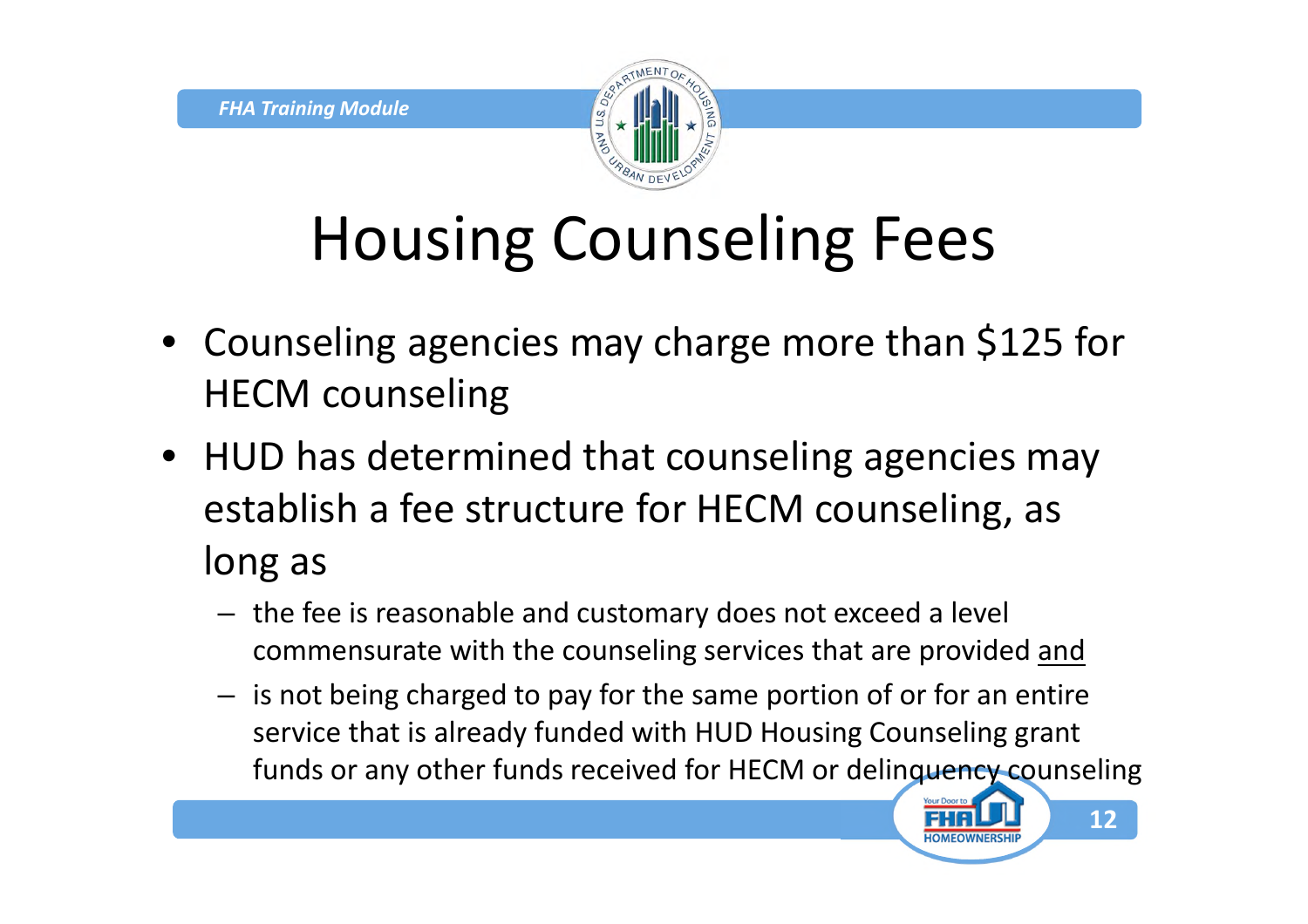

#### Housing Counseling Fees

- Agencies must include their fee structure in their housing counseling workplan and must disclose this fee structure to clients during client intake
- A client must not be turned away because of an inability to pay

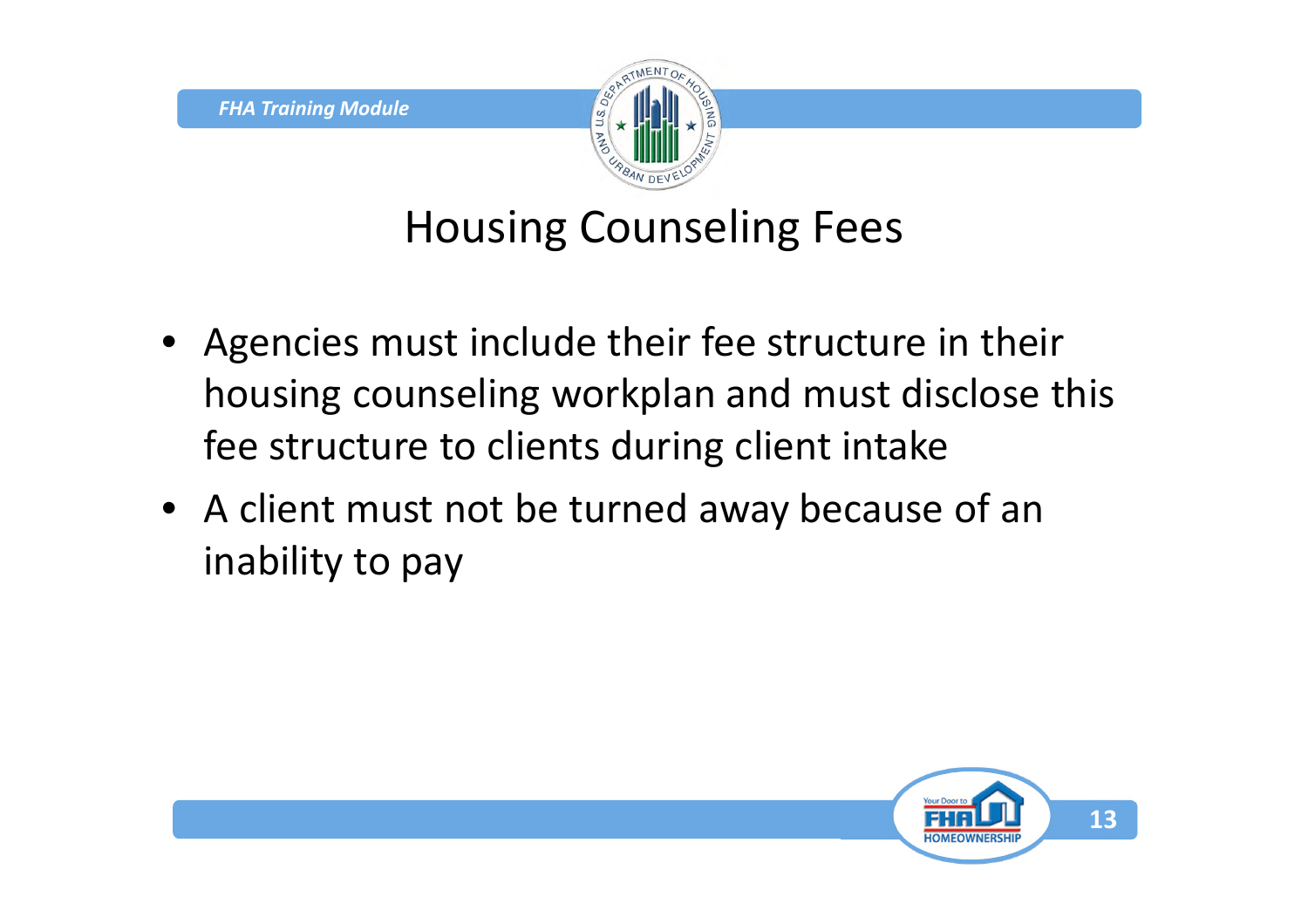

## **Materials Referenced During This Session**

- *HECM Financial Assessment and Property Charge Guide*
	- *-* Go to www.hud.gov/lenders
	- Click on "Mortgage Programs"
	- Click on HECM Lenders
	- On the right side of the page, under "Reference Materials", click on "Revised HECM Financial Assessment and Property Charge Guide"
- Mortgagee Letters 2014-21 and 2014-22
- This presentation may be accessed and printed from the "Materials" tab of this Webinar.

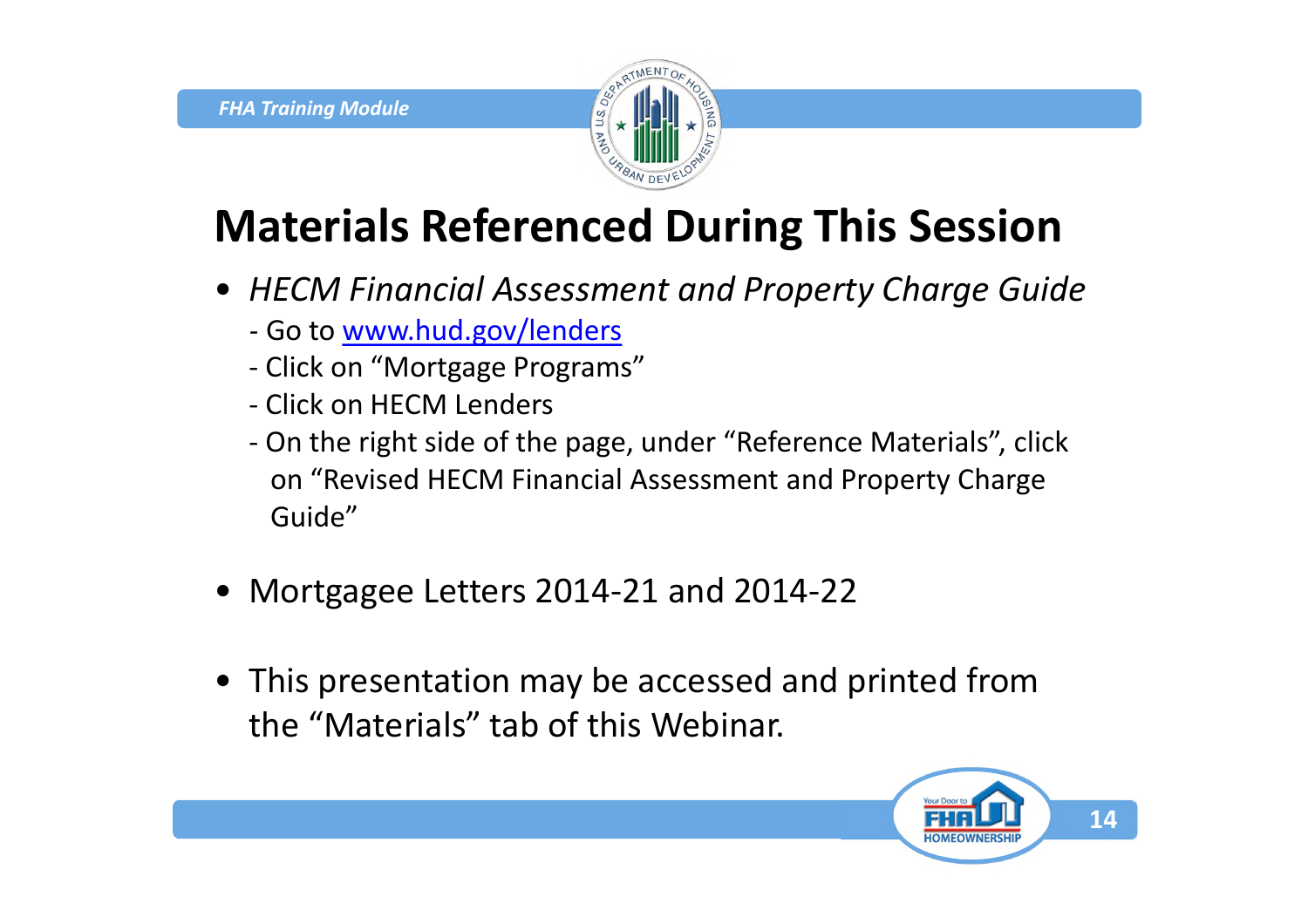

## **Today's Session**

- Financial Assessment Requirements and Fundamentals
- Credit History Review
- Documentation and Verification Standards
- Income, Expenses, Residual Income
- Financial Assessment File Documentation
- Extenuating Circumstances and Compensating Factors
- Life Expectancy Set-Asides
- Financial Assessment Worksheet

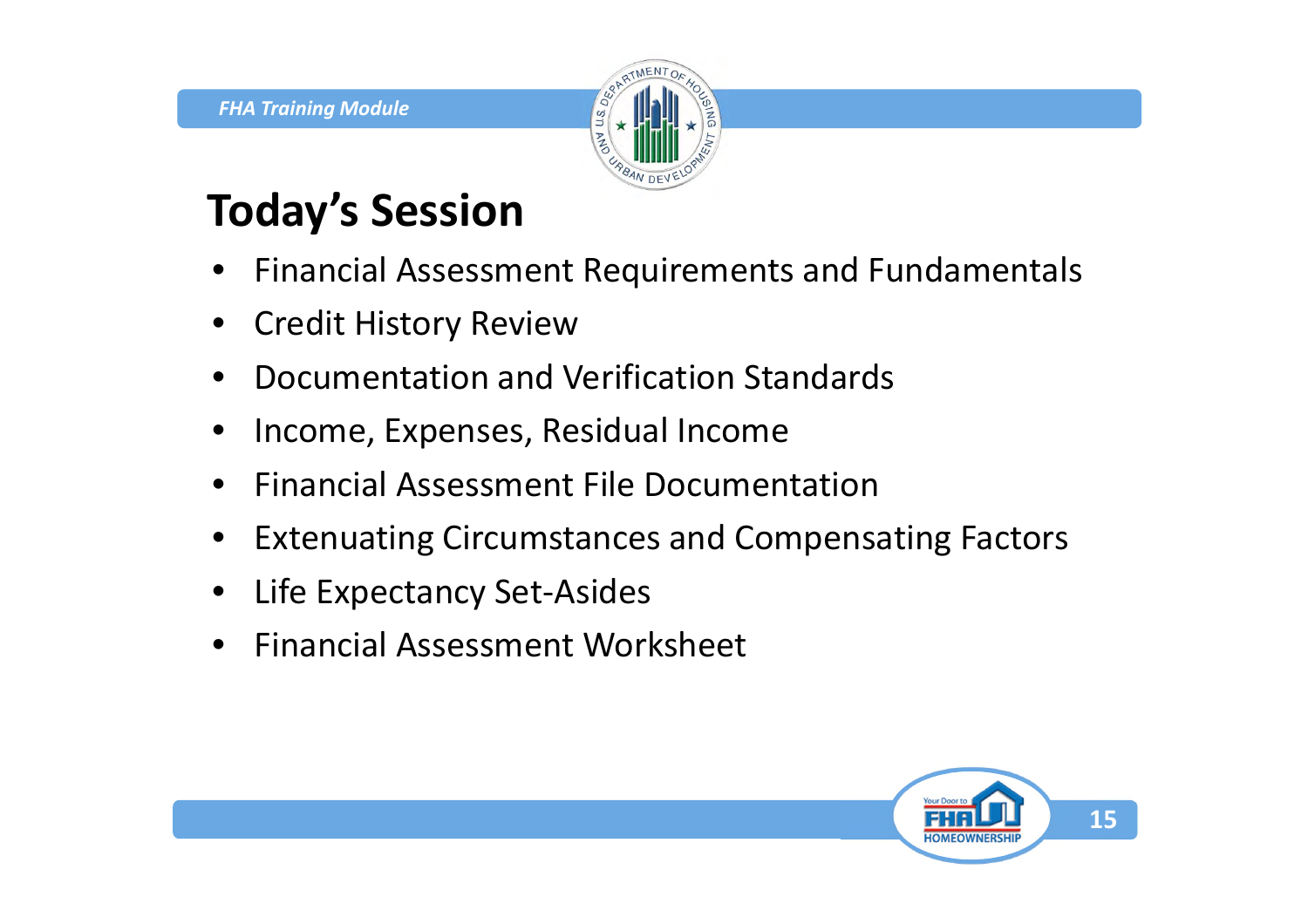

#### **A Note About Time…**

This session is currently planned for 90 minutes. However, based on the amount of content and the number of questions received, we may continue this session for all interested participants for an additional 30 minutes.

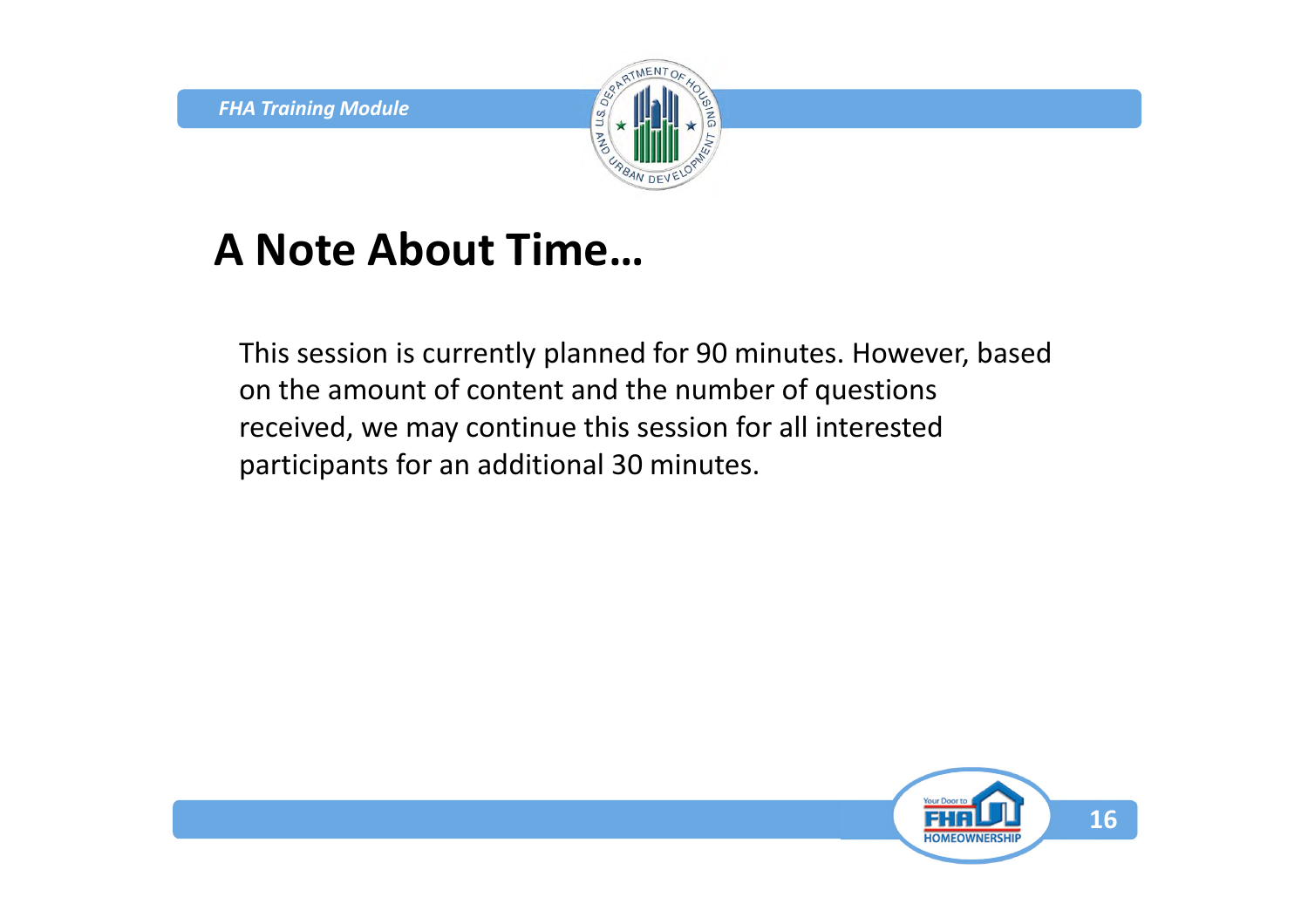*FHA Training Module*



### **Financial Assessment Requirements and Fundamentals**

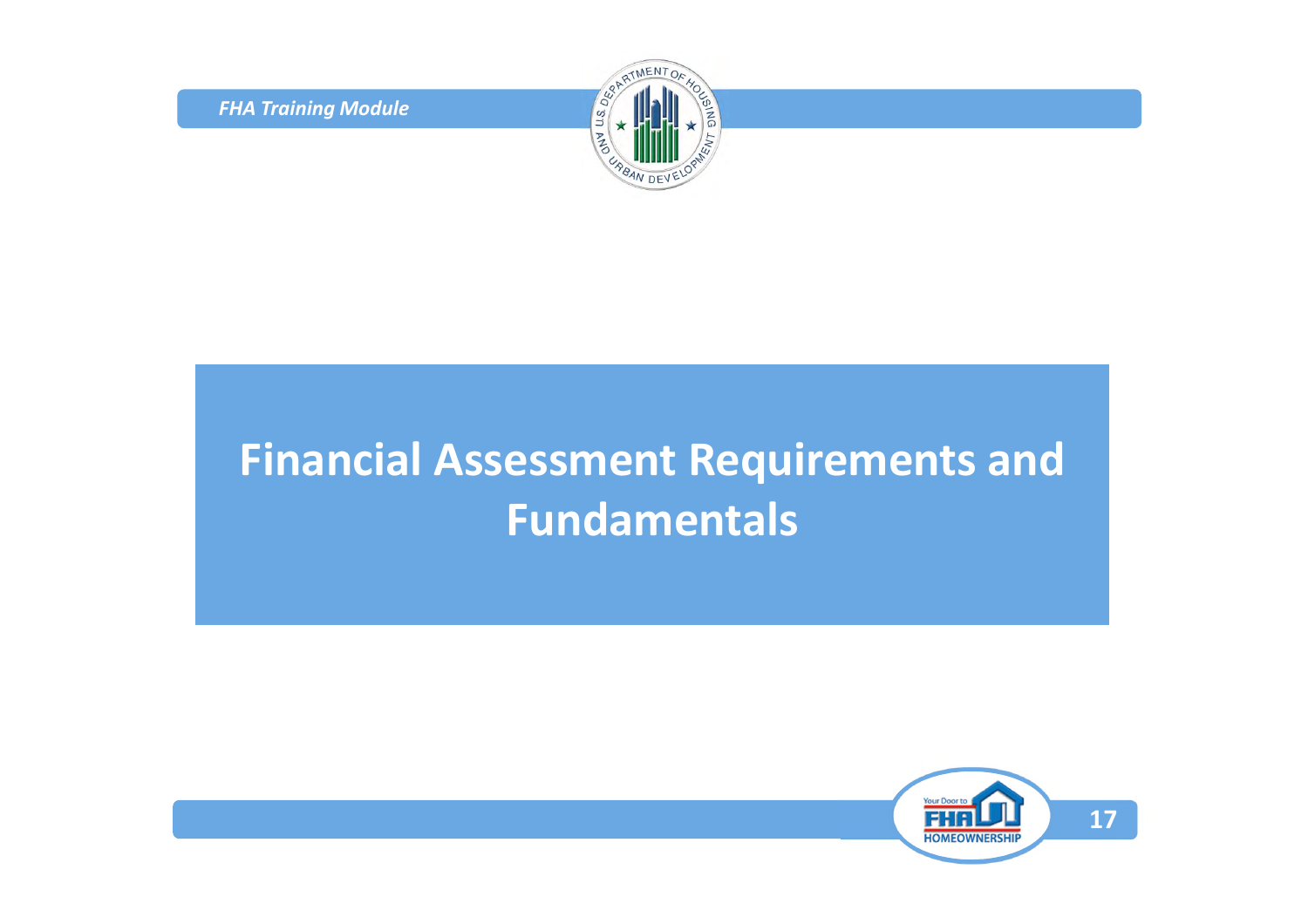

## **Financial Assessment Requirements**

- **Fundamentals** 
	- Assess credit history
	- Assess property charge payment history
	- Calculate residual income
- Determine if:
	- A fully funded or partially funded Life Expectancy Set-Aside for the payment of property charges is required; and
	- The HECM represents a sustainable solution for the mortgagor's financial situation.

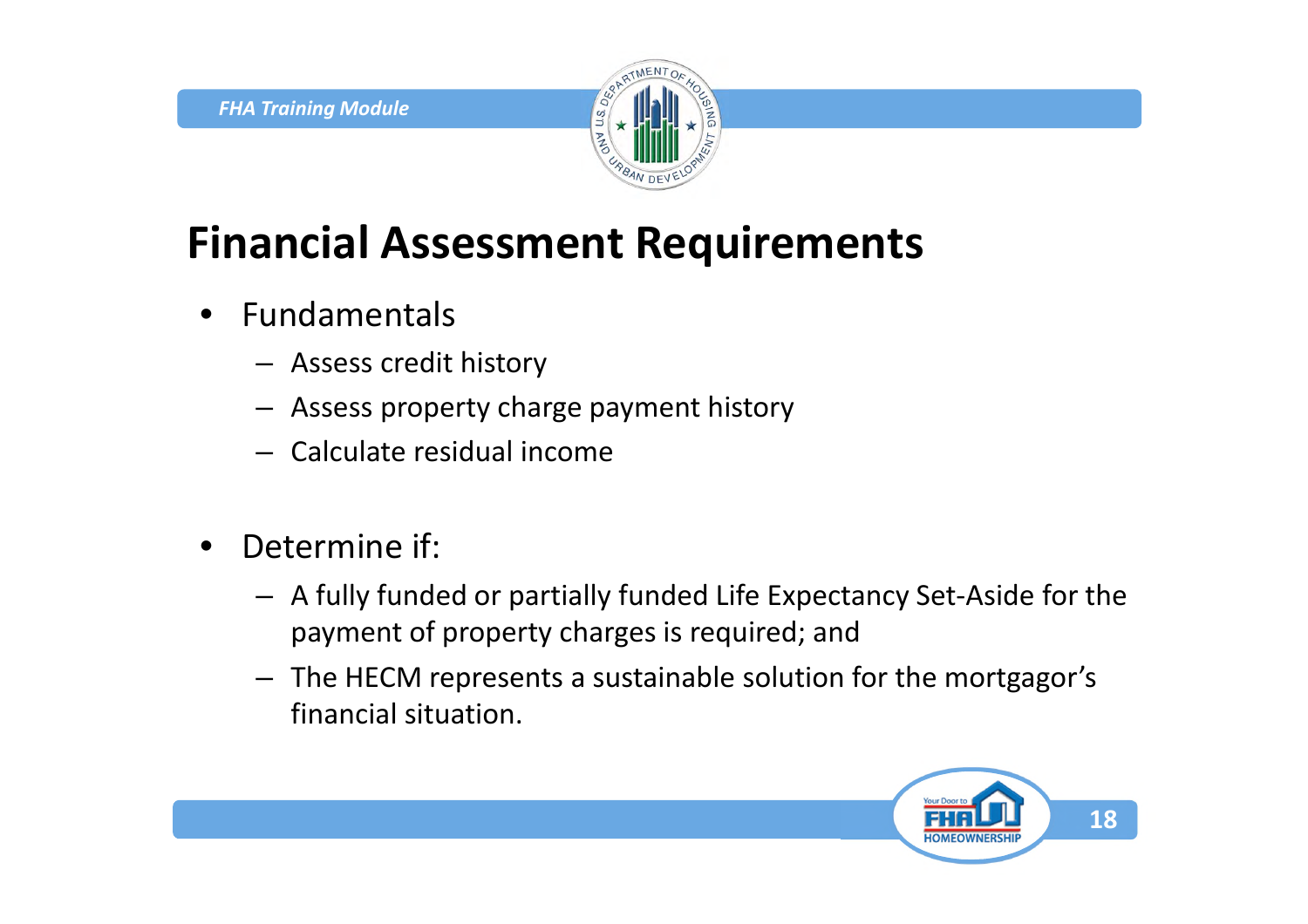

## **Financial Assessment Requirements**

- Financial Assessment requirements apply to all HECMs:
	- Traditional
	- Refinance
	- Purchase
- Financial Assessment must be performed for each mortgagor:
	- No "fast track" procedures
	- Borrower requested Life Expectancy Set-Aside does not mean that the full financial assessment requirements do not have to be met.

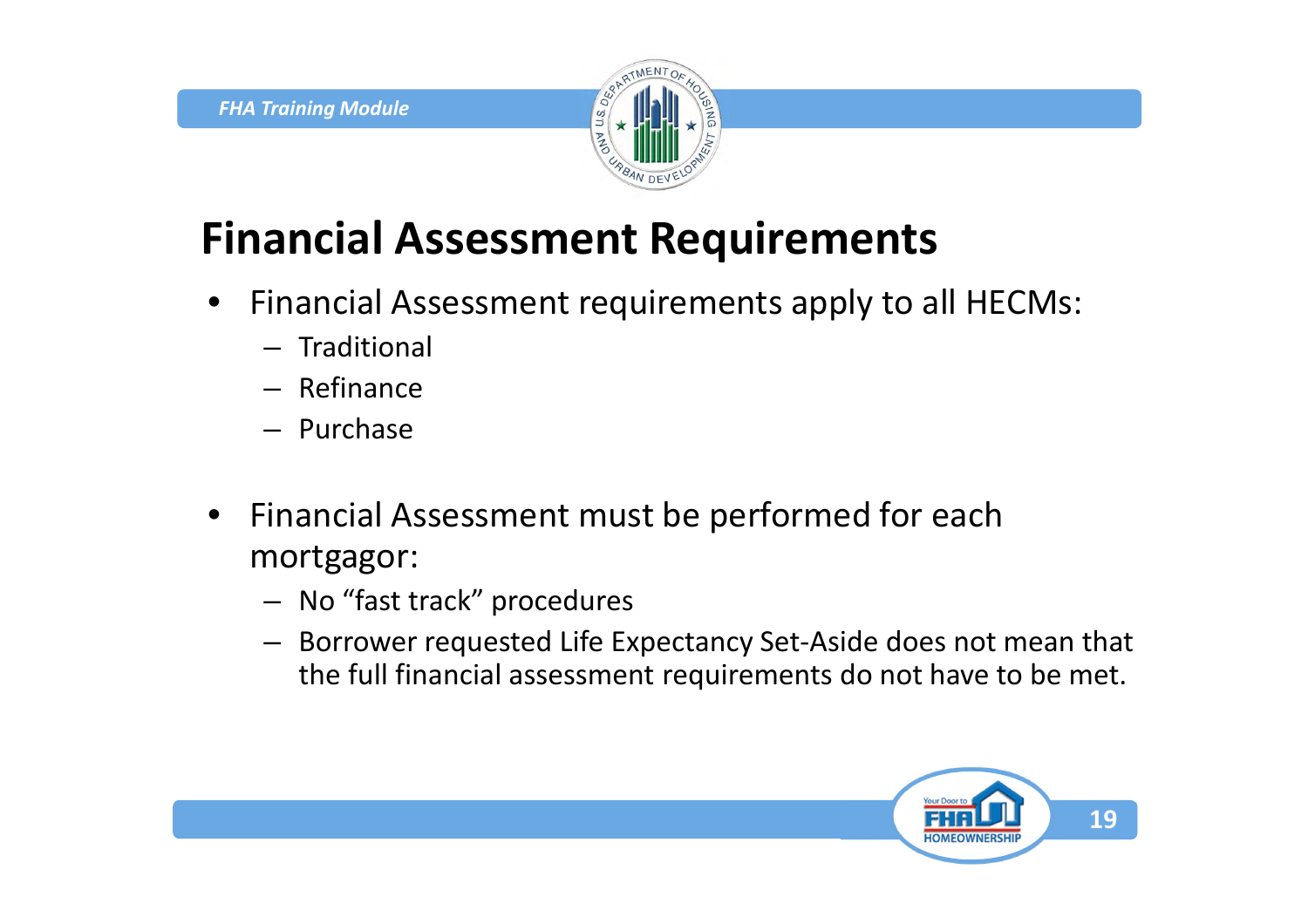

## **Underwriting and Documentation Standards**

- HECM *Financial Assessment and Property Charge Guide* content for basic documentation and verification standards is modeled on HUD Handbook 4000.1 rather than on HUD Handbook 4155.1:
	- Provides better definition of terms and greater clarity in policy
	- Revised to address unique aspects of a HECM
- **IMPORTANT:** The Guide contains the underwriting policy for HECM financial assessments, not HUD Handbook 4000.1 for forward mortgages.

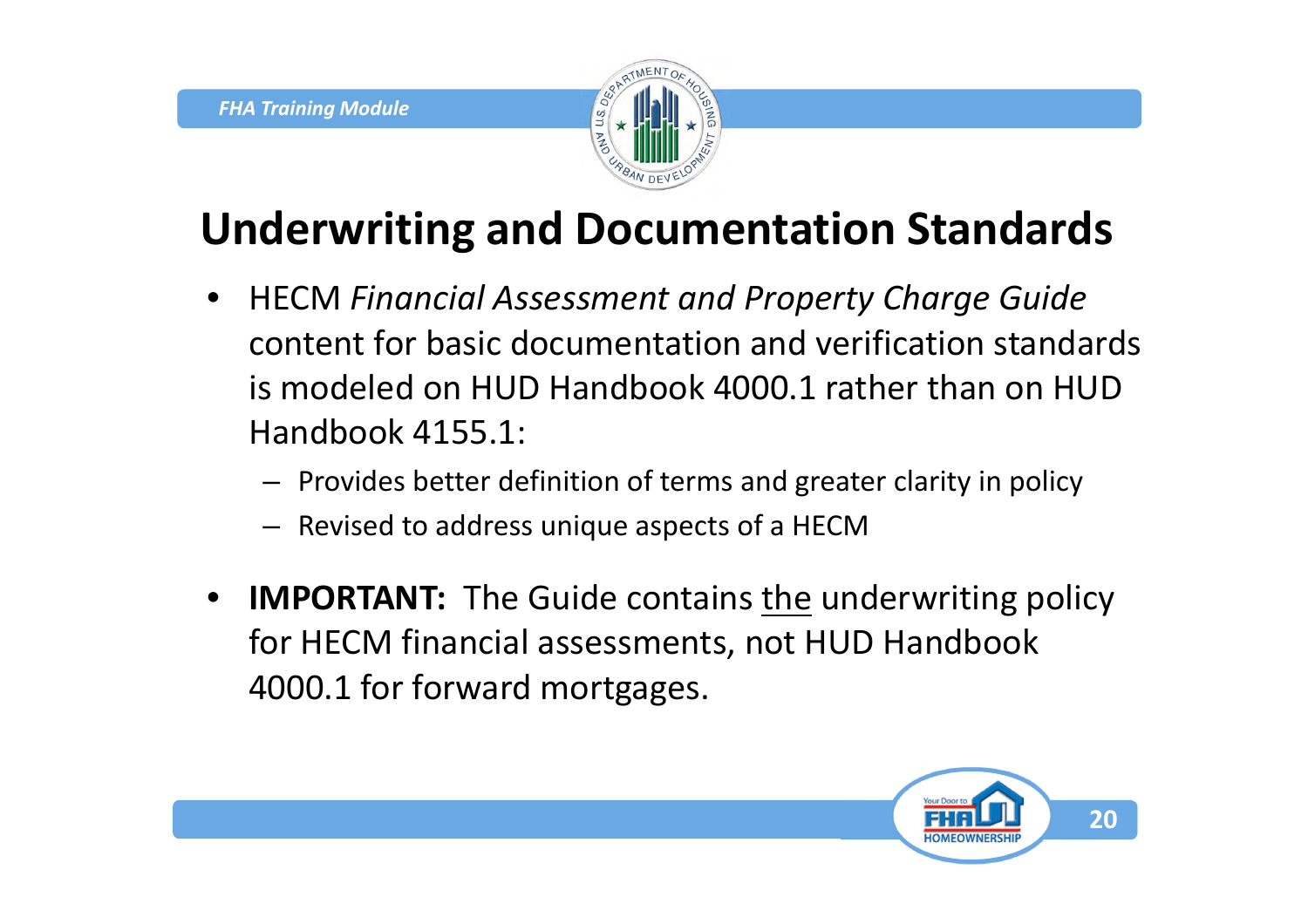

## **Underwriting and Documentation Standards**

- The HECM Guide will eventually be incorporated into Handbook 4000.1 along with all other HECM requirements.
- HECM Handbook provisions relating to HECM will be posted on Single Family Housing's Drafting Table for public review and feedback at http://portal.hud.gov/hudportal/HUD?src=/program\_offices/h ousing/sfh/SFH\_policy\_drafts.
- Following analysis of public feedback, new Handbook provisions will be published with a future effective date.
- Initial draft expected to be posted later in 2015.

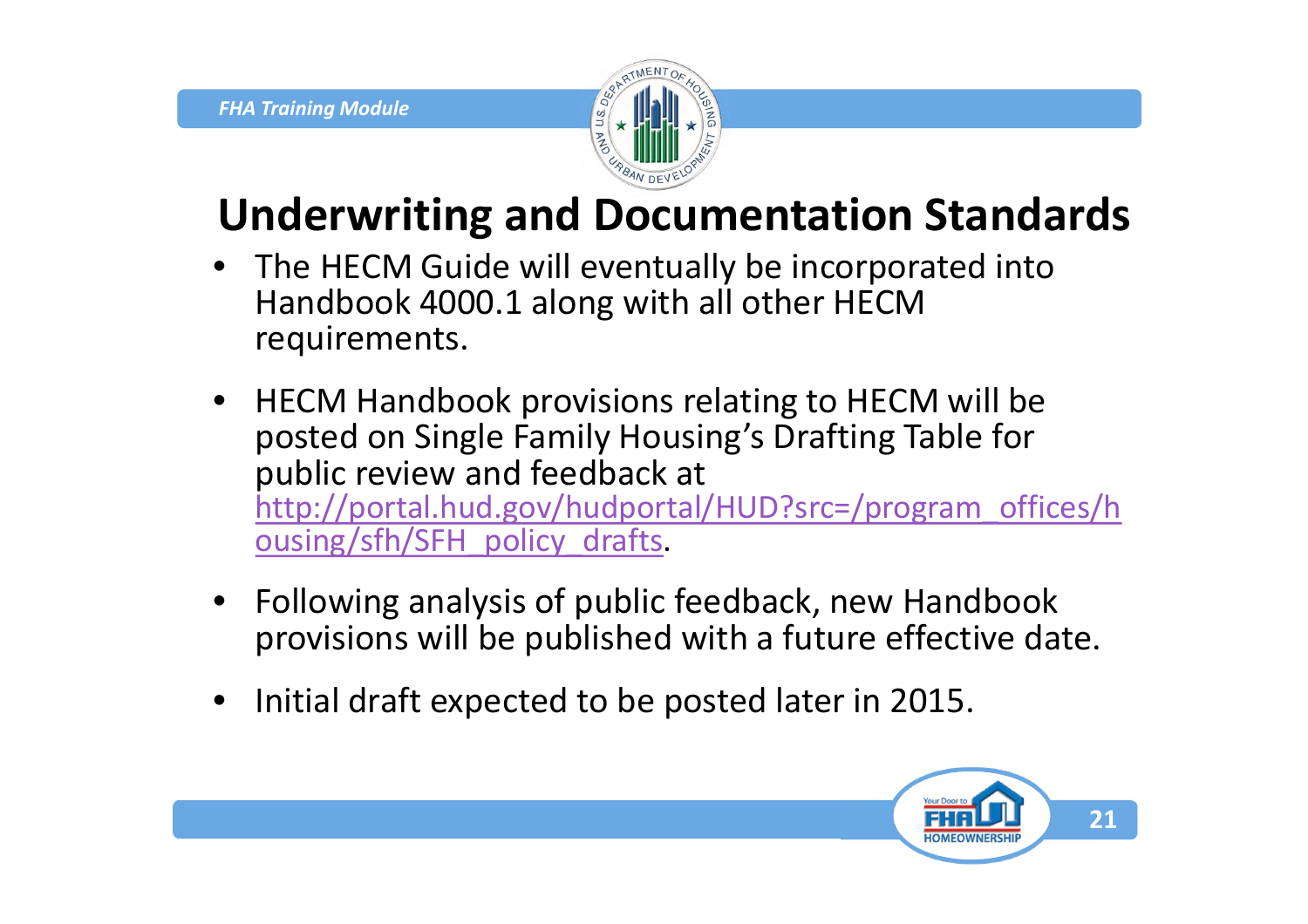*FHA Training Module*



#### **Credit History Review**

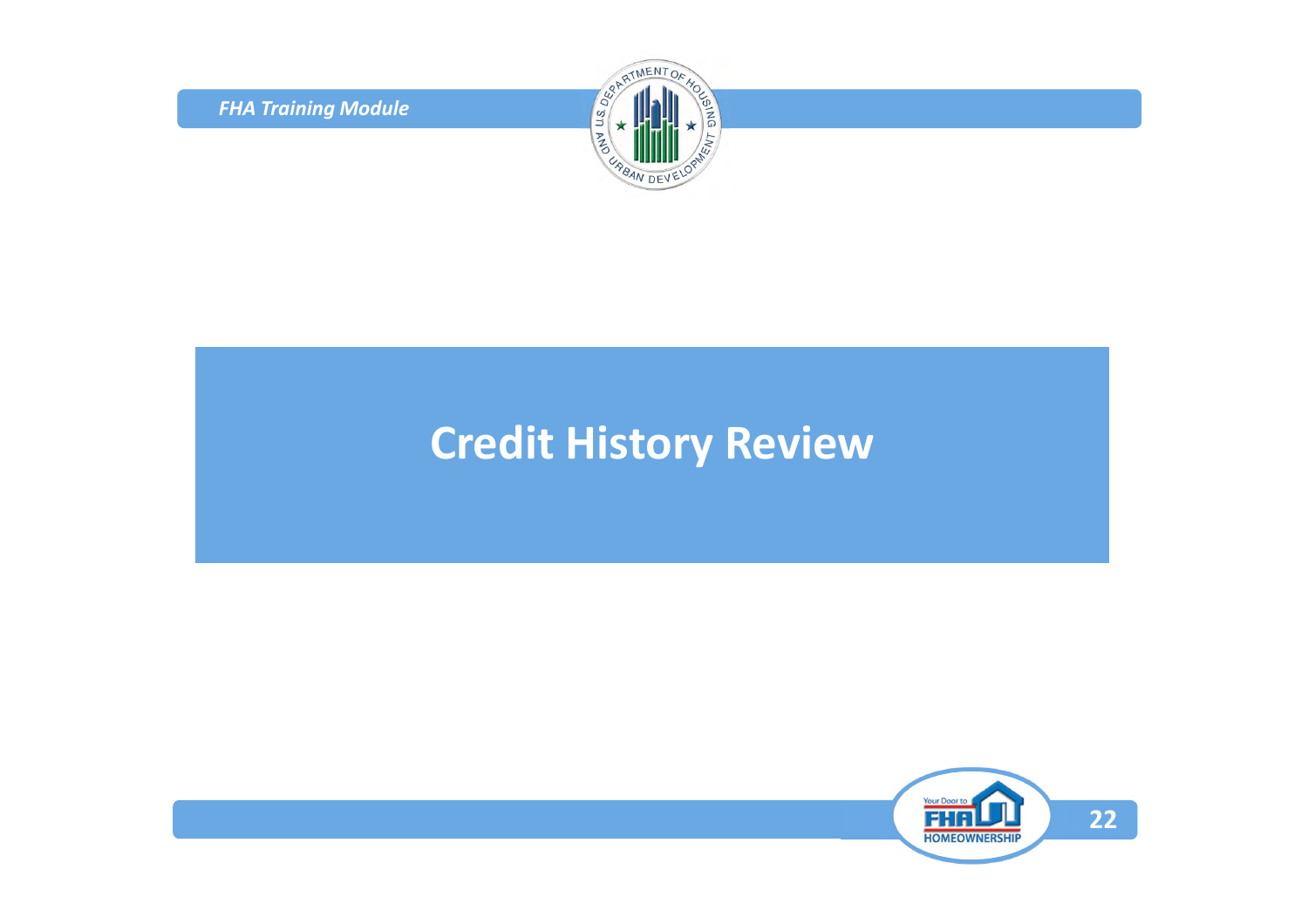

## **Credit History Review (Mortgagors)**

- Section 2.12 of Guide (page 21).
- The mortgagee must evaluate the credit history of all mortgagors.
- Credit report required for each mortgagor: Tri-Merged Credit Report (TRMCR) or Residential Mortgage Credit Report (RMCR).
- Standards for credit report are provided in Section 2.4 of Guide (page 17).
- If TRMCR or RMCR generates a credit score (3 scores are not required), mortgagor has *traditional credit history.*

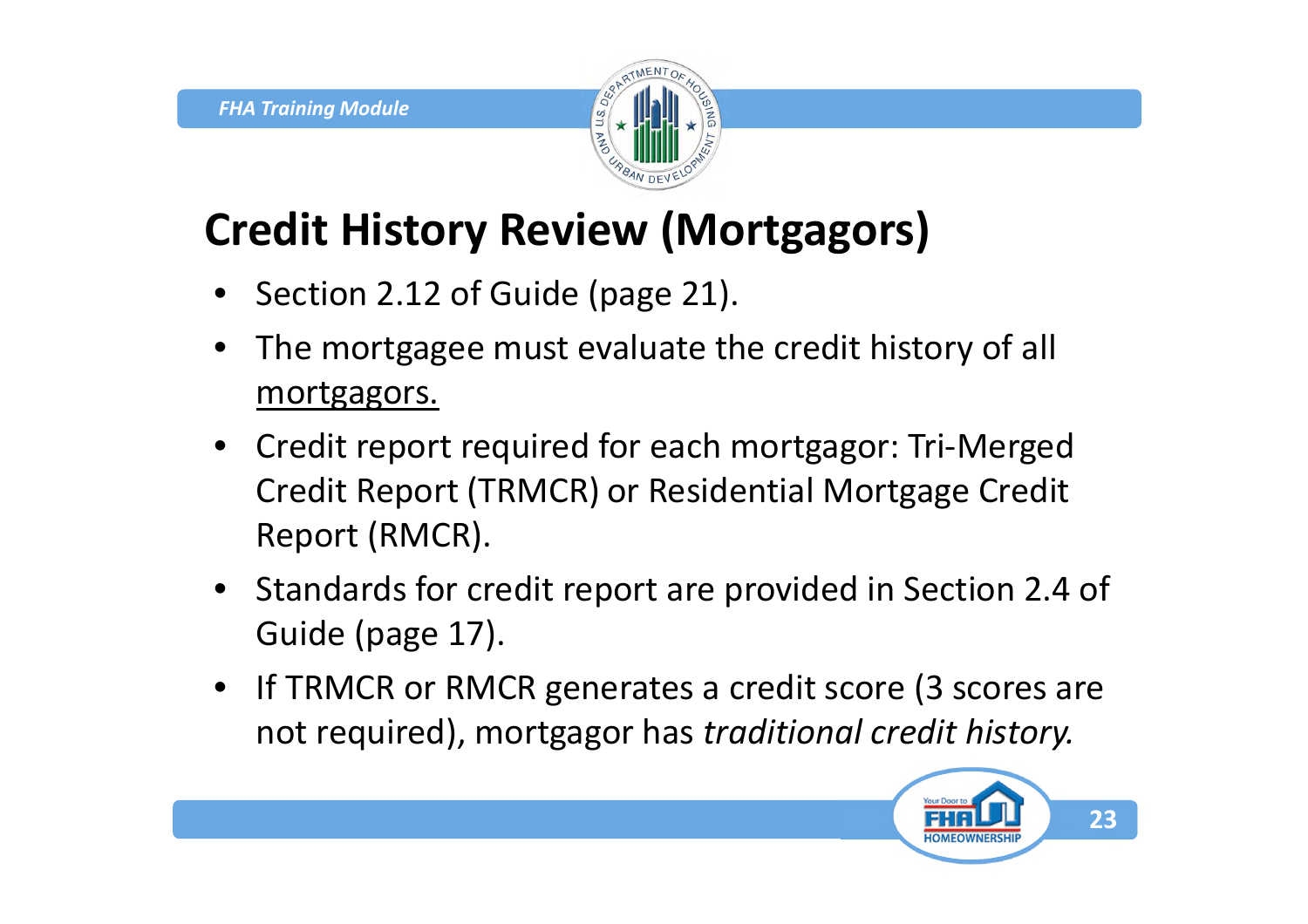

### **Credit History Review**

#### **Eligible Non-Borrowing Spouse/Non-Borrowing Household Member**

- The mortgagee must not review the credit history of an Eligible Non-Borrowing Spouse or Other Non-Borrowing Household Member, even in community property states.
- The credit history of an Eligible Non-Borrowing Spouse or an Other Non-Borrowing Household Member will not affect the HECM loan decision.
- Mortgagee must obtain a credit report for an Eligible Non-Borrowing Spouse or an Other Non-Borrowing Household Member only where their residual income will be used in the financial assessment (calculation of residual income requires calculation of monthly payments that are available only on credit report.)

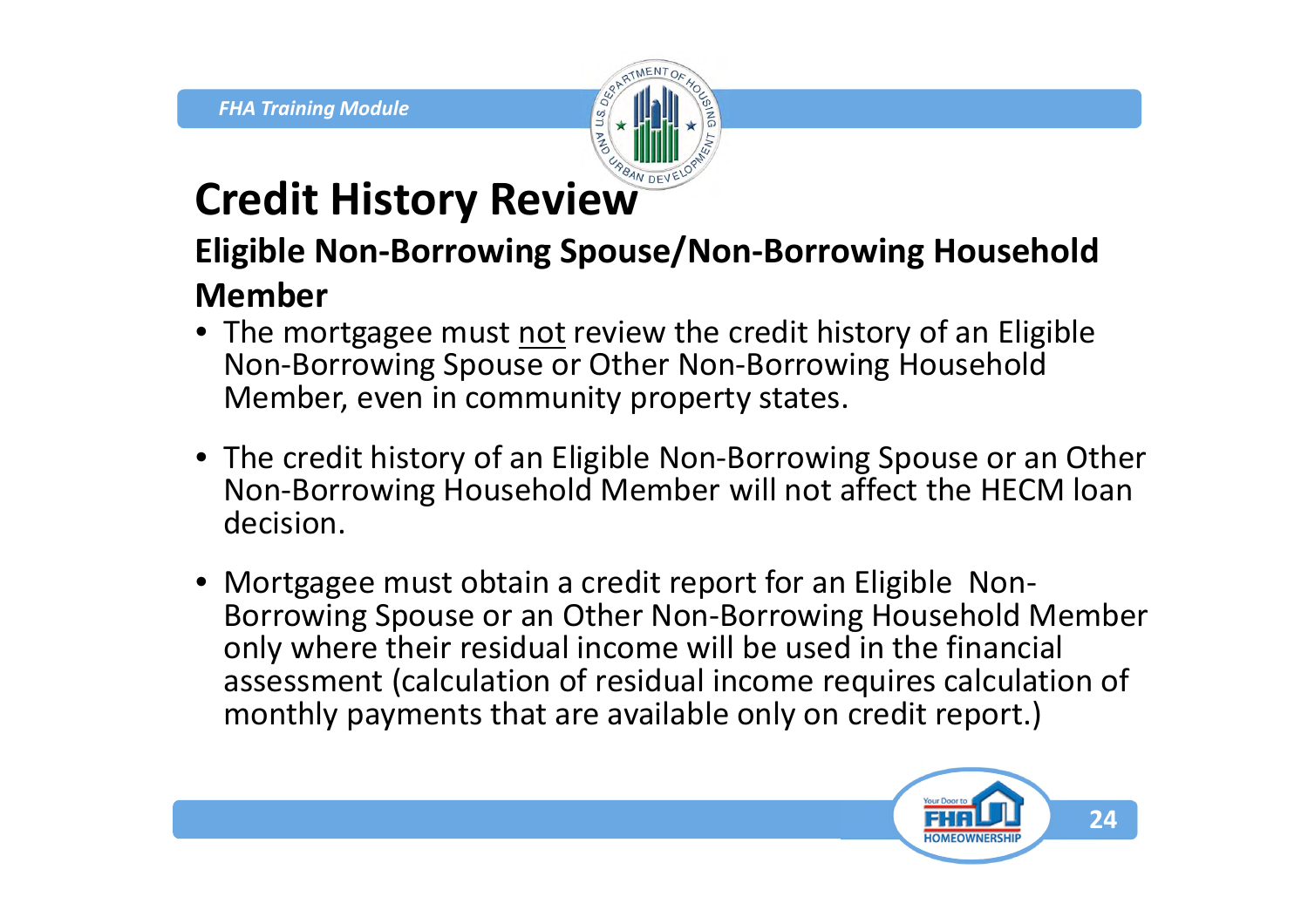

#### **Credit History Review Credit Report Requirements**

- If TRMCR or RMCR does not generate a credit score, mortgagor has *non*-*traditional credit history.*
- Non-traditional credit history must be developed only for mortgagors seeking a HECM for purchase.
- Credit report required for Eligible Non-Borrowing Spouse or Other Non-Borrowing Household Member in order to calculate residual income-must meet the same standards as that for mortgagor.

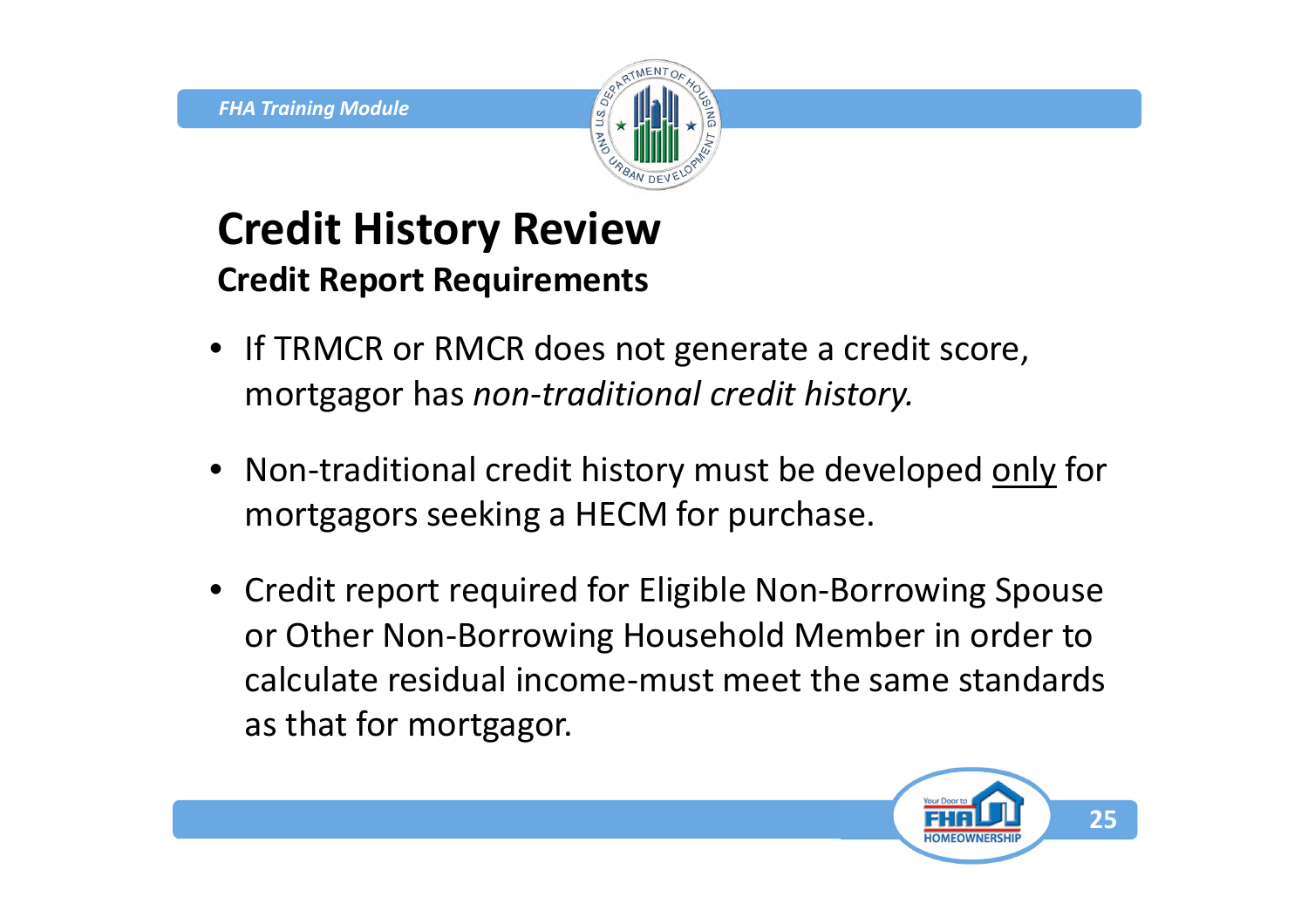

## **Review of Payment Histories**

- Section 2.13 of guide (page 21).
- Evaluate payments histories in the following order:
	- Current or previous mortgage debt and housing-related expenses
	- Installment debts
	- Revolving accounts

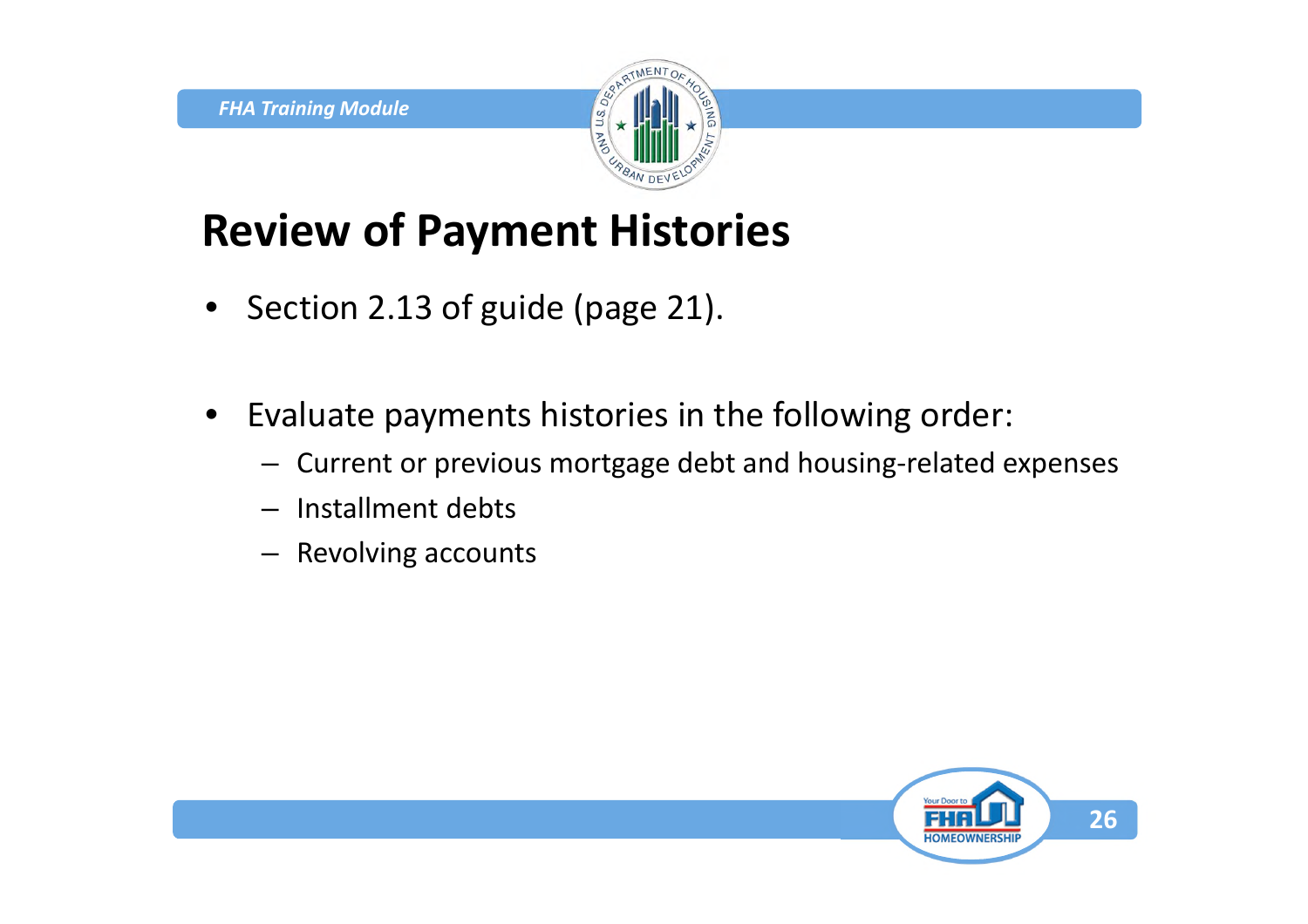

## **Satisfactory Credit History**

- Section 2.15 of Guide (page 22).
- The mortgagee may make a determination that the mortgagor has satisfactory credit, where:
	- The mortgagor has made all housing and installment payments on time for the previous 12 months, and has no more than two 30-day late housing or installment payments in the previous 24 months.
	- The mortgagor has no major derogatory credit on revolving accounts in the previous 12 months.

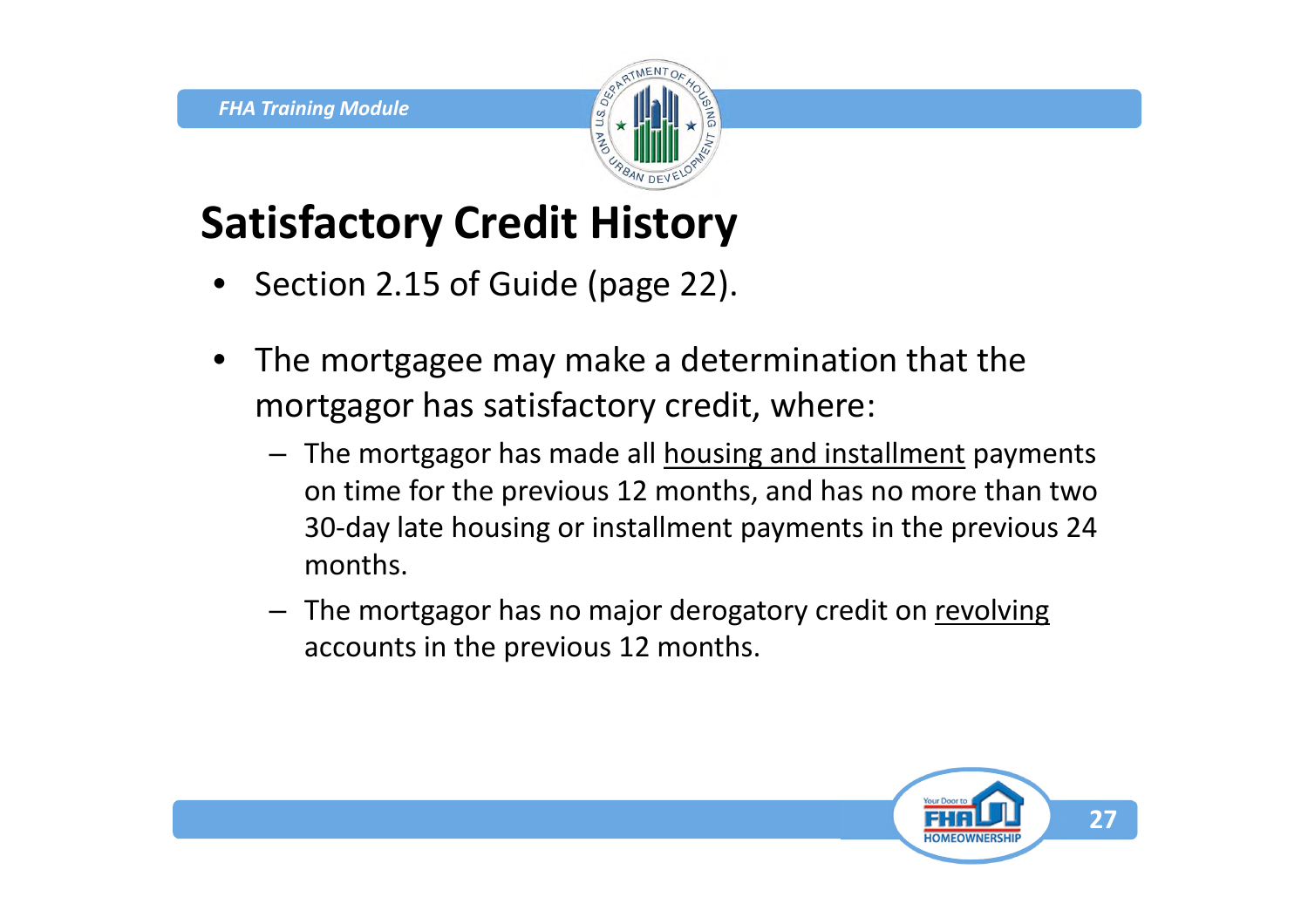

## **Satisfactory Credit History**

- Major derogatory credit on revolving accounts is defined as:
	- Any revolving credit payments within the last 12 months more than 90 days late, and/or
	- Three or more revolving credit payments within the last 12 months more than 60 days late.
- Derogatory credit includes late payments that meet these standards, even if account was subsequently paid off or closed.

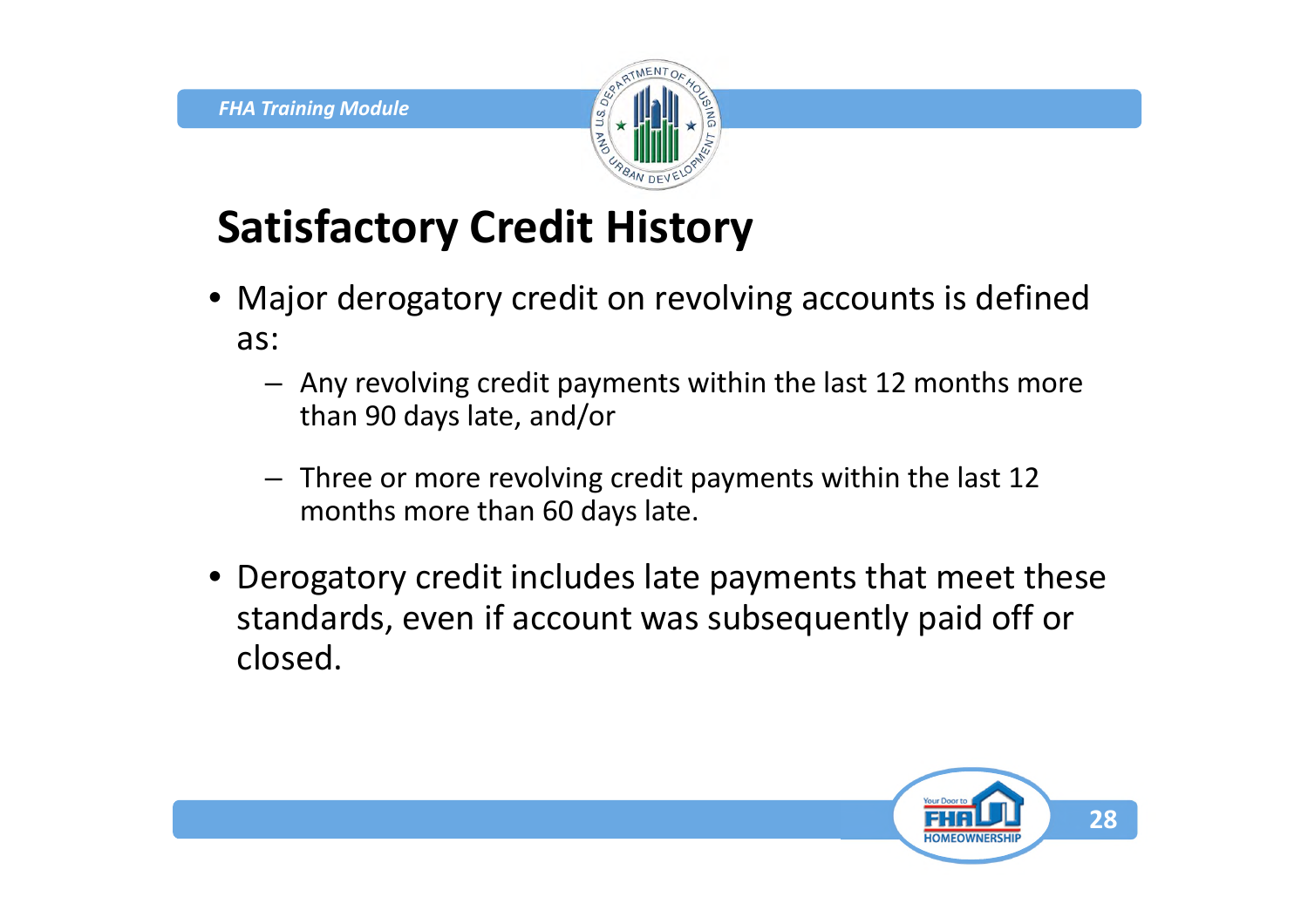

## **Specific Credit Issues**

- Guide provides specific guidance on the treatment of:
	- Collections and charge-off accounts (Sections 2.17 and 2.18).
	- Disputed derogatory accounts (Section 2.19).
	- Judgments (Section 2.20).
	- Delinquent federal debt (Section 2.21).
	- Delinquent FHA-insured mortgages (Section 2.22).
	- Delinquent Federal Tax Debt (Section 2.23).
	- Bankruptcy on HECM Purchase (Section 2.24 and 2.25).
- If these items appear on the credit report or other records, they must be addressed, even if more than 24 months old.

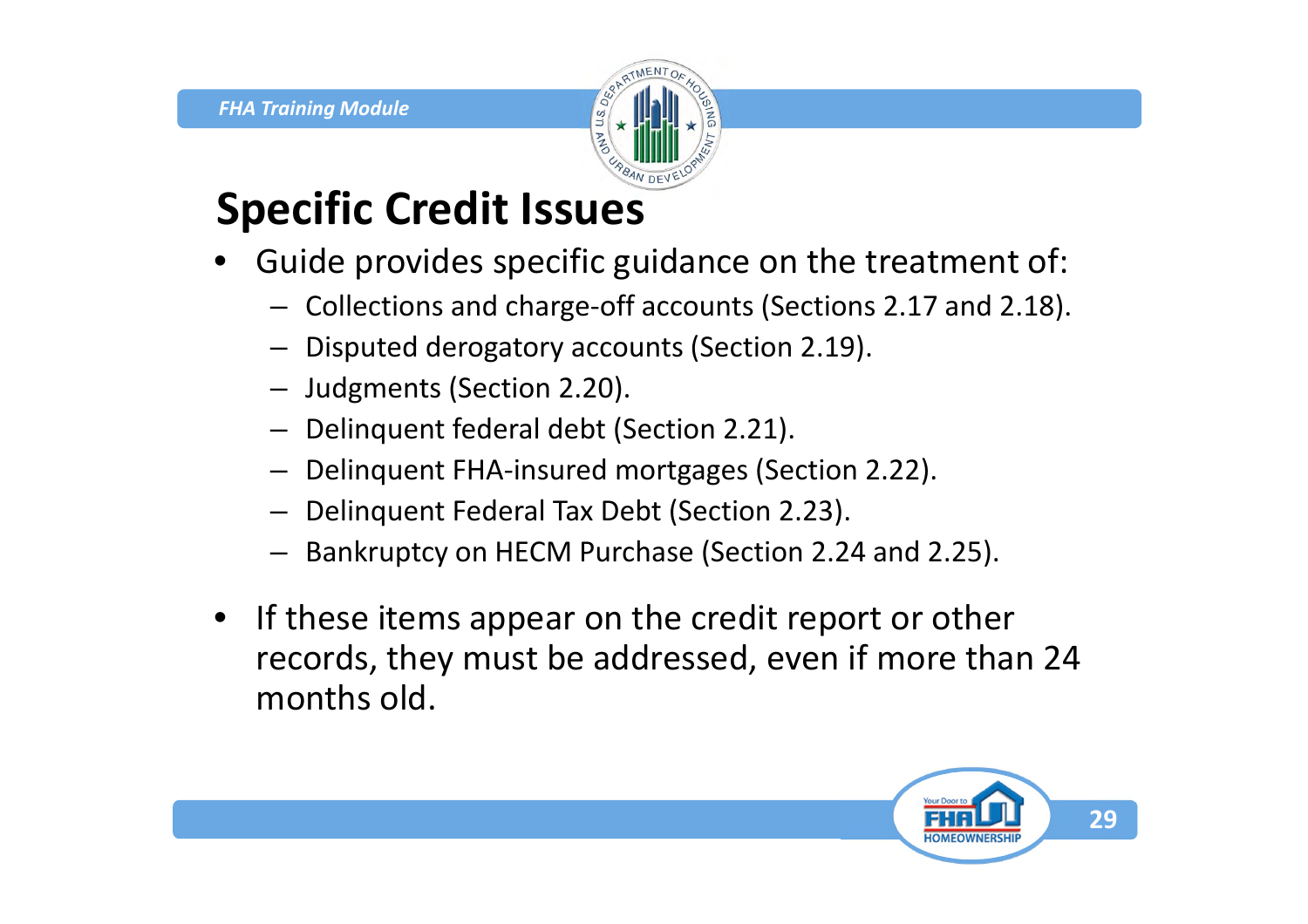

### **Collections and Charge-Off Accounts**

- Sections 2.17 and 2.18, page 23 in Guide.
- Do not have to be paid off or placed under a payment plan, but mortgagee must determine why these accounts were placed in collection or charged off.
- A letter of explanation from the mortgagor is required for each collection or charge off account.
- Mortgagee must document reasons for approving a mortgagor with collection or charge off accounts.
- These accounts are not mandatory obligations and may not be paid off at HECM closing using HECM proceeds.

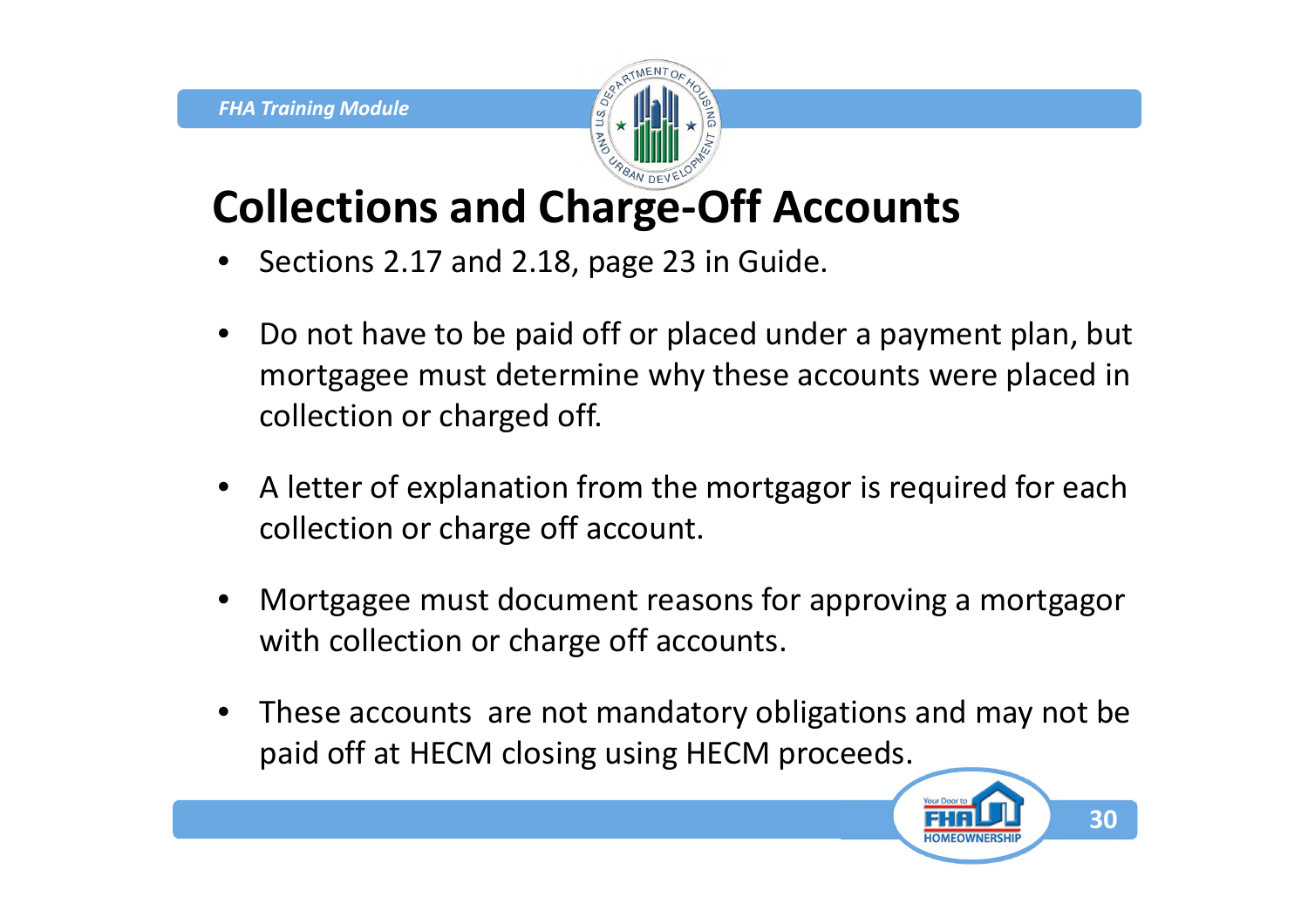

#### **Judgments**

- Section 2.20 in Guide (page 24).
- Judgments must be resolved or paid off prior to or at closing.
- If not paid off, mortgagor must:
	- have entered into valid agreement with creditor to make regular payments, and
	- have made timely payments for at least three months.
- Mortgagor may not prepay three months of payments to meet requirement.
- Judgment may not supersede HECM first lien.
- Judgments are not mandatory obligations and may not be paid off at HECM closing using HECM proceeds.

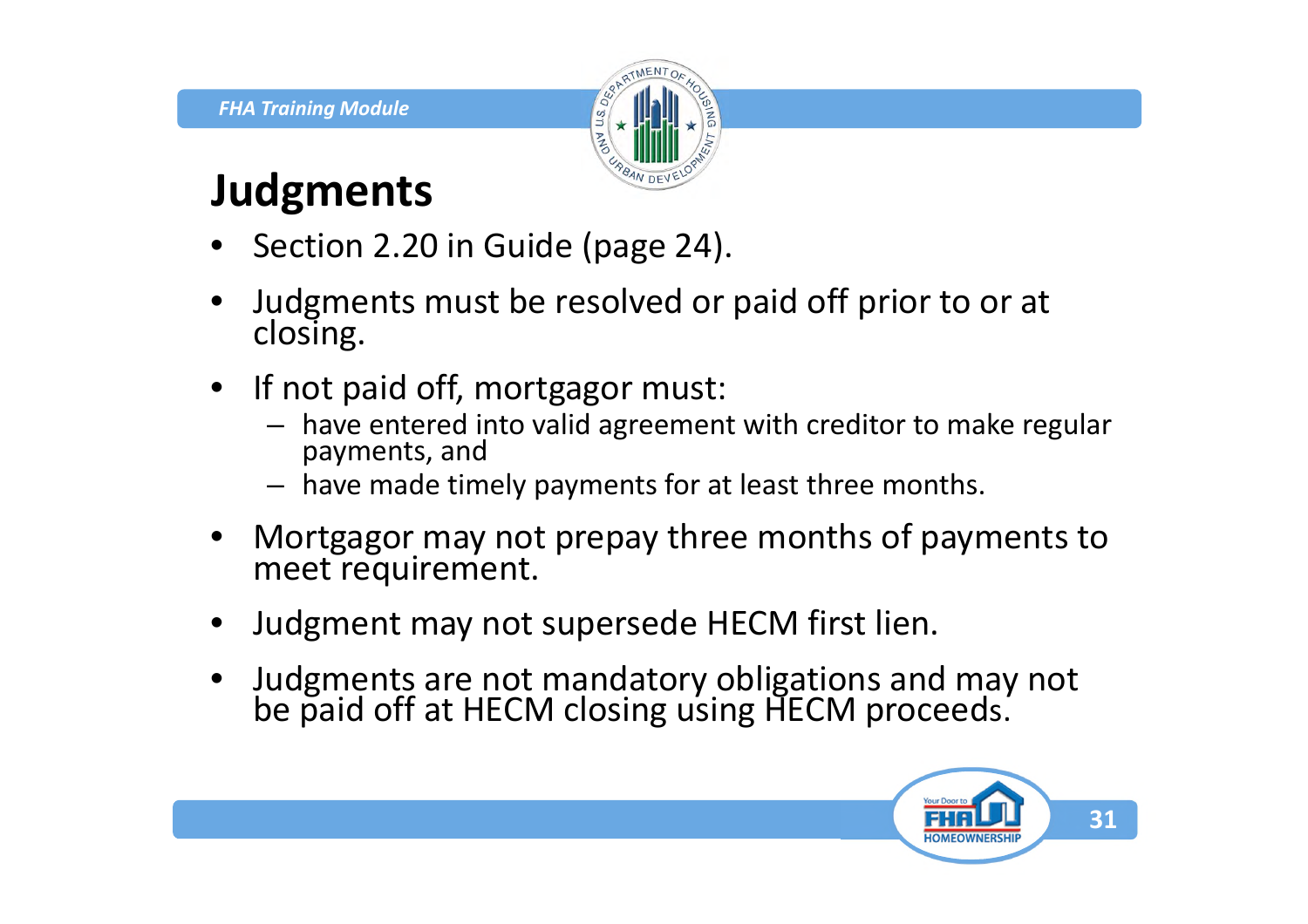

### **Delinquent Federal Non-Tax Debt**

- Section 2.21 in Guide (page 25).
- Mortgagees must determine if mortgagor has delinquent federal non-tax debt:
	- Must check credit report and public records.
	- Must check against Credit Alert Verification Reporting System (CAIVRS).

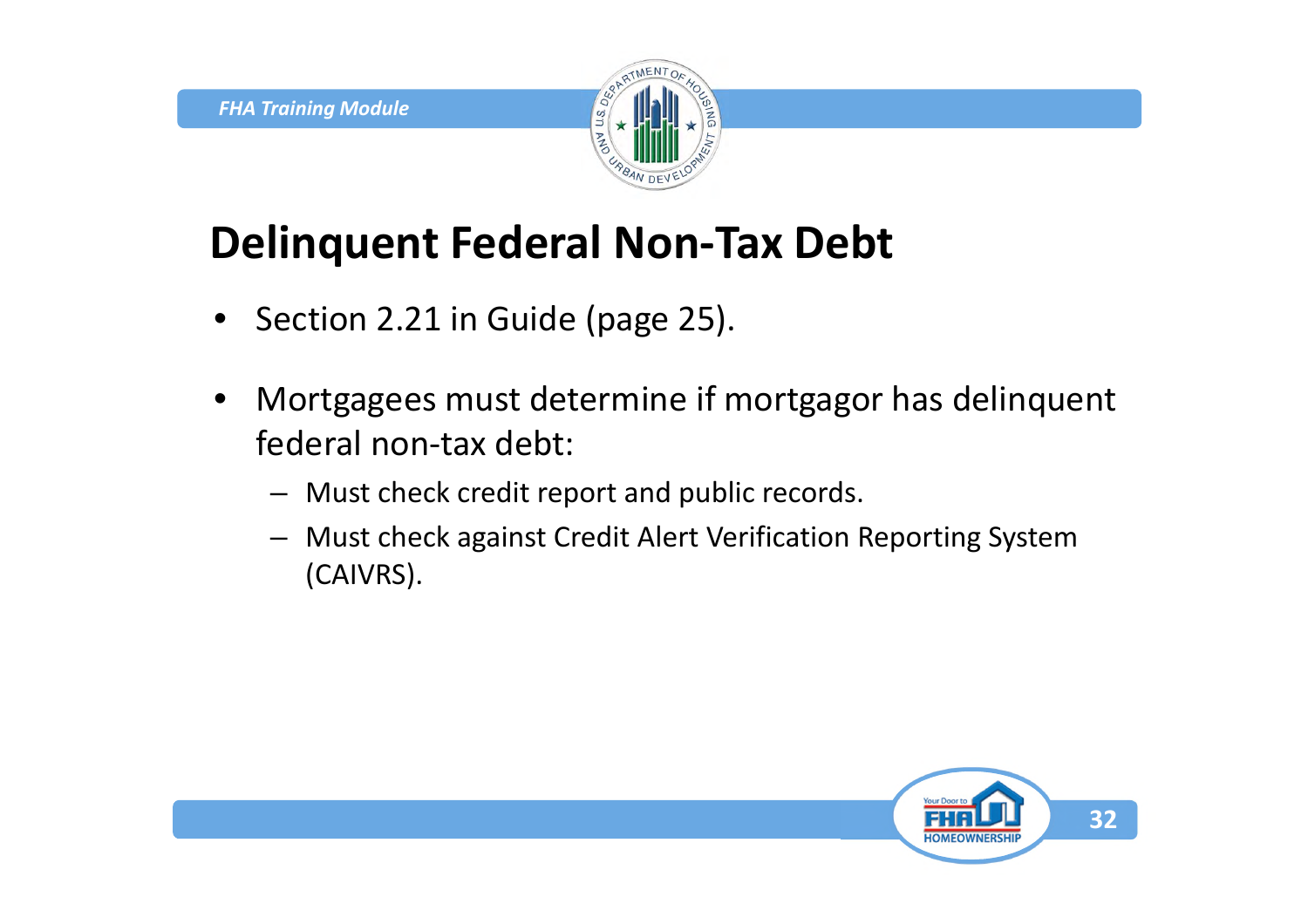

## **Delinquent Federal Non-Tax Debt**

- If delinquent federal non-tax debt is reported, mortgagees must verify with creditor agency.
- If creditor agency verifies debt is valid and delinquent, mortgagor is ineligible until delinquency is resolved.
- Delinquent Federal non-tax debt may be considered a mandatory obligation and may be paid off at HECM closing using HECM proceeds.

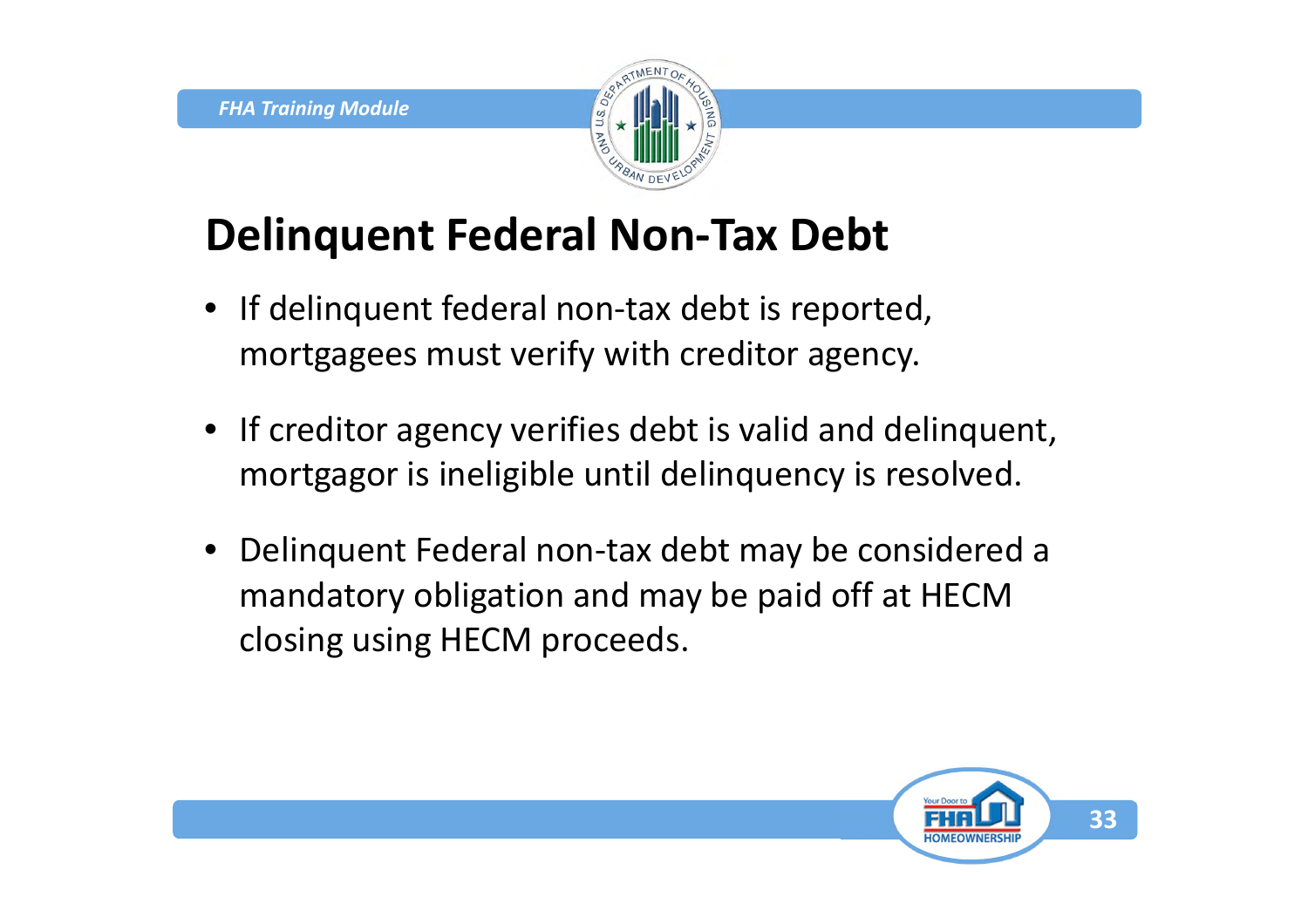

## **Delinquent FHA-Insured Mortgages**

- Section 2.22, page 26 in Guide.
- Mortgagor not eligible until delinquency is resolved.
- Delinquent FHA-Insured mortgage on principal residence.
	- If HECM proceeds used to pay off mortgage at HECM closing, borrower is eligible.
- Other delinquent FHA-Insured mortgages:
	- Must be resolved before application can continue to be processed.
	- Not mandatory obligations and may not be brought current or paid off at HECM closing using HECM proceeds.

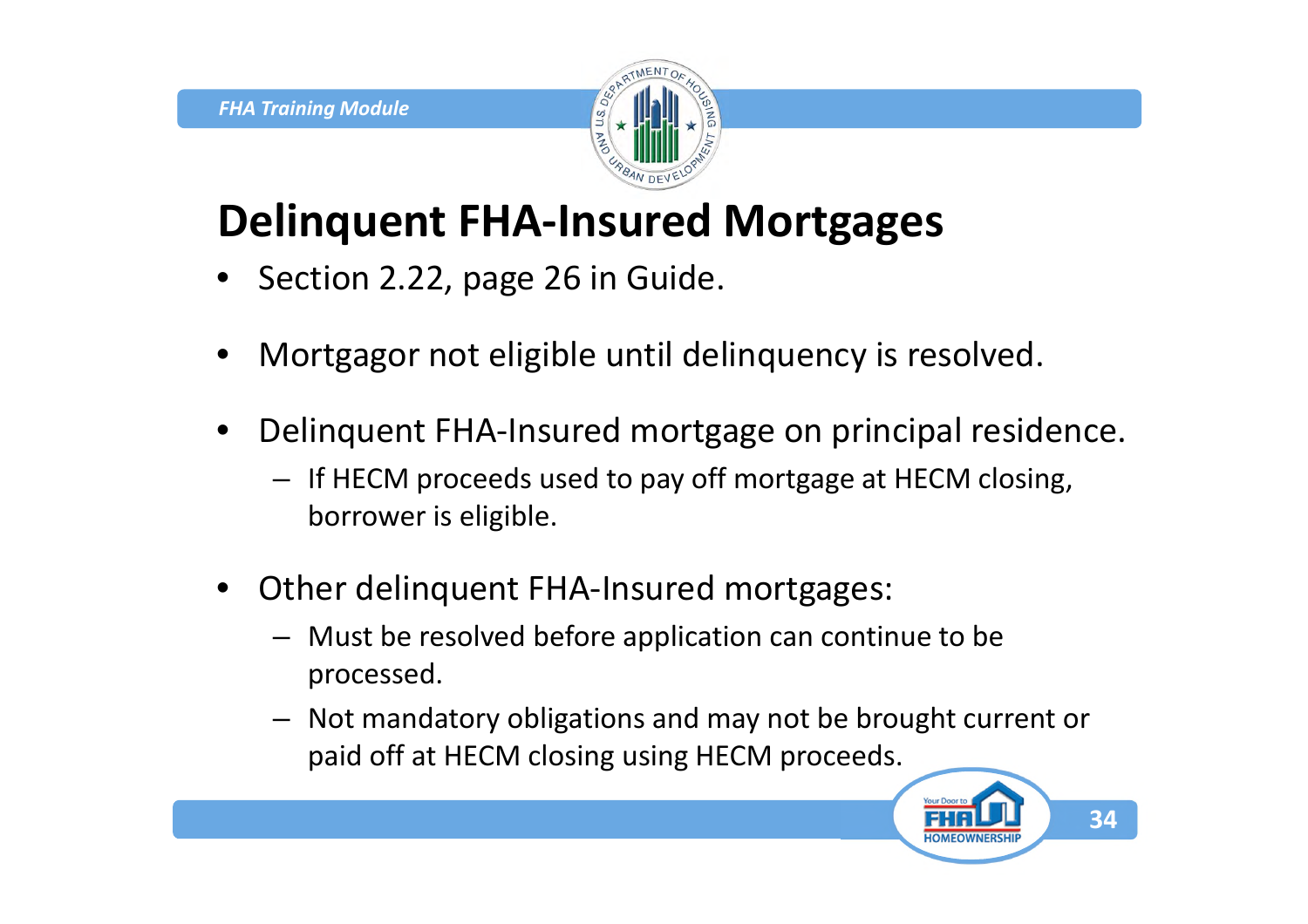

## **Delinquent Federal Tax Debt**

- Section 2.23 in Guide (page 26).
- Mortgagors with delinquent federal tax debt are ineligible.
- To become eligible, mortgagor must either pay off the debt (before or at closing), or:
	- Have entered into valid agreement to make regular payments; and
	- Have made timely payments for at least three months.
- Mortgagor may not prepay three months of payments to meet requirement.
- Delinquent Federal tax debt may be considered a mandatory obligation and may be paid off at HECM closing using HECM proceeds.

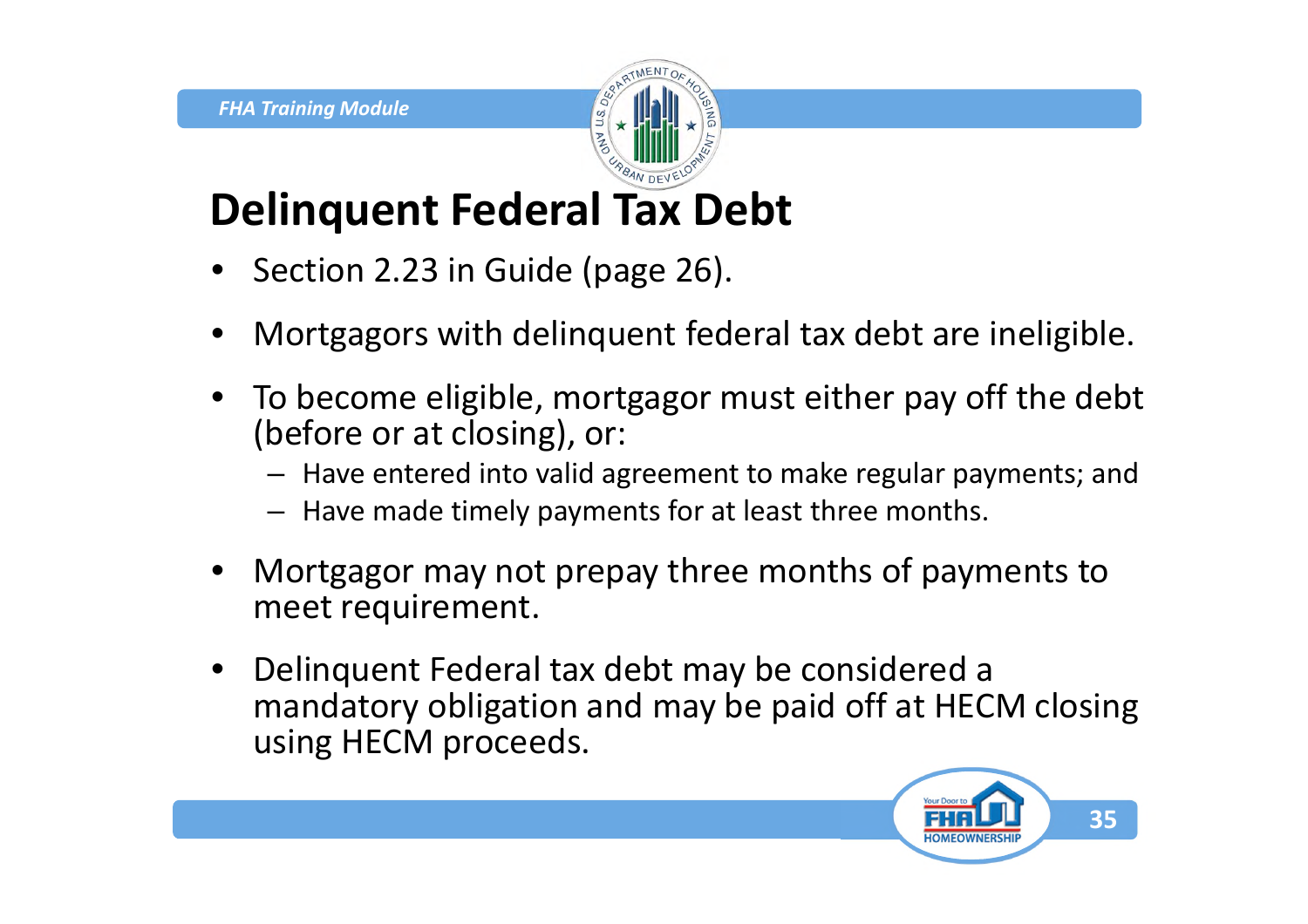

## **Satisfactory Property Charge Payment History**

- Sections 2.27 (page 29) and 2.28 (page 30) of Guide.
- The mortgagee may make a determination that the mortgagor has a satisfactory property charge payment history where:
	- All property charges are current and there are no property tax arrearages in the last 24 months.
	- Homeowners/hazard insurance and, if applicable, flood insurance, were current and in place for a minimum of prior 12 months (if the mortgagor did not have homeowners/hazard insurance and, if applicable, flood insurance, mortgagor must obtain and prepay for 12 months at loan closing); and
	- All HOA, Condominium or PUD fees are current and there were no arrearages in the last 24 months.

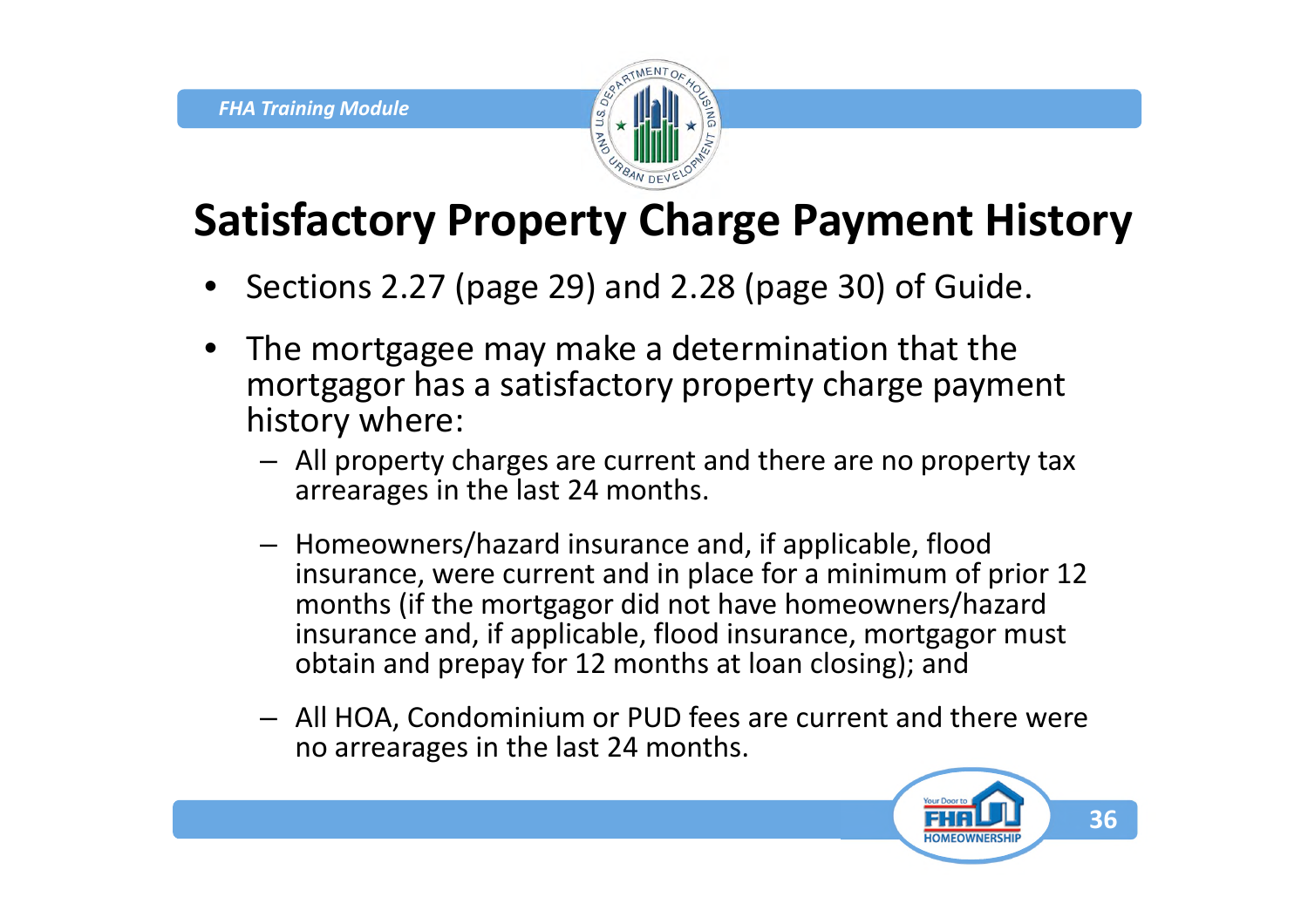

# **Exemption or Deferment from Property Charges**

- Section 2.26 of Guide (page 28).
- Where taxing authority has exempted or deferred tax payments, lower amount may be used in financial assessment:
	- Must not result in lien on property.
	- Approval of HECM must not jeopardize eligibility for exemption or deferral.

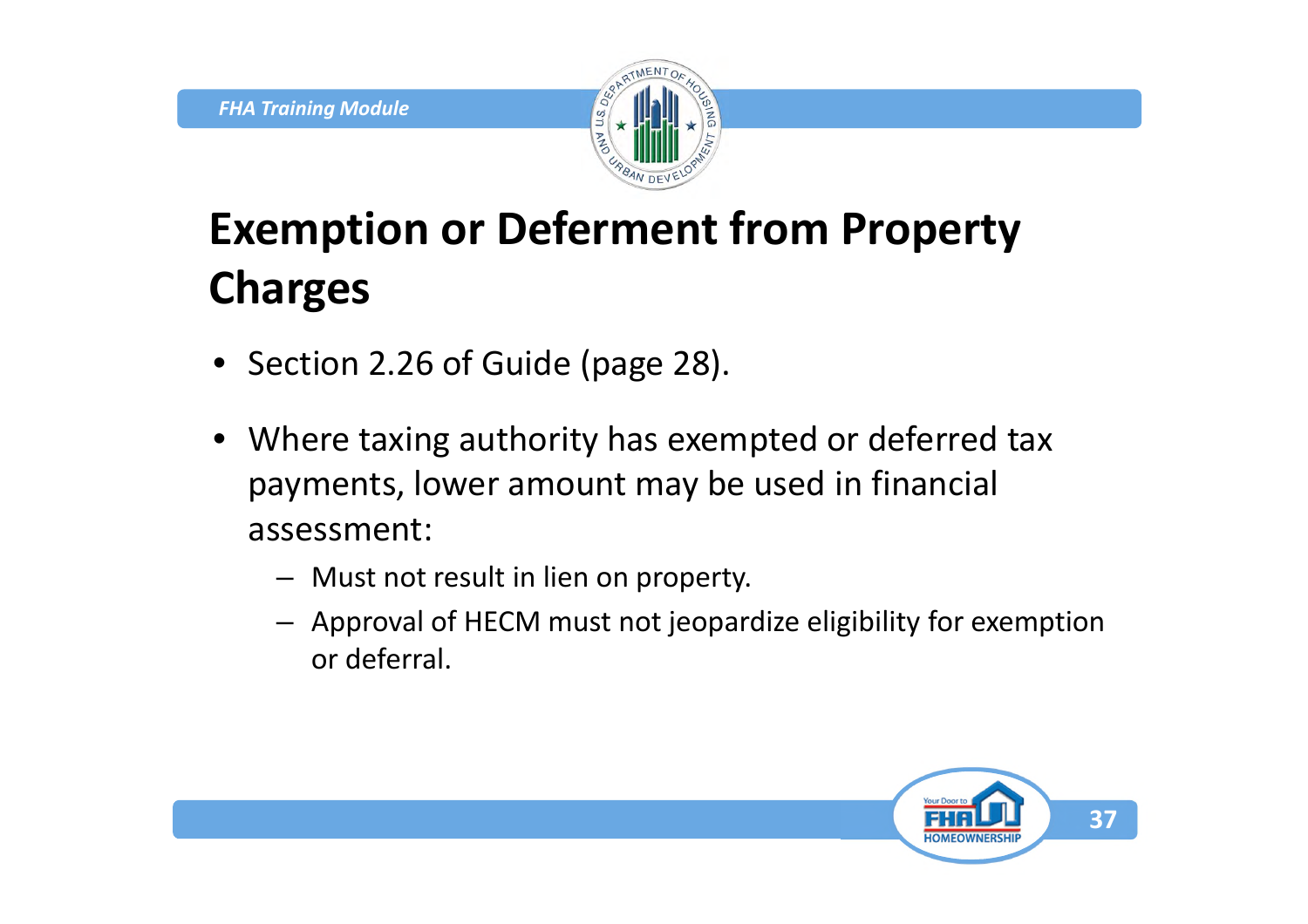

# **Credit and Property Charge Payment History Requiring Additional Analysis**

- Sections 2.16 (page 22) and 2.27 (page 29) in Guide.
- Failure to meet satisfactory standard is not necessarily a reason to reject a mortgagor.
- Instead, it means that mortgagees must conduct a further analysis of the mortgagor's accounts to determine the reason for the late payments or arrearages, and whether there are extenuating circumstances.
- Results of the analysis must be documented and must be consistent with other information in the file.

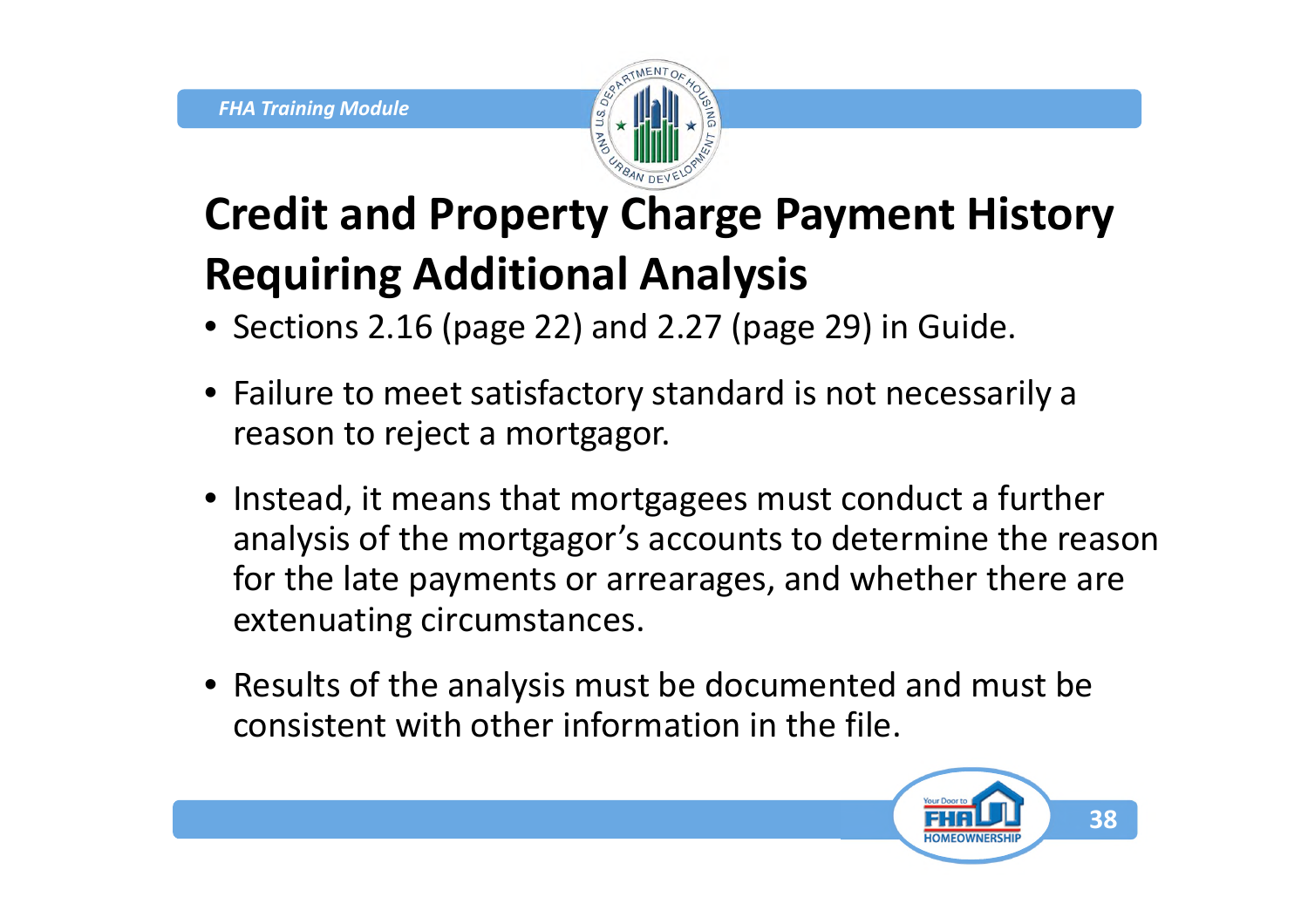*FHA Training Module*



### **Documentation and Verification Standards**

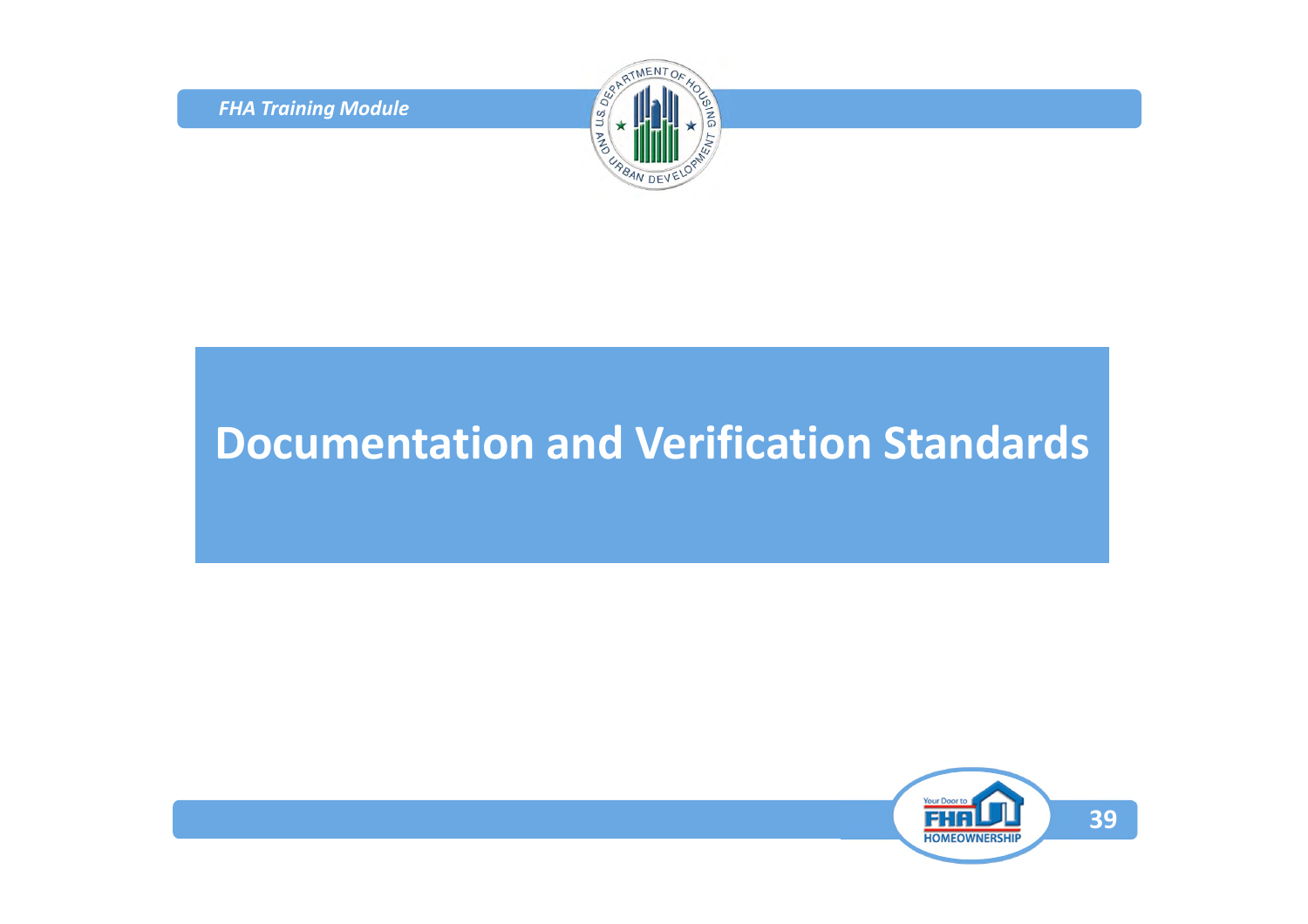

## **Documentation and Verification Standards for Income and Debts**

- Chapter 3 provides documentation and verification standards for various types of income, assets, and debts.
- Sections 3.8 through 3.67 establish verification and documentation requirements for calculating effective income.
- Sections 3.71 through 3.75 establish verification and documentation requirements for assets.

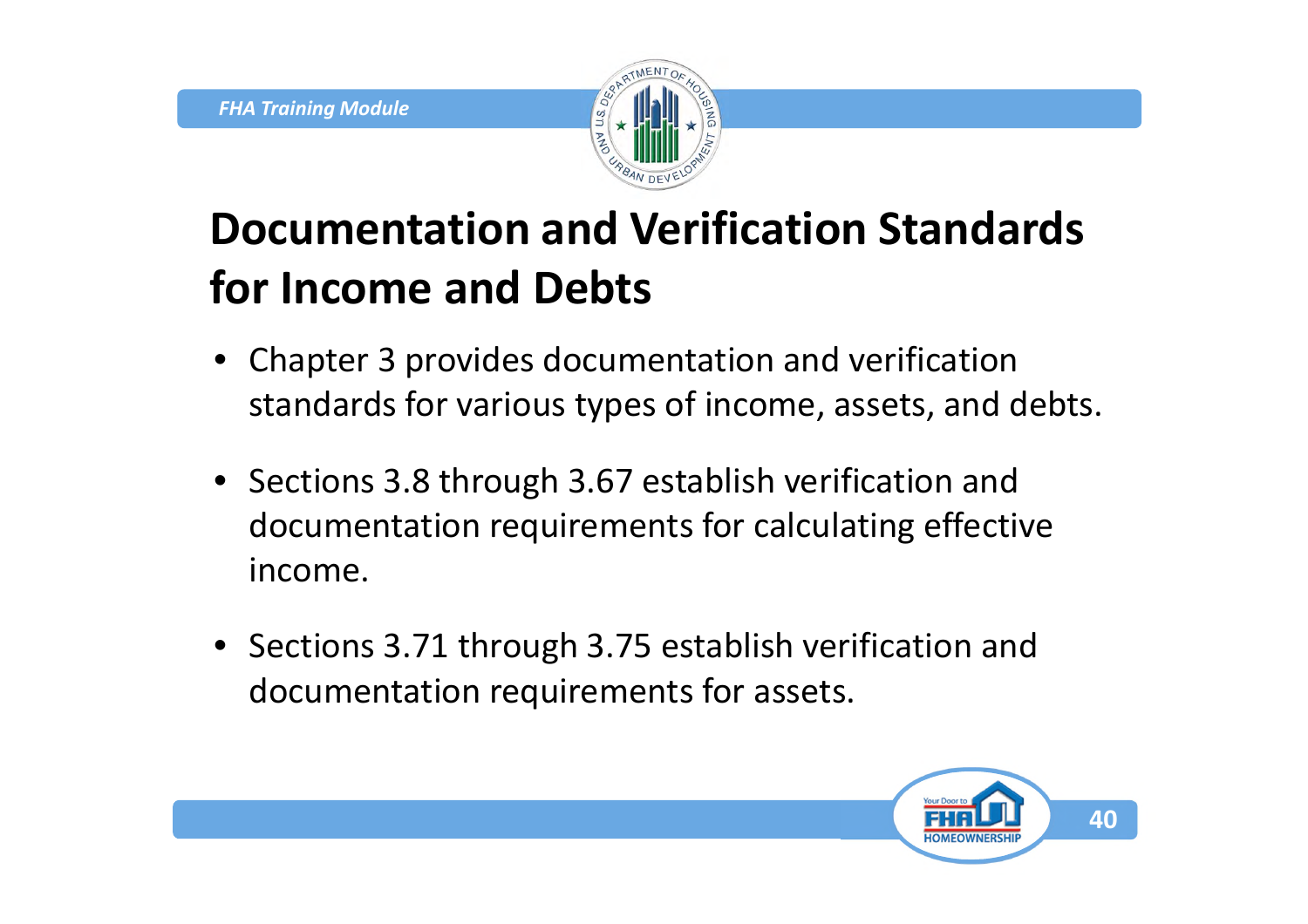

# **Documentation and Verification Standards for Income and Debts**

- Sections 3.81 through 3.95 establish verification and documentation requirements for expenses.
- These standards do not deal with residual income per se, but rather with the information needed to calculate residual income.
- Mortgagees may rely upon third-party verification services for income and debts, provided standards specified in Section 1.10, page 14 in Guide (Handling of Documents) are met.

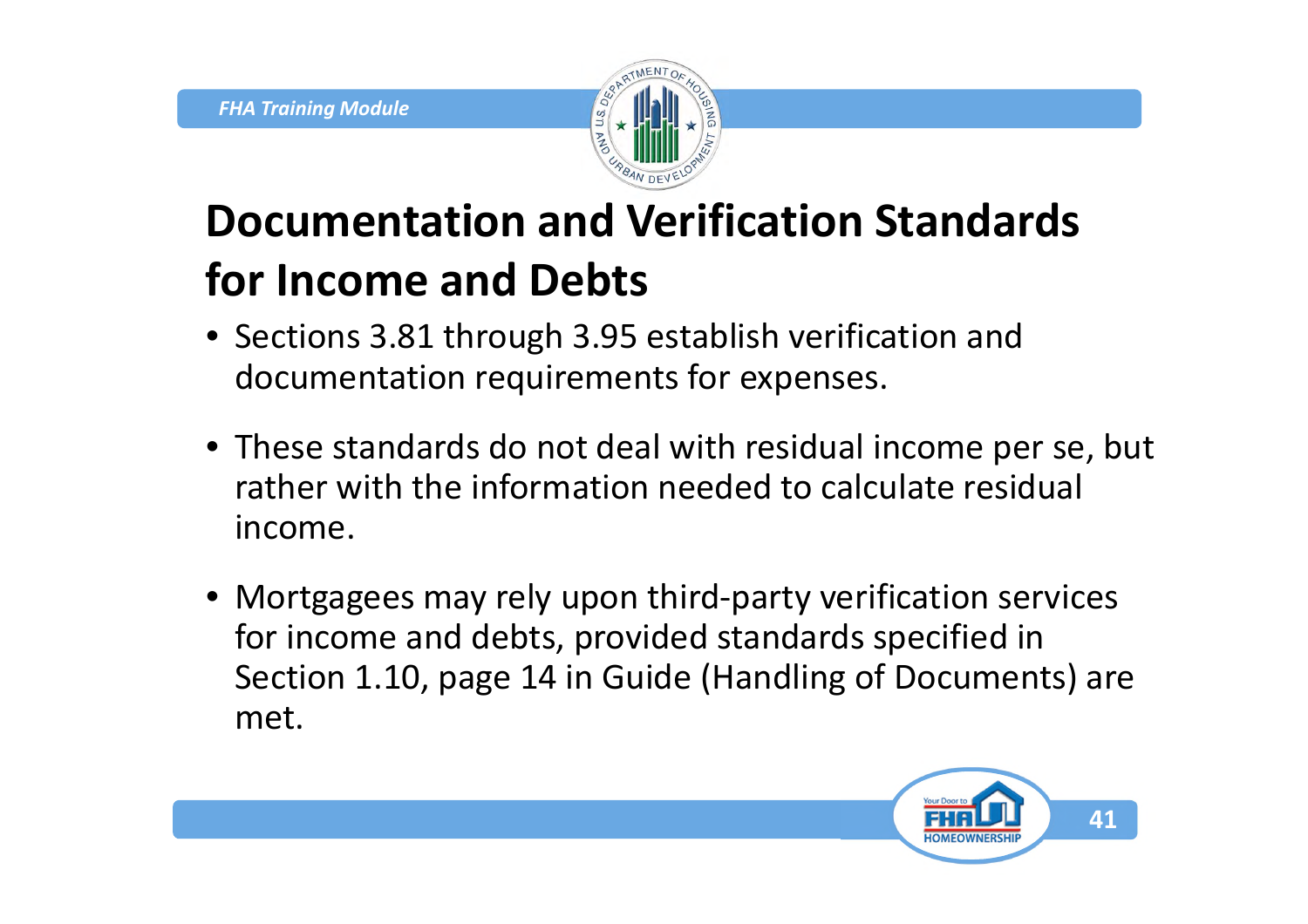*FHA Training Module*



#### **Income**

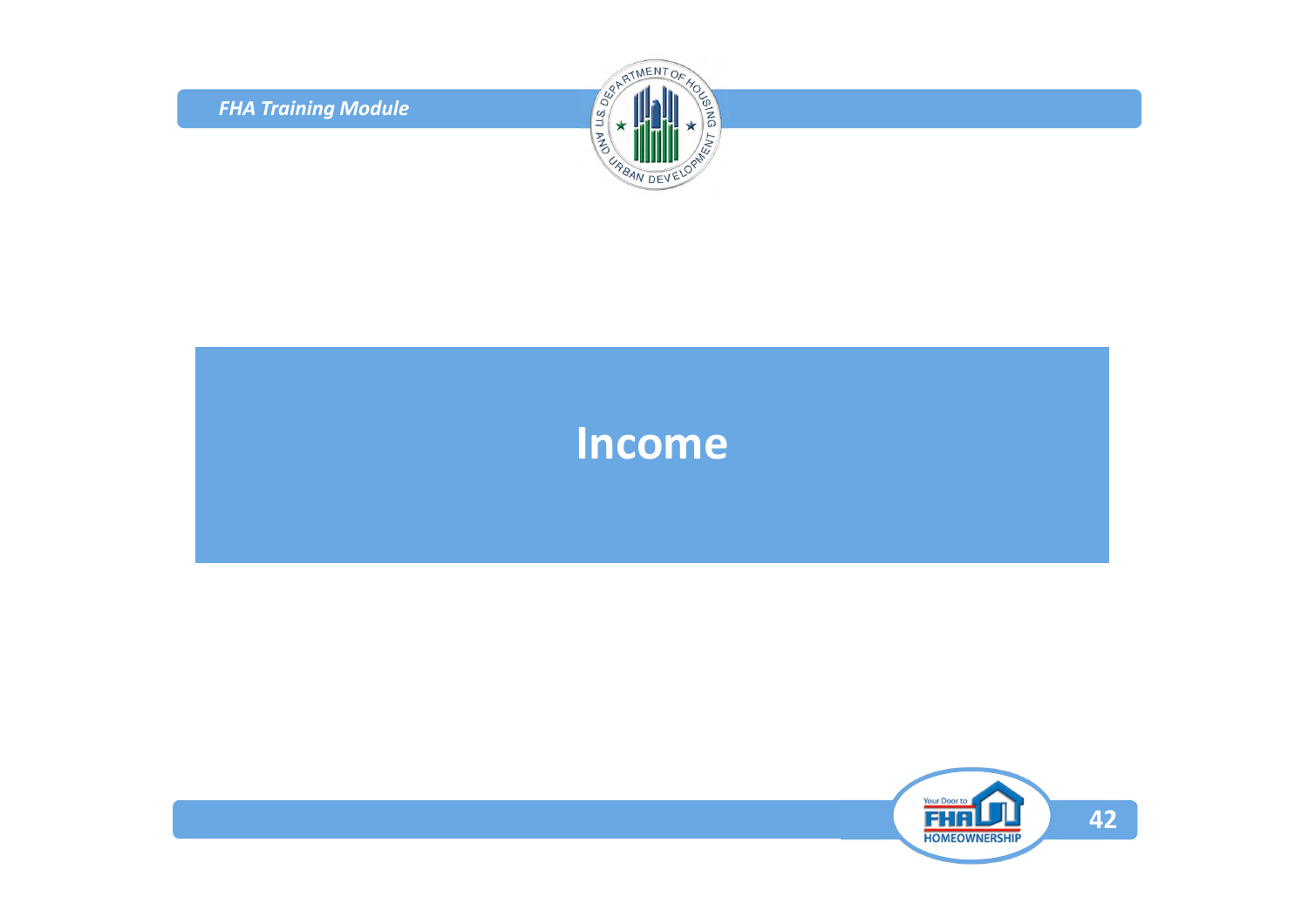

## **Definition of Effective Income**

- Section 3.4, page 31 in Guide.
- Effective income is defined as income that meets these standards:
	- Is legally derived.
	- If mortgagor is required to file tax returns, is reported on mortgagor's tax returns.
	- Meets documentation and verification standards in Guide.

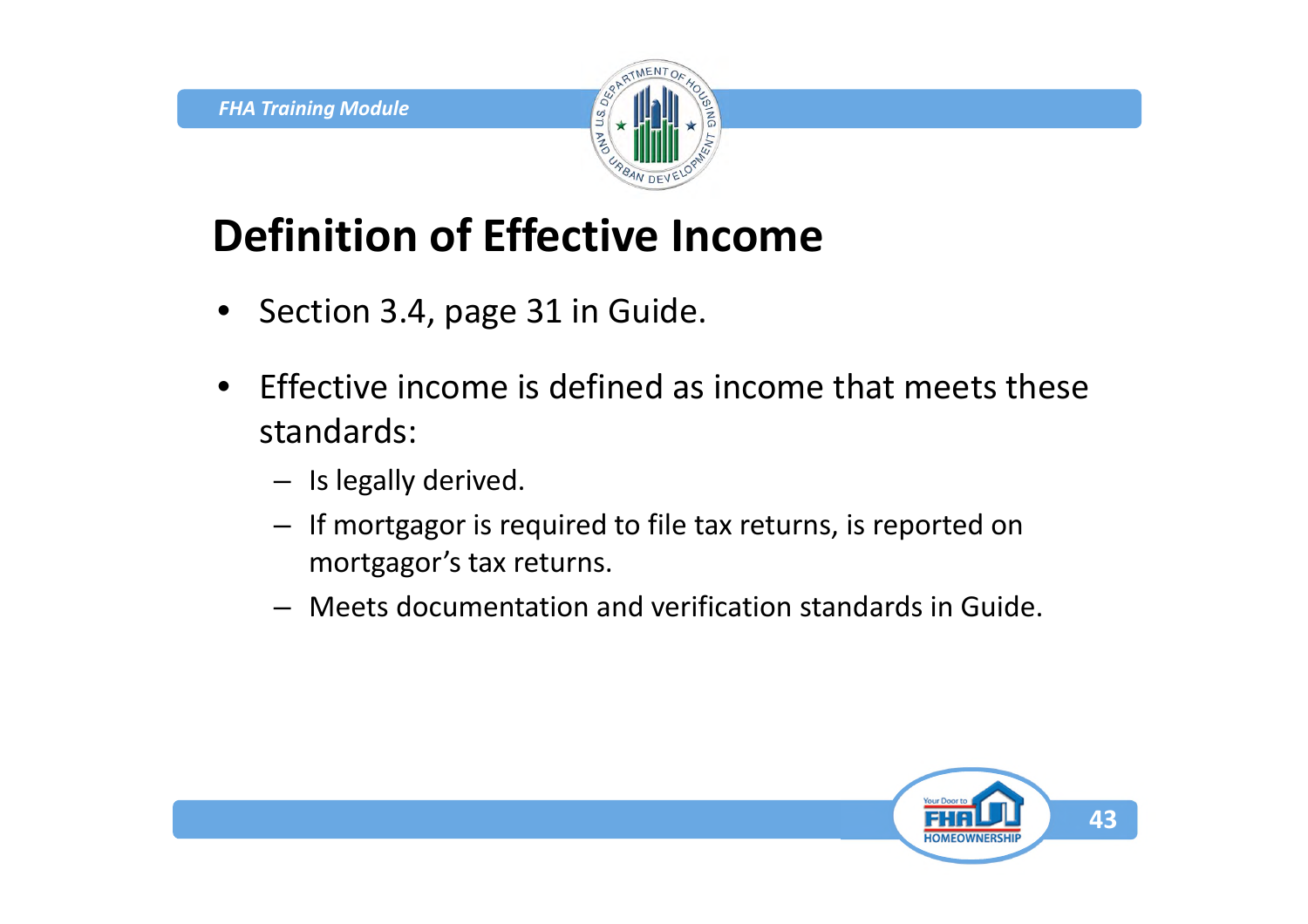

## **Types of Mortgagor Income**

- Employment-related Income:
	- Regular
	- Seasonal
	- Part-time
	- Overtime and bonus
	- Commission
- Two-year history required.
- Mortgagee must verify employment through pay stubs, and:
	- A written verification from employer; or
	- Tax returns.

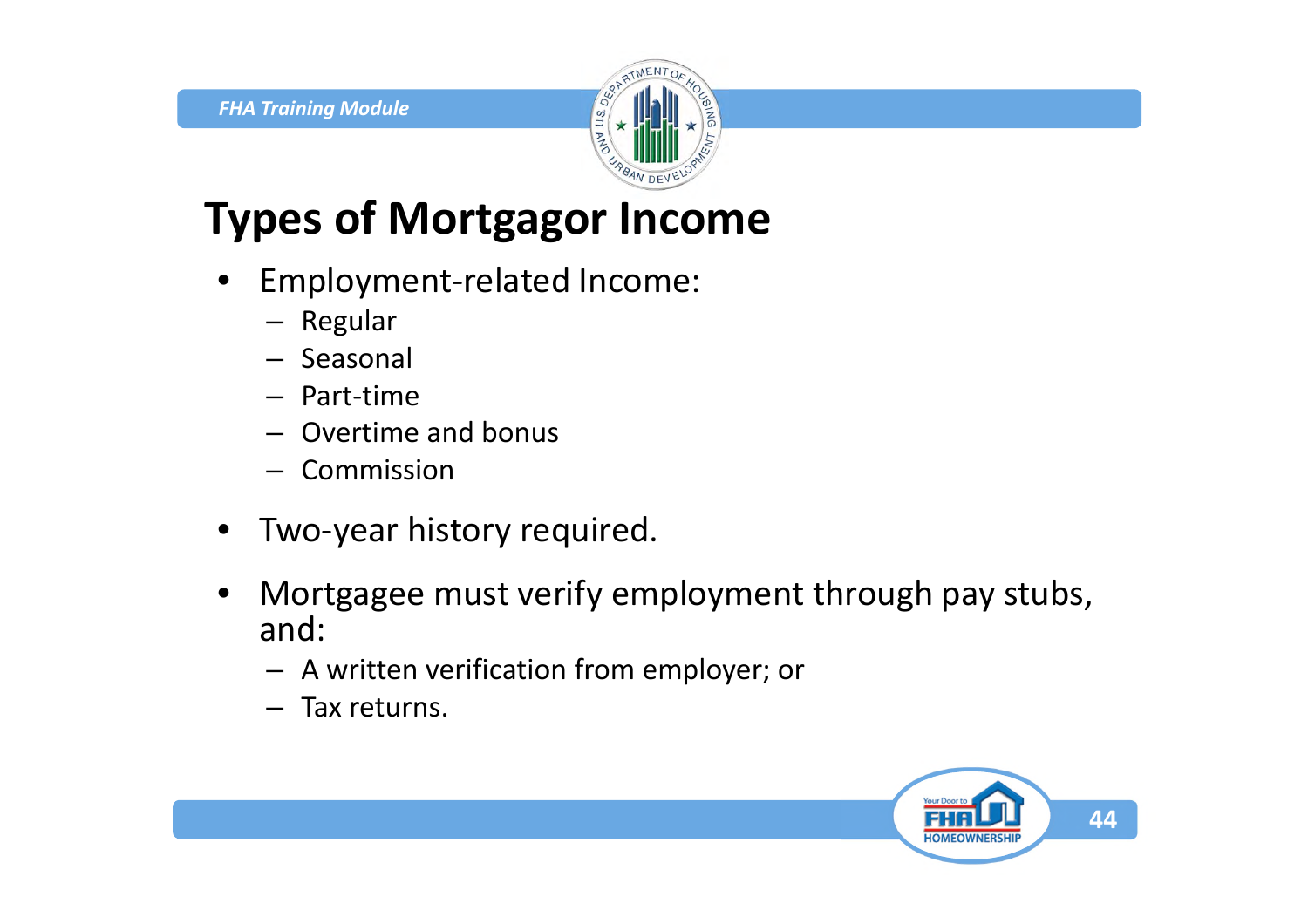

# **Types of Mortgagor Income**

- Non-Employment-Related Income:
	- Rental income.
	- Disability.
	- Pension/Retirement/Annuity.
	- Military, VA, SSI, Other Public Assistance.
	- Investment Income.
	- Other Sources.
- Must be documented by award letters or other documentation from the source of the income.

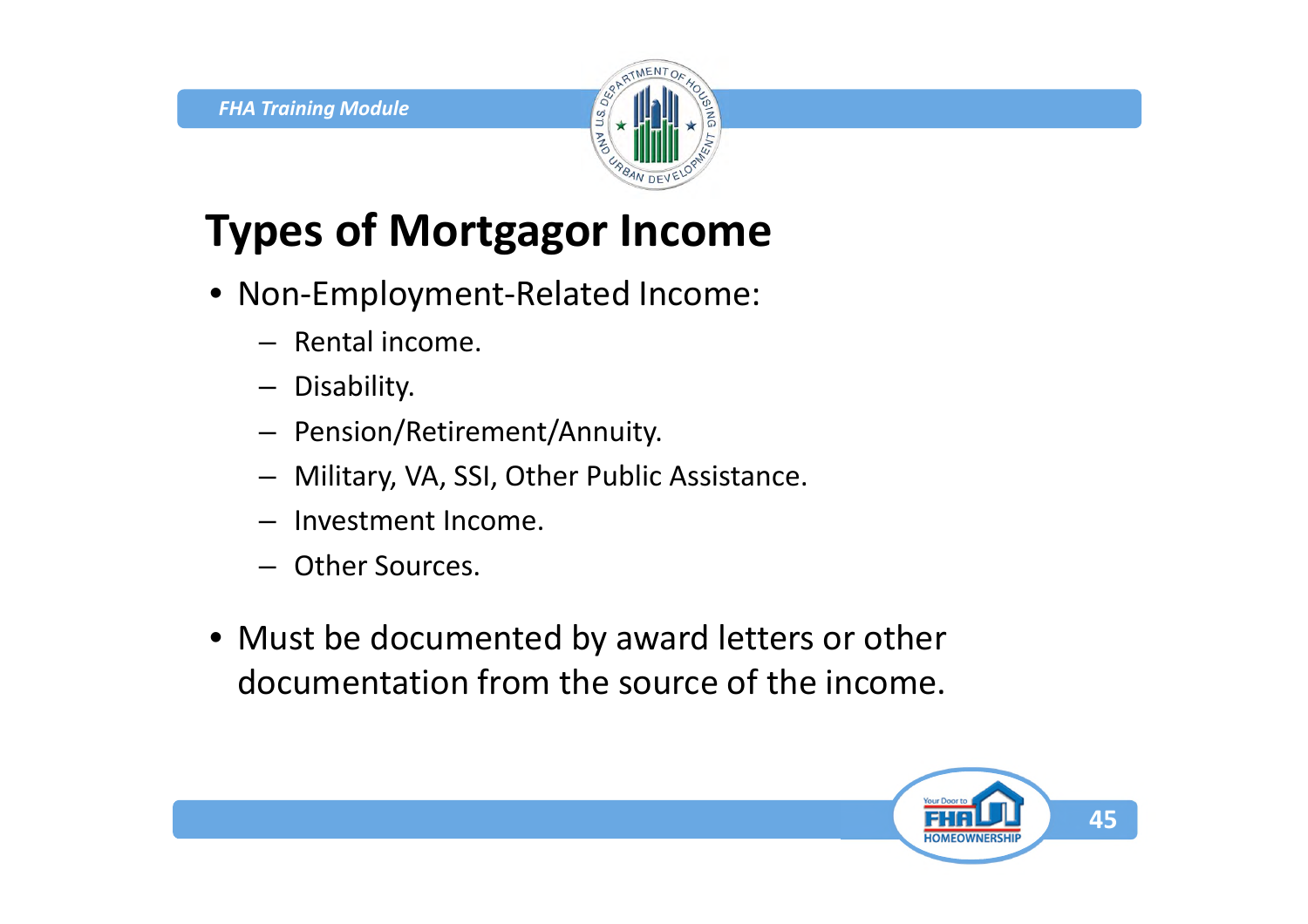

### **Boarder Income**

- Section 3.55, page 51 in Guide.
- Boarders refer to individuals renting space in mortgagor's home.
- Boarder income must be documented on two years of tax returns.
- Mortgagee is not obligated to determine if boarders are permitted under state or local ordinances.

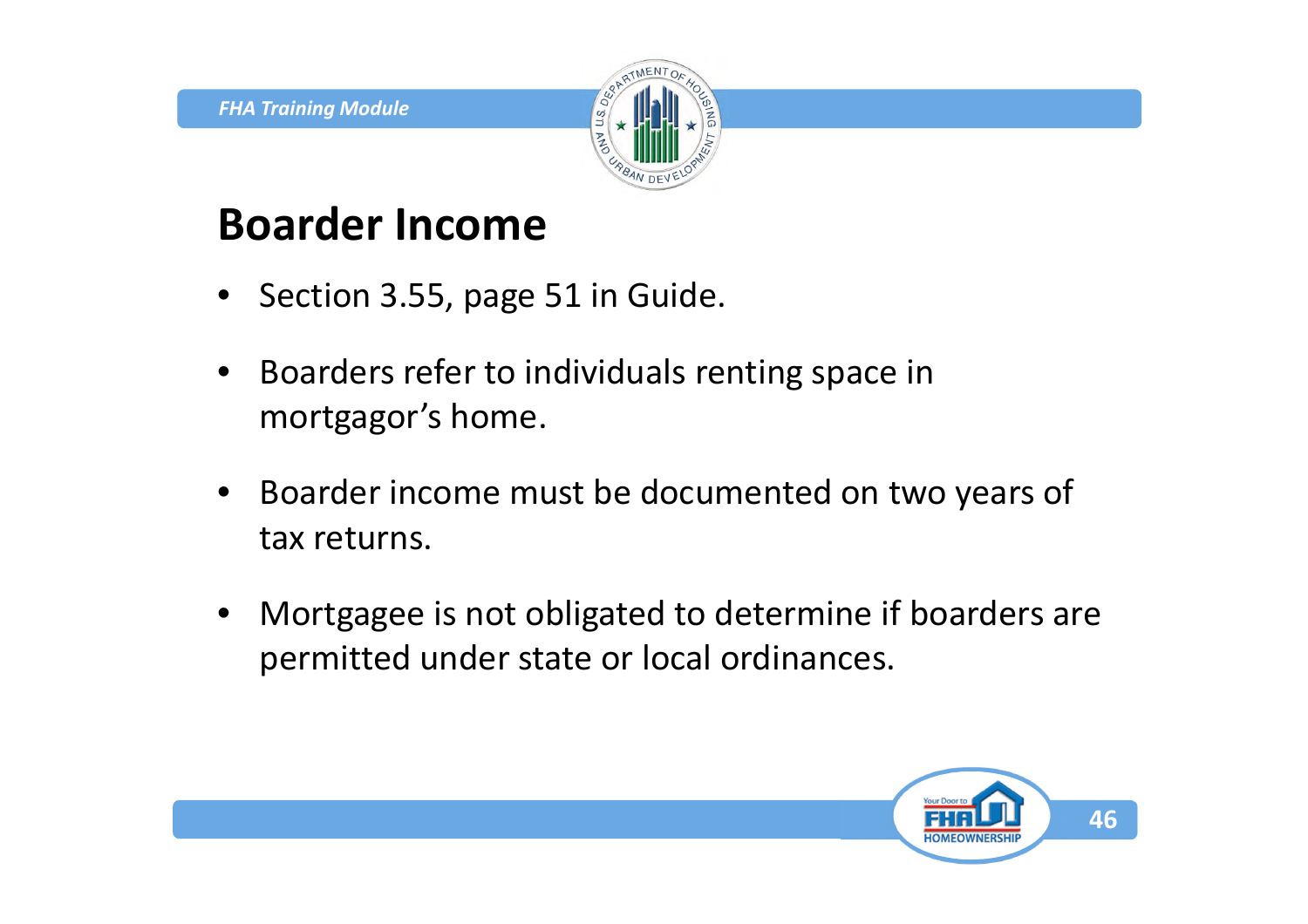

### **Government Assistance Non-Cash Benefits**

- Section 3.68 in Guide (page 54).
- Government benefit programs such as Supplemental Nutrition Assistance Program or SNAP (food stamps) may be treated as income provided that:
	- Benefits are already being received, or will be received within 60 days;
	- Benefits are not subject to any specific termination date other than the death of the mortgagor or the sale of the property; and
	- Approval of the HECM will not jeopardize eligibility for the benefits.

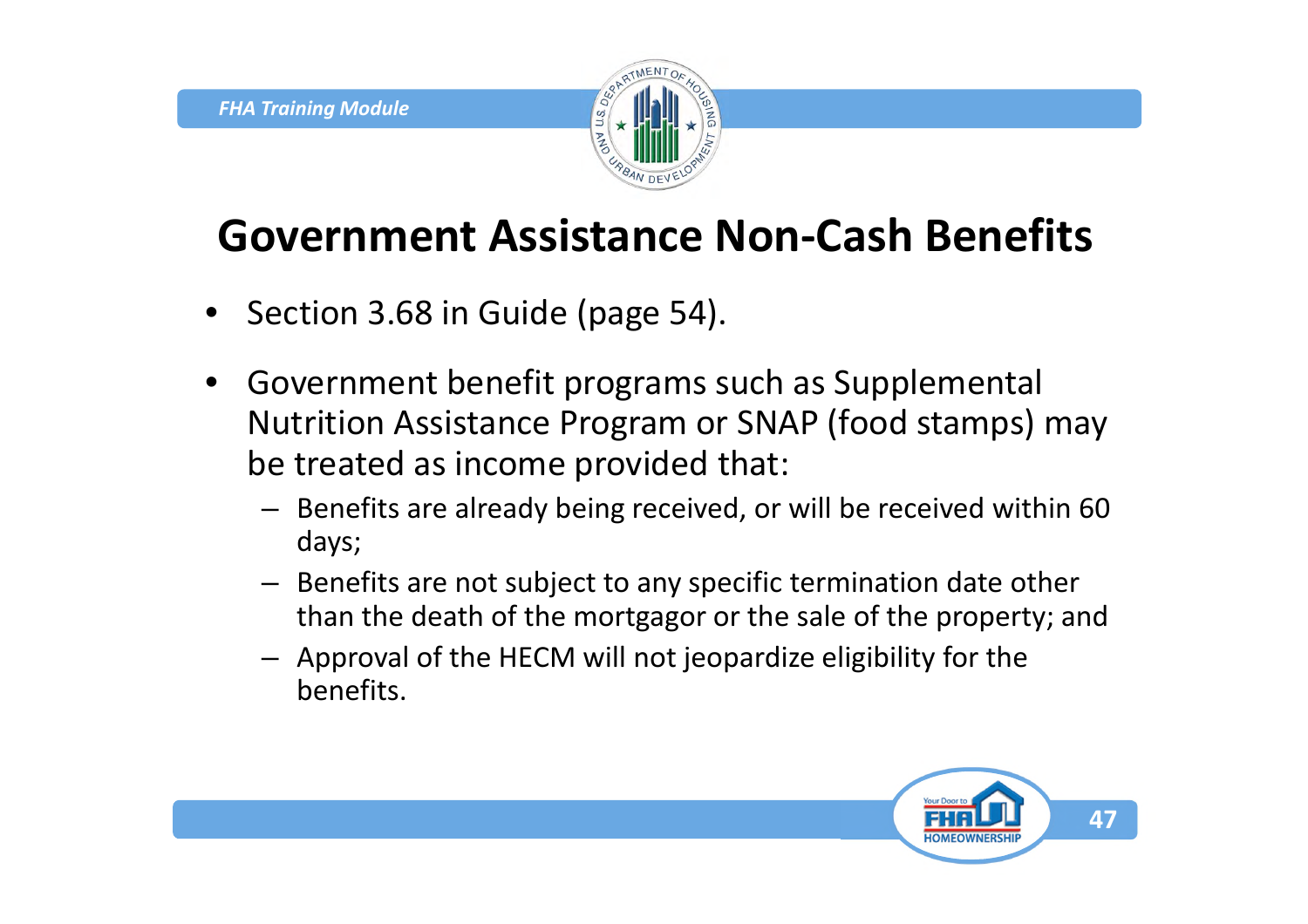

## **Imputed Income from Asset Dissipation**

- Section 3.69 in Guide (page 55).
- We say "imputed" because we are not requiring that assets be actually dissipated; it is a theoretical calculation of income available if assets were dissipated.
- Two categories of assets: taxable and non-taxable.
- Non-taxable assets are not discounted; the entire principle amount may be converted to income.
- In order to be considered for dissipation, asset must be verified and documented (Sections 3.71 through 3.75, pages 57-58, in Guide).

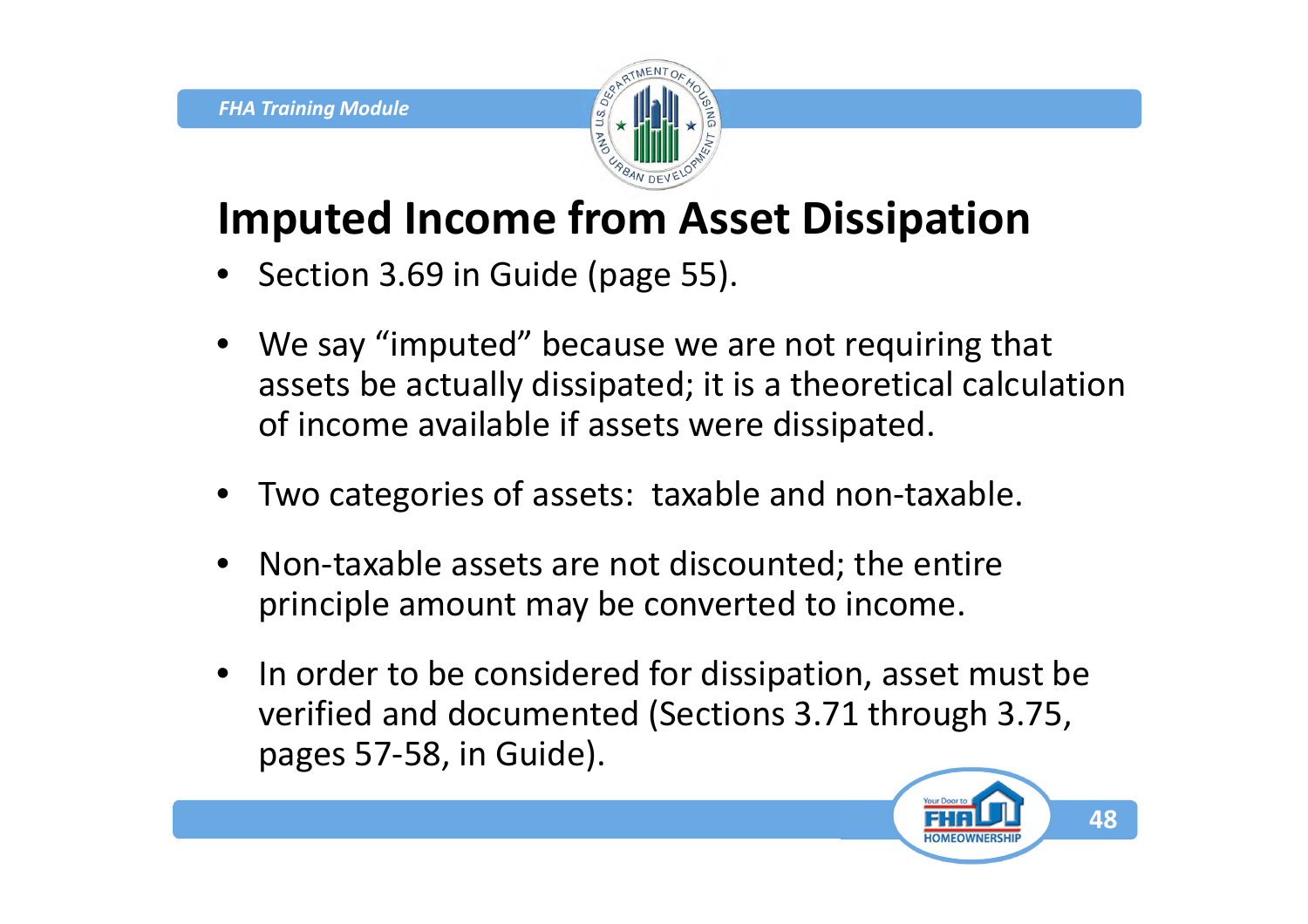

### **Imputed Income from Asset Dissipation**

- Section 3.70 in Guide (page 56).
- Provides a table that mortgagees may use to calculate imputed income from dissipated assets.
- Jointly-held assets may be used, provided mortgagor has unrestricted use of them.
- Mortgagees must document in the file the specific assets they used and their calculations of the income derived from those assets.

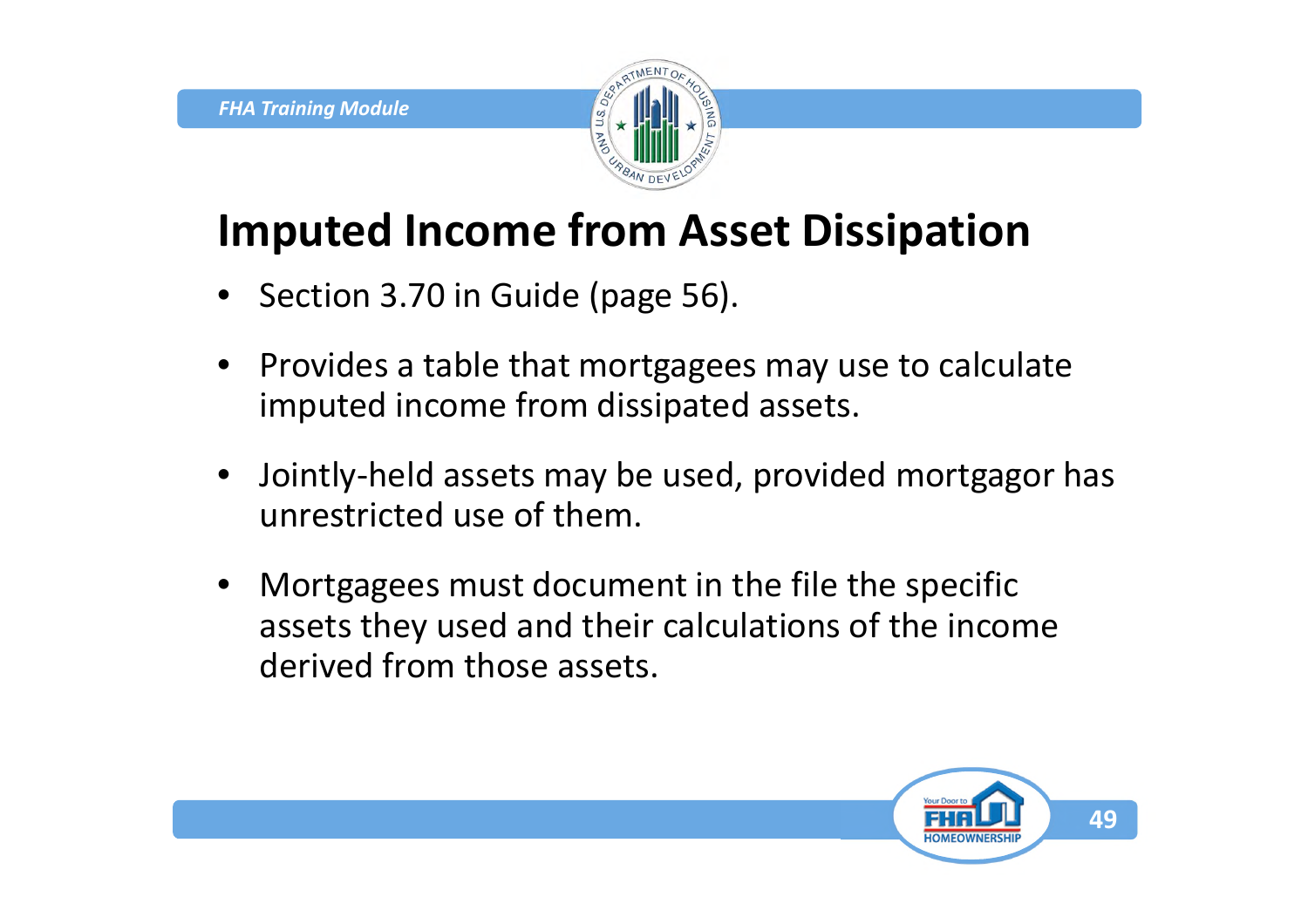

## **Imputed Income from Asset Dissipation**

- Taxable assets must be discounted before converting them to income; discount is the lesser of:
	- 15%, or
	- Mortgagor's actual tax rate.
- If there are cash investment requirements (as with a HECM for purchase), those funds must be subtracted before calculating income.

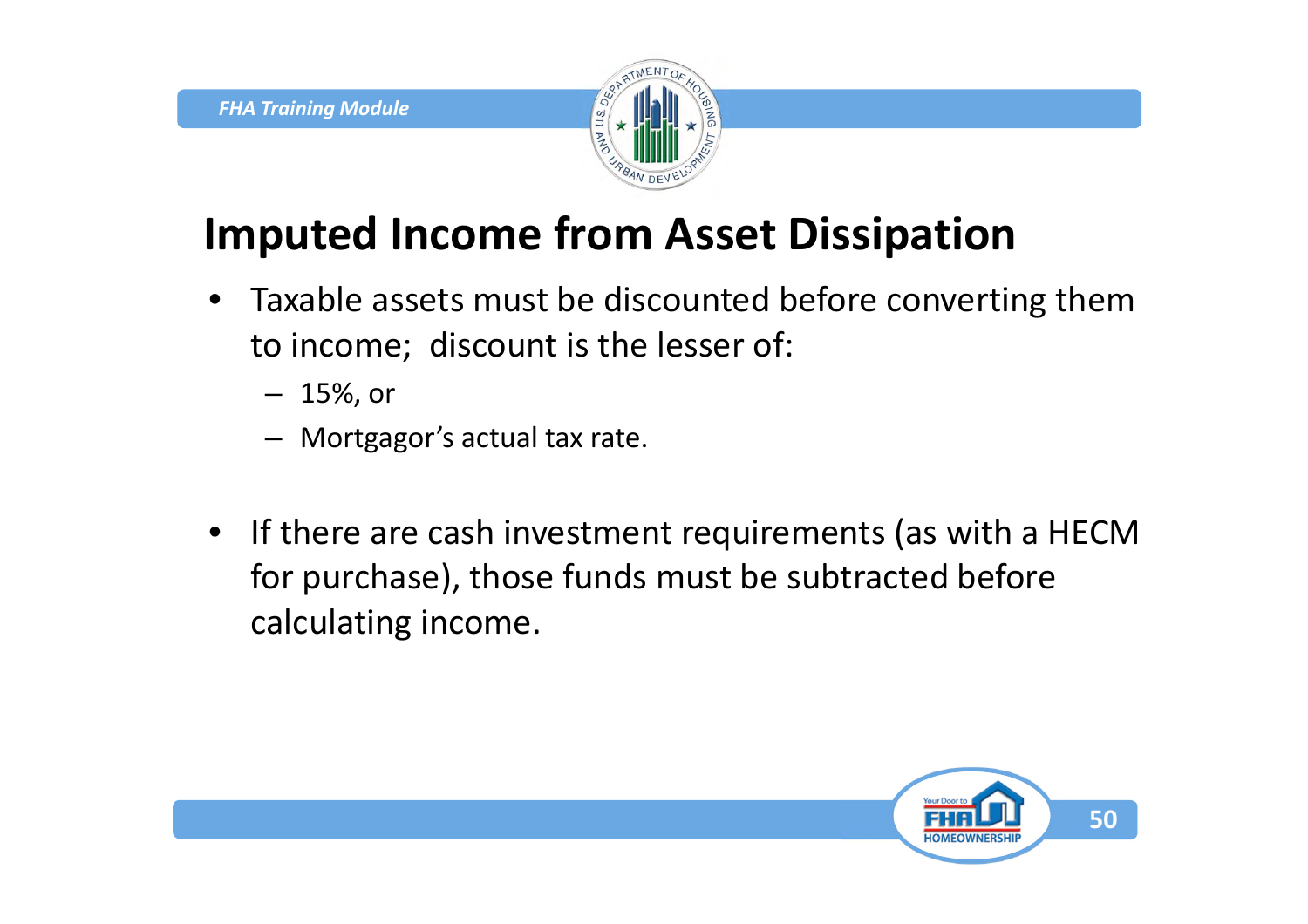

## **Example of Imputed Income from Asset Dissipation**

- Assume:
	- Mortgagor is 69 years old.
	- Has \$40,000 in savings account.
	- $-$  Has \$62,000 in 401(k).
	- Is taxed at 8.0% tax rate.
- Life expectancy for a 69 year old is 16 years/192 months (per Appendix 2 of Guide).

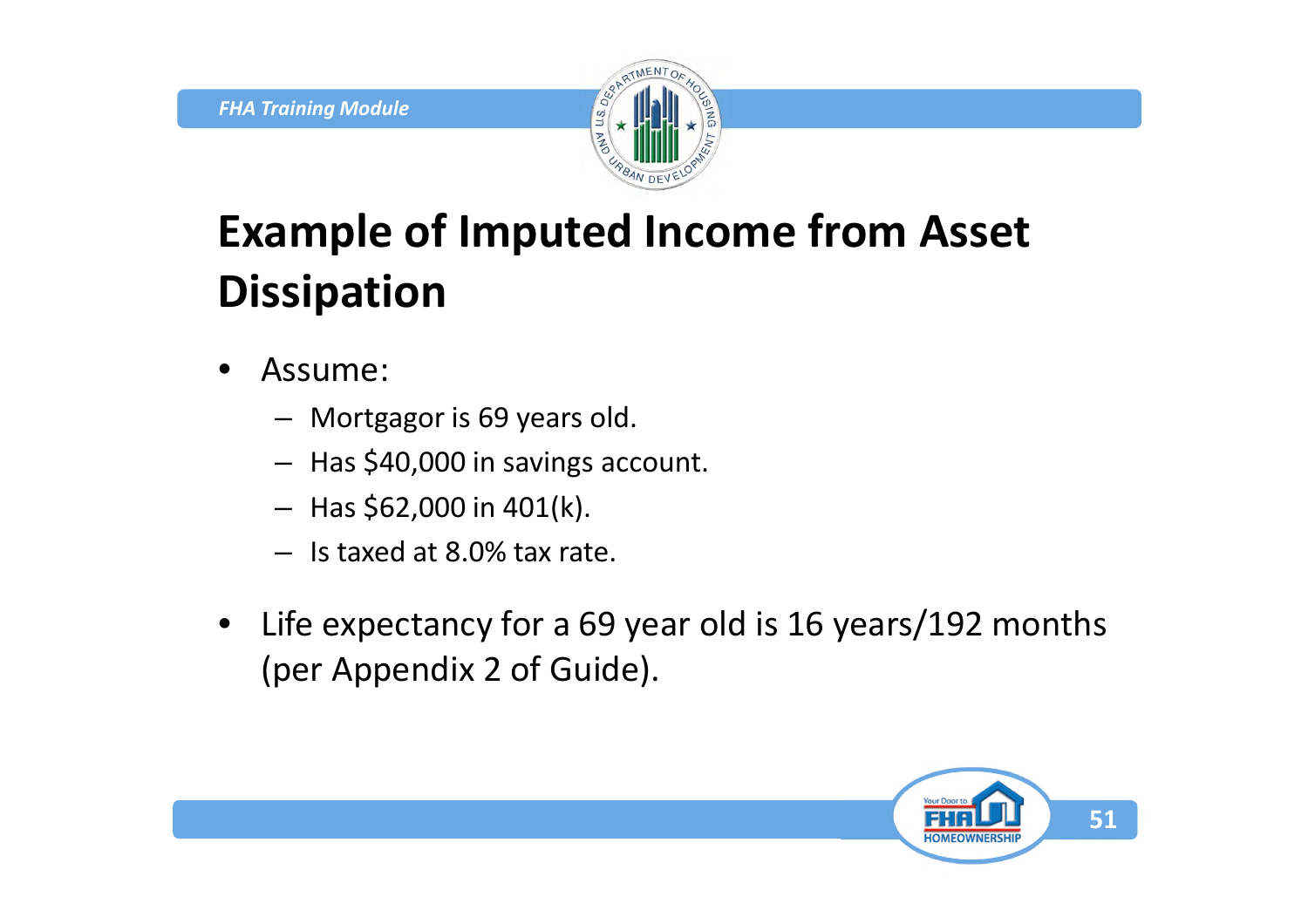

## **Example of Imputed Income from Asset Dissipation**

| <b>Asset</b>   | <b>Amount</b> | Discount | Discounted<br><b>Amount</b> | <b>Divided</b><br>by 192 | <b>Monthly</b><br>Imputed Income |
|----------------|---------------|----------|-----------------------------|--------------------------|----------------------------------|
| <b>Savings</b> | \$40,000      | $0\%$    | \$40,000                    | /192                     | \$208.33                         |
| 401(k)         | \$62,000      | 8%       | \$57,040                    | /192                     | \$297.08                         |
| Total          |               |          |                             |                          | \$505.41                         |

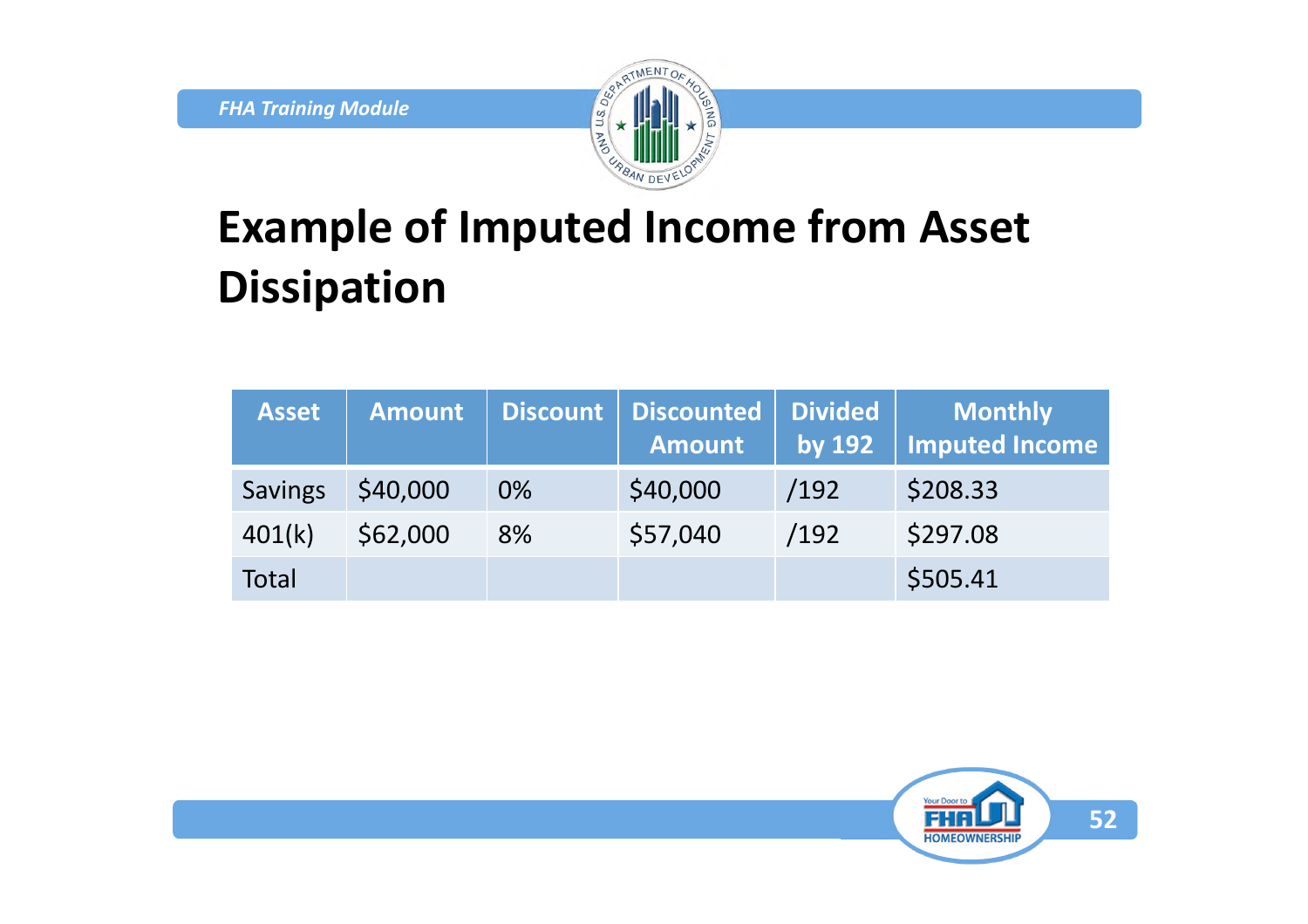

### **Eligible Non-Borrowing Spouse Income**

- Section 3.5 in Guide (page 32).
- Definition and requirements for an Eligible Non-Borrowing Spouse are found in Mortgagee Letters 2014-07 and 2015-02.
- Only income from an Eligible Non-Borrowing Spouse may be used.
- Residual income from an Eligible Non-Borrowing Spouse may not be included in the calculation of the mortgagor's residual income. However, it may be used in one of two ways:
	- As a compensating factor when the mortgagor's residual income falls below the standard; or
	- To reduce family size when determining if the mortgagor's residual income meets the standard.

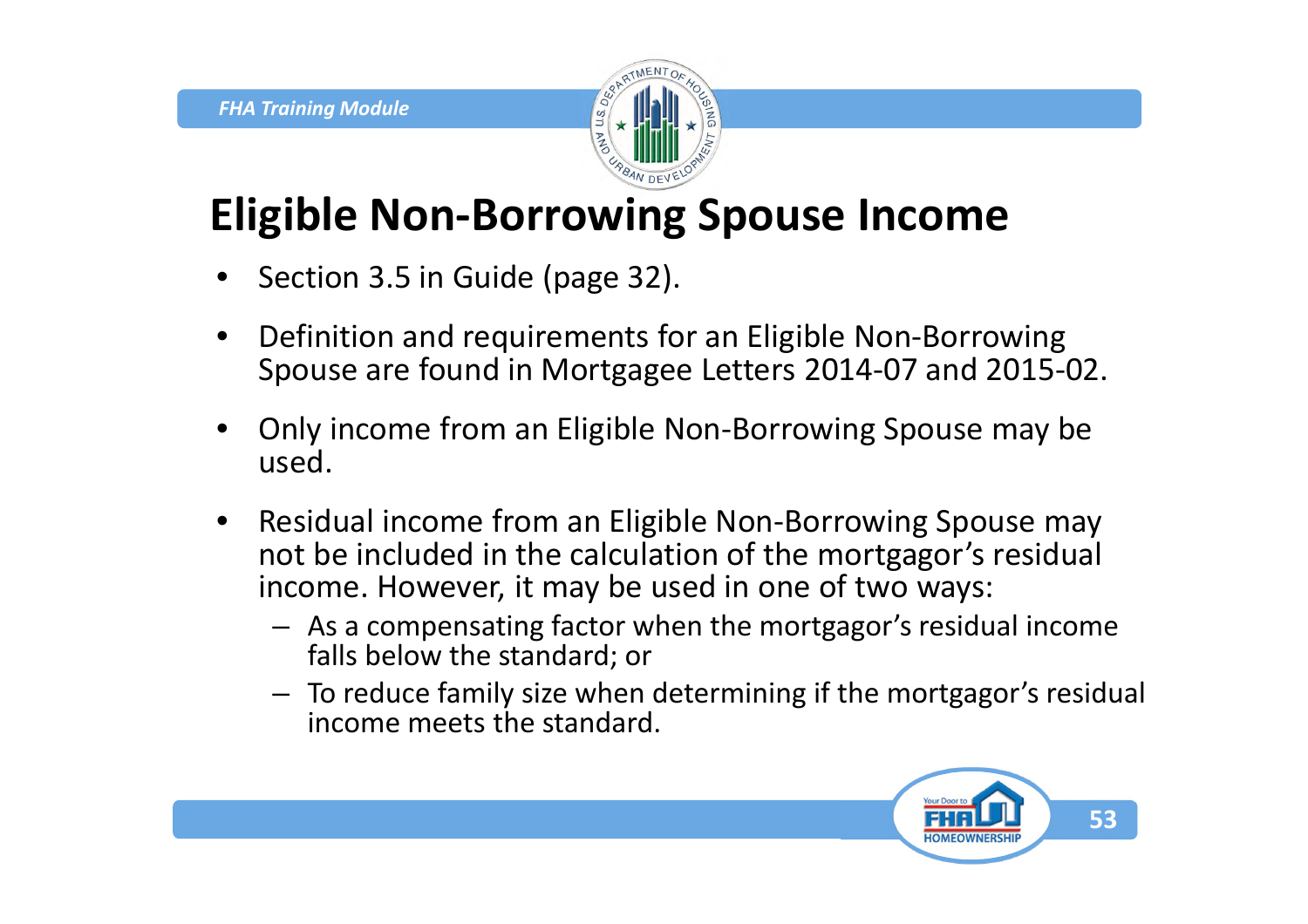

## **Eligible Non-Borrowing Spouse Income**

- Eligible Non-Borrowing Spouse income may not include imputed income from dissipated assets.
- Eligible Non-Borrowing Spouse must voluntarily provide information on his or her income and expenses.
- Standards for underwriting and documentation are the same as for the mortgagor.

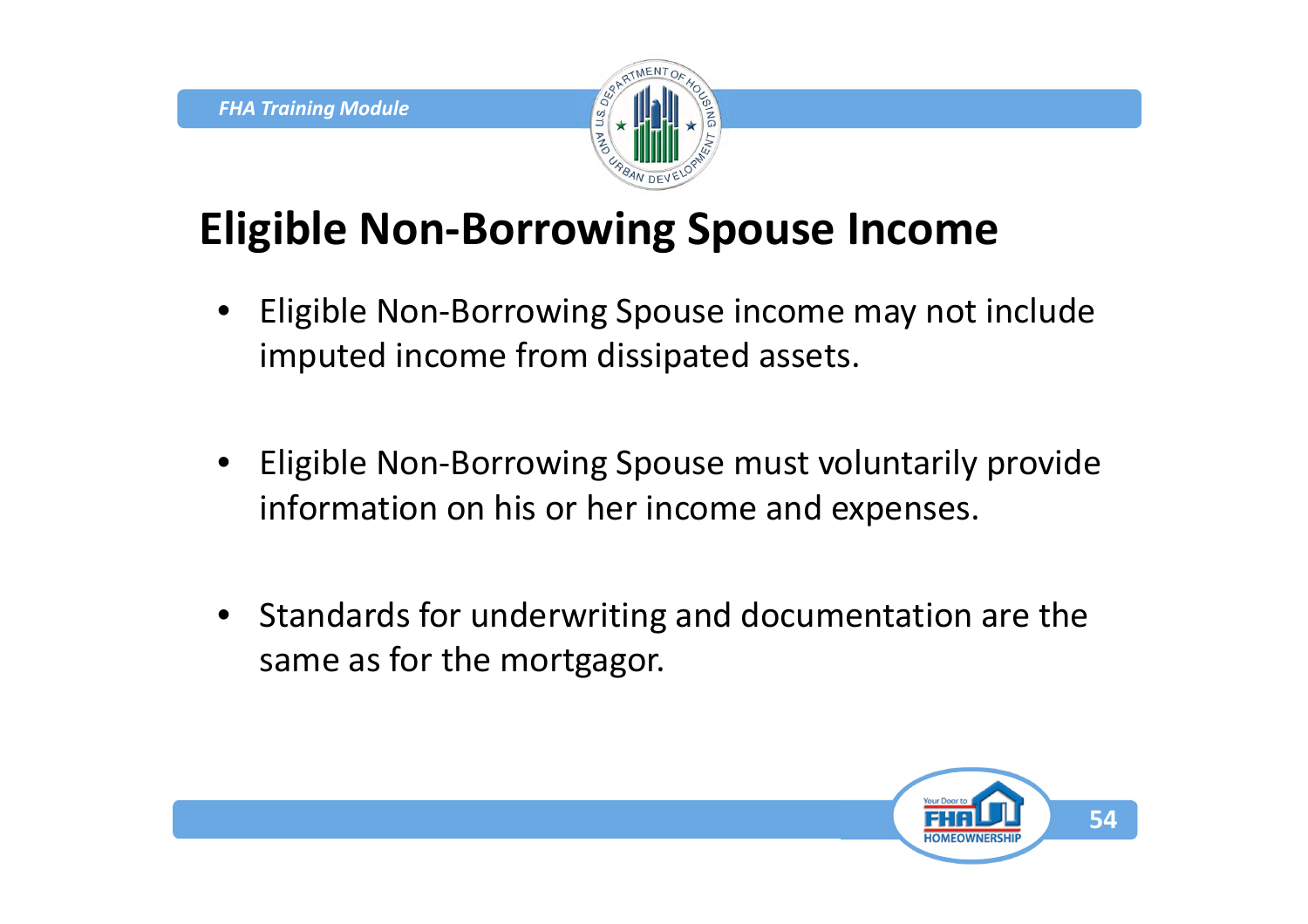

# **Other Non-Borrowing Household Member Income**

- Section 3.6 in Guide (page 32).
- Defined as occupant of property who is not a spouse and who is not a mortgagor.
- Residual income from an Other Non-Borrowing Household Member may not be included in the calculation of the mortgagor's residual income.
- Residual income from an Other Non-Borrowing Household Member may only be used to reduce family size when determining if the mortgagor's residual income meets the standard.

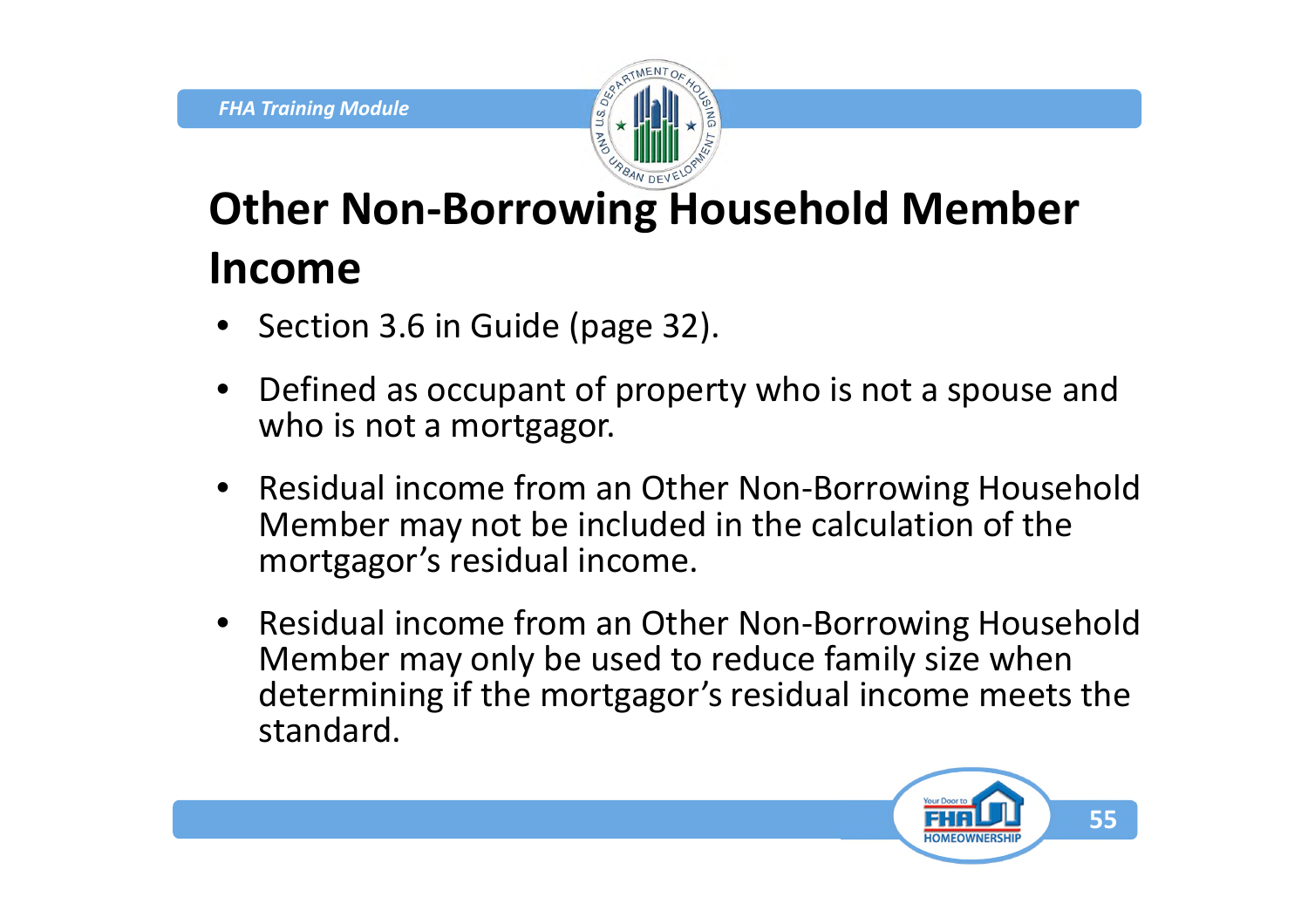

# **Other Non-Borrowing Household Member Income**

- Income may not include imputed income from dissipated assets.
- Other Non-Borrowing Household Member must voluntarily provide information on his or her income and expenses.
- Standards for underwriting and documentation are the same as for the mortgagor.

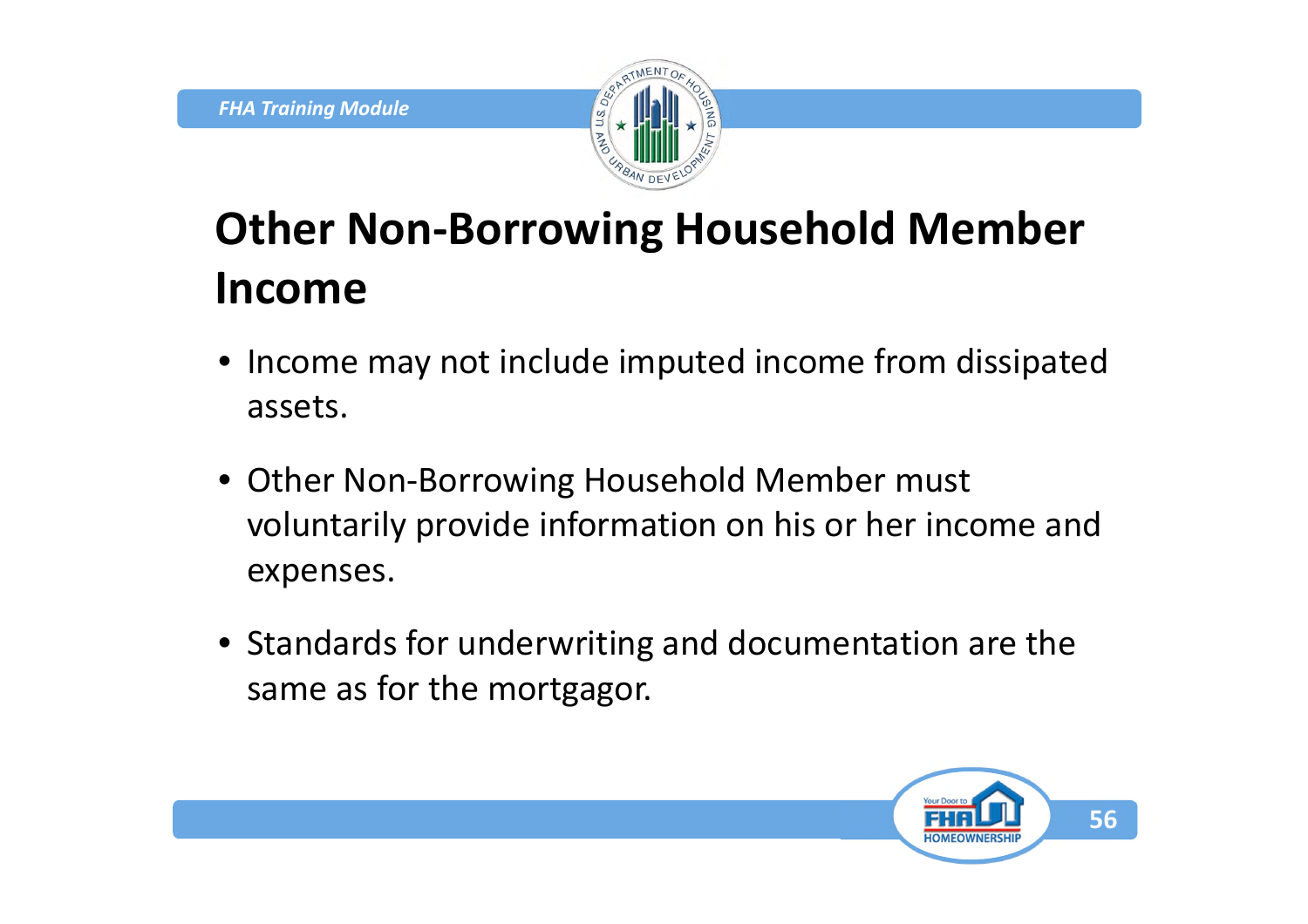*FHA Training Module*



#### **Expenses**

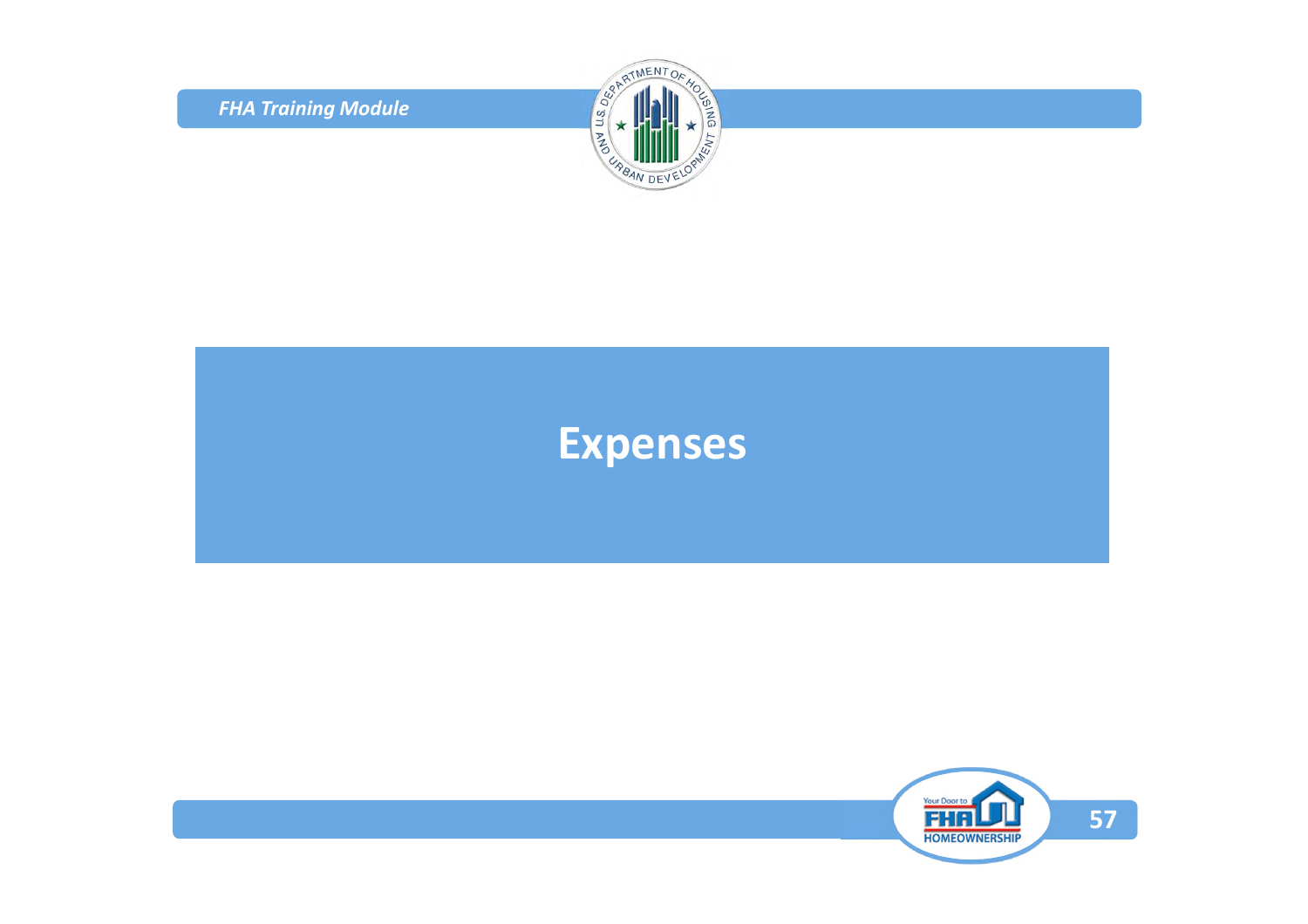

### **Expense Analysis**

- Sections 3.76 through 3.94 in Guide (pages 59-67).
- Lists monthly obligations that must be counted as expenses when calculating residual income.
- Some benefit programs serve to reduce expenses, e.g., discounted insurance rates:
	- These reduced rates may be used when calculating expenses.
	- May be used to increase income or to reduce expenses, but not both.
- Payments associated with liens being extinguished with HECM proceeds do not have to be counted as expenses.

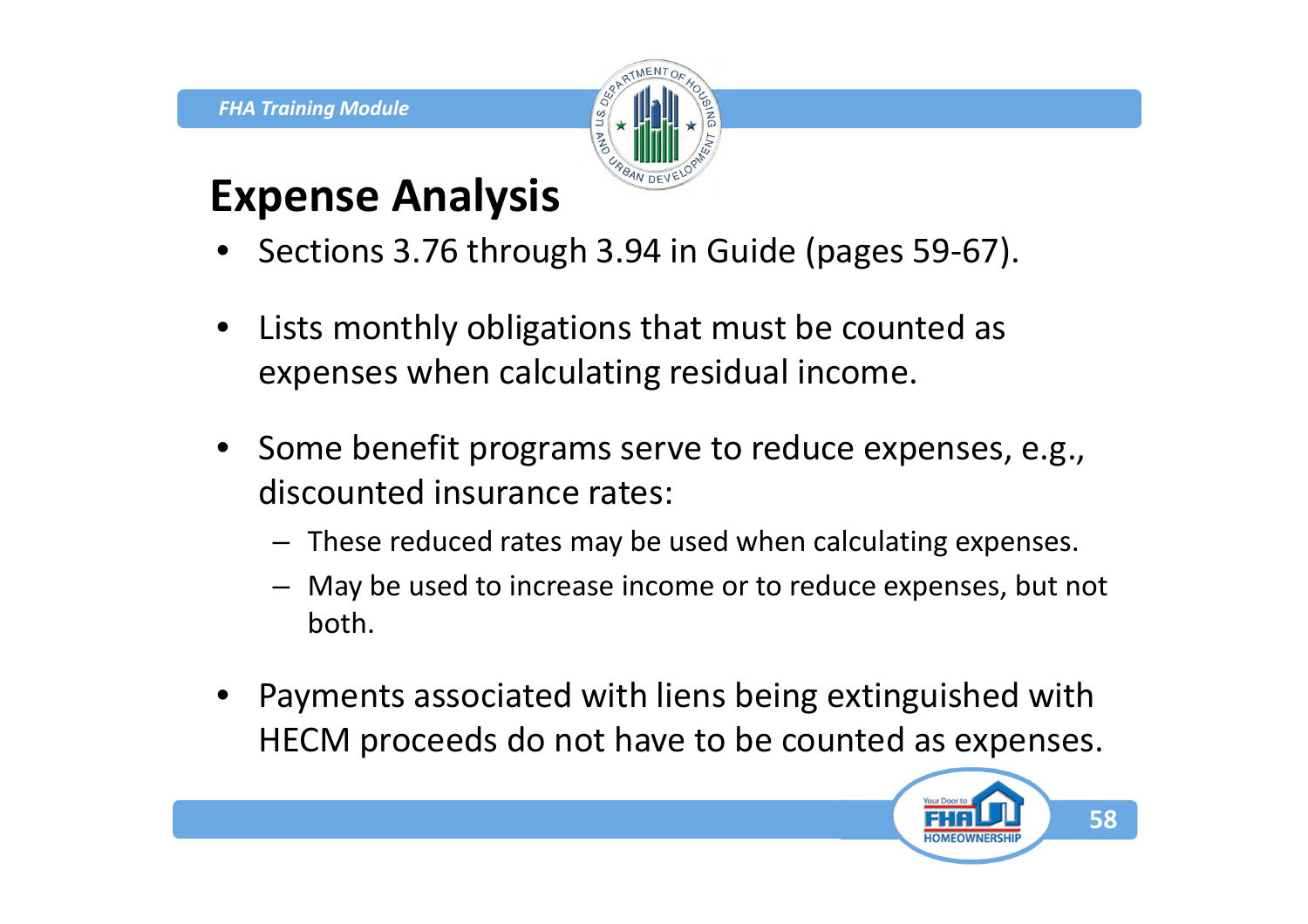

### **Verifying Property Charges**

- Section 3.95 (page 67) in Guide.
- Provides requirements for documenting amount of property charges.
- May be verified through written statements from taxing authority or association, management companies or other sources.
- Calculate property charges as percentage of gross income, key indicator for default (Section 3.98, page 68 in Guide).
- Mortgagees may rely upon third party verification services provided standards specified in Section 1.10, page 14 in Guide (Handling of Documents) are met.

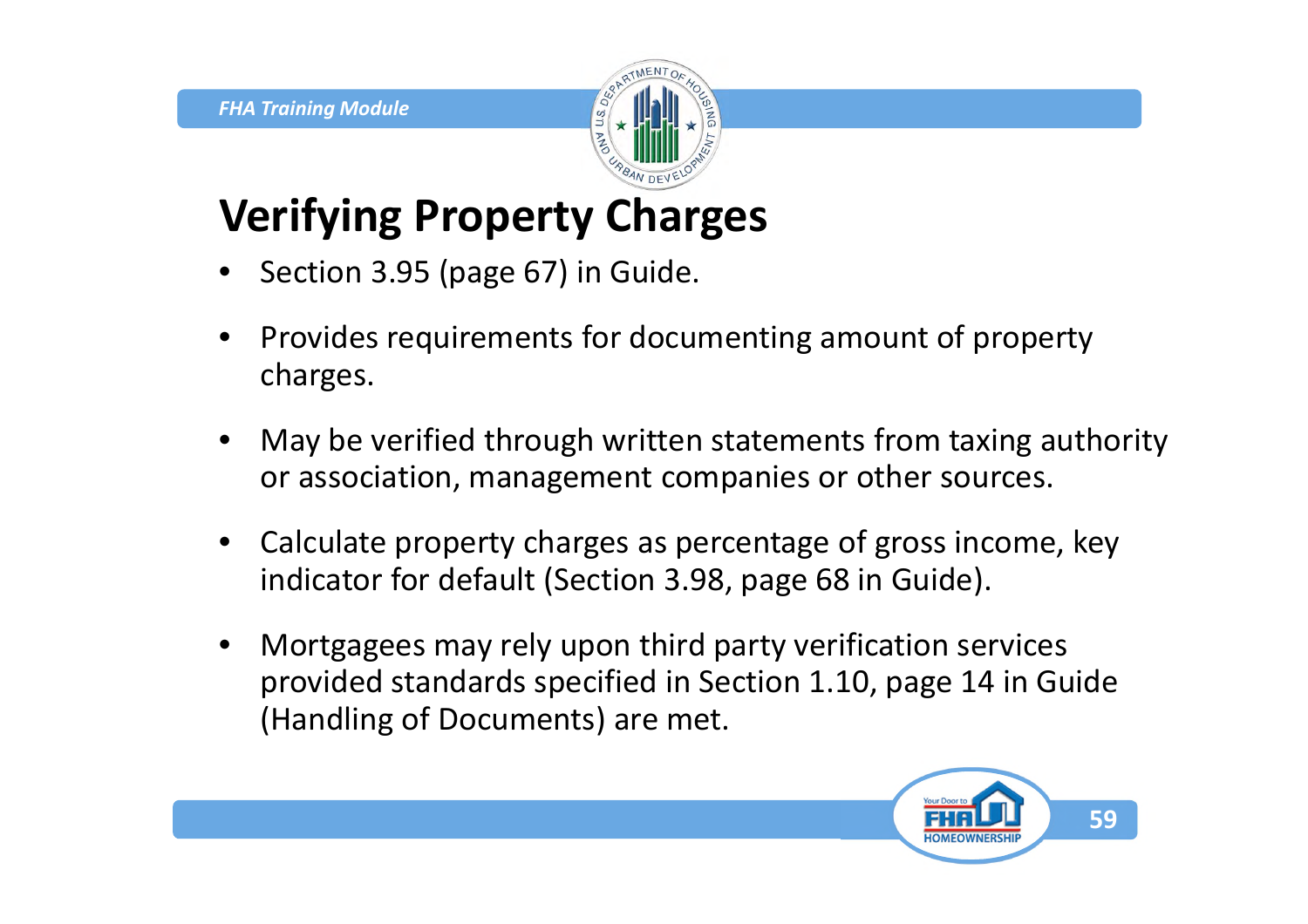

## **Utility and Maintenance Expense**

- Section 3.94 (page 67) in Guide.
- Mortgagees may rely on the formula established by the Department of Veterans Affairs (VA) for estimated maintenance and utilities in all states.
- Mortgagees should multiply the gross living area (from page 1 of appraisal) of the property (in square feet) by \$0.14.
- Example:

1,500 square feet gross living area x <u>\$ 0.14</u> \$210.00 per month

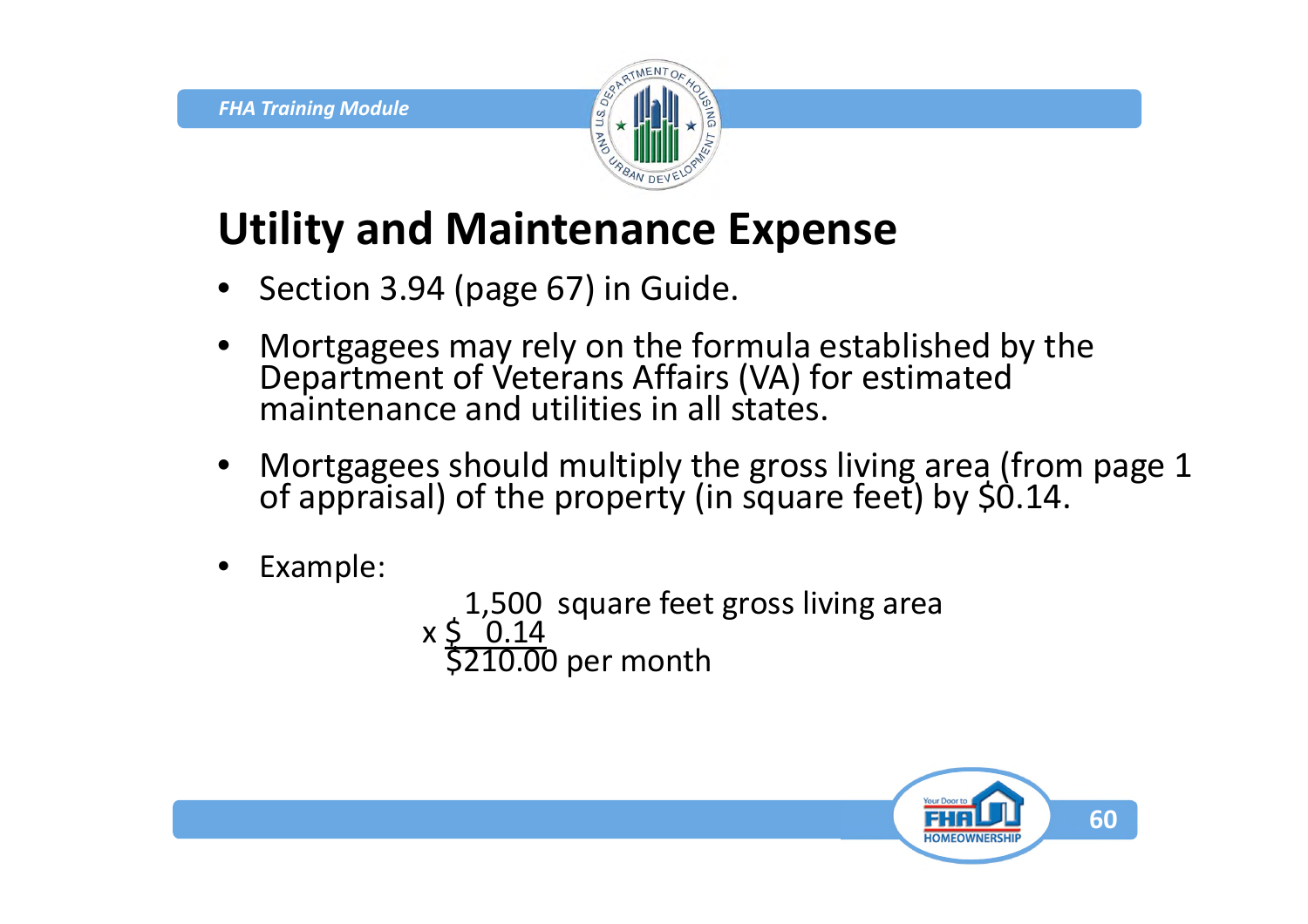

# **Expense Analysis for Eligible Non-Borrowing Spouse and Other Non-Borrowing Household Member**

- If residual income from an Eligible Non-Borrowing Spouse will be used as a compensating factor or to reduce family size, the same expense analysis as that for mortgagors must be competed.
- If residual income from Other Non-Borrowing Household member will be used to reduce family size, the same expense analysis as that for mortgagors must be competed.

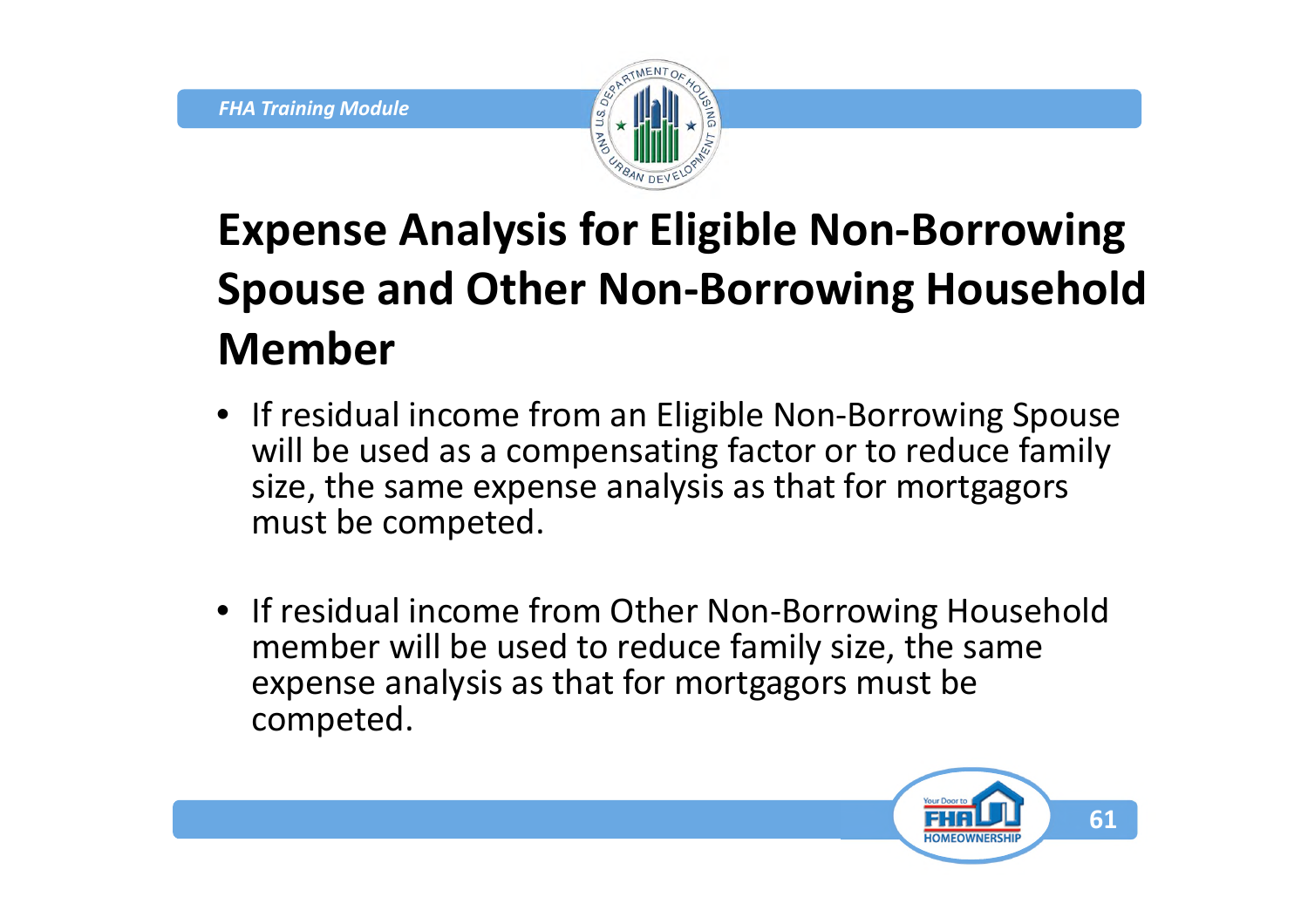*FHA Training Module*



### **Residual Income**

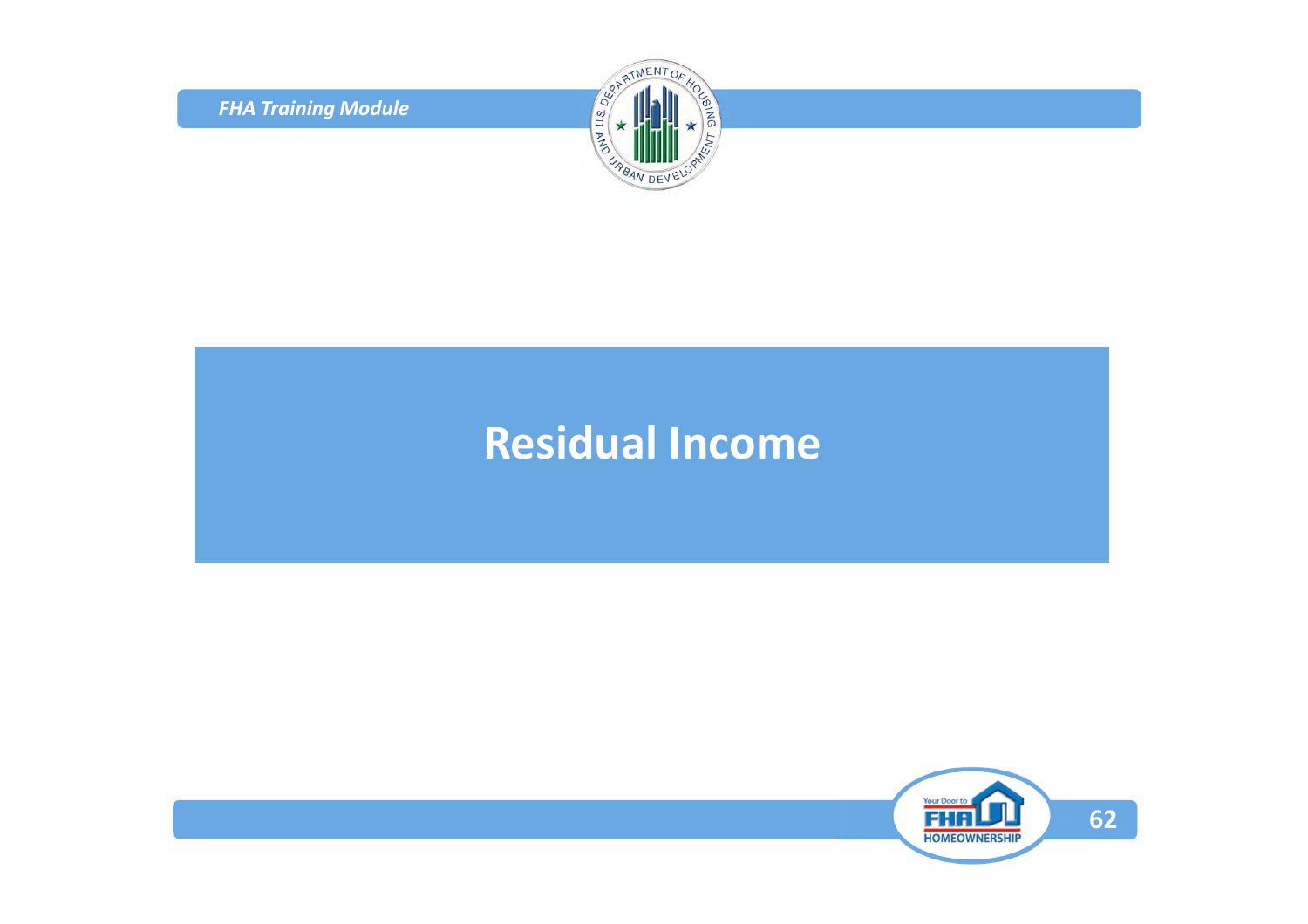

### **Residual Income**

- Section 3.100 in Guide (page 69).
- Identify the geographic region in which the property is located (Section 3.101).
- Calculate the family size:
	- All persons who live in the property, *except*
	- Those persons whose residual income equals or exceeds the required amount for a one-person family in the applicable geographic region.
- Documentation required when using one-person family size revised to take into account mortgagors who do not file tax returns.

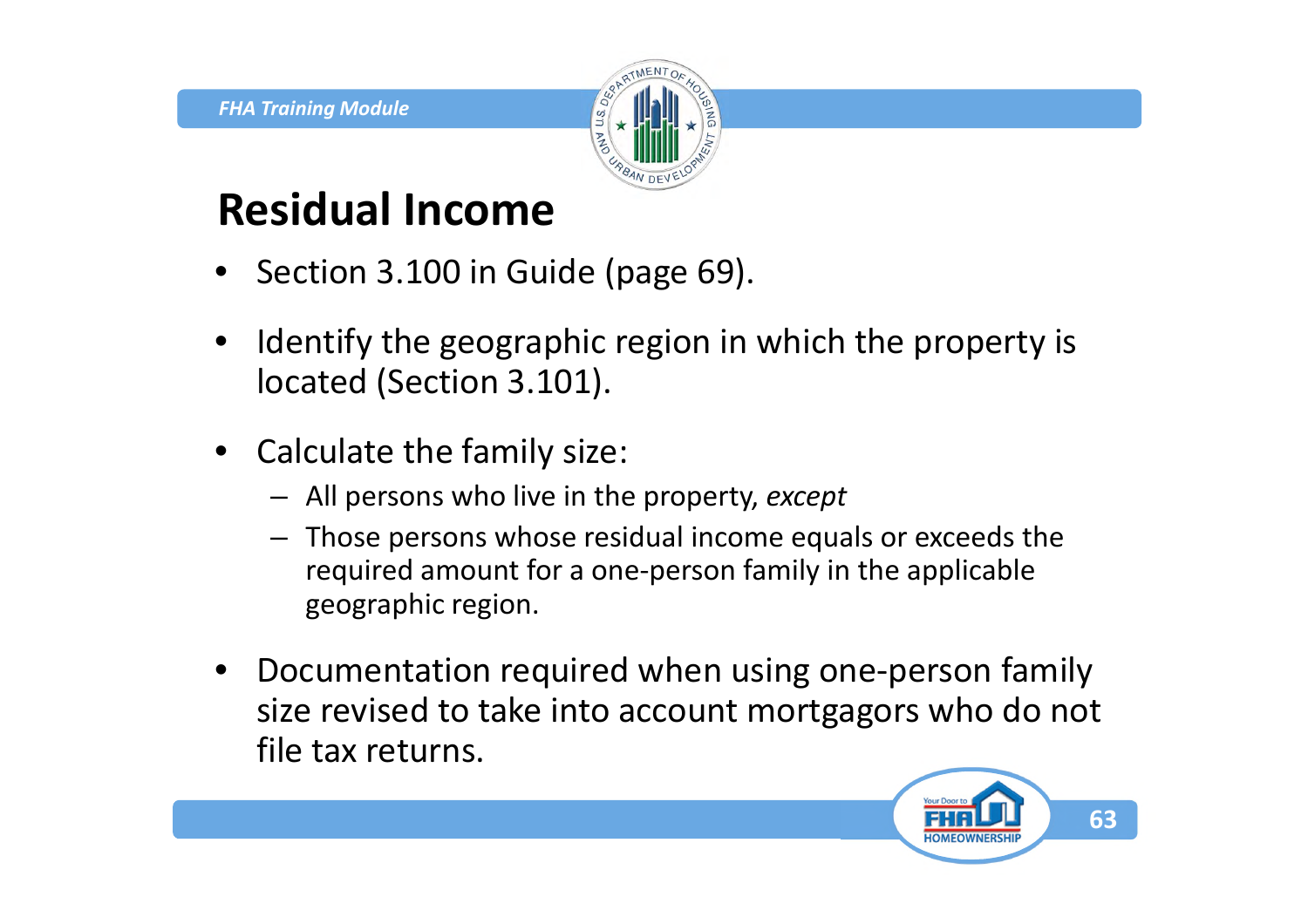

### **Residual Income Example**

- Assume:
	- Husband and wife both mortgagors.
	- Living in West Region.
	- Social Security and pension are only sources of effective income.
	- Mortgage on property to be paid off with HECM.

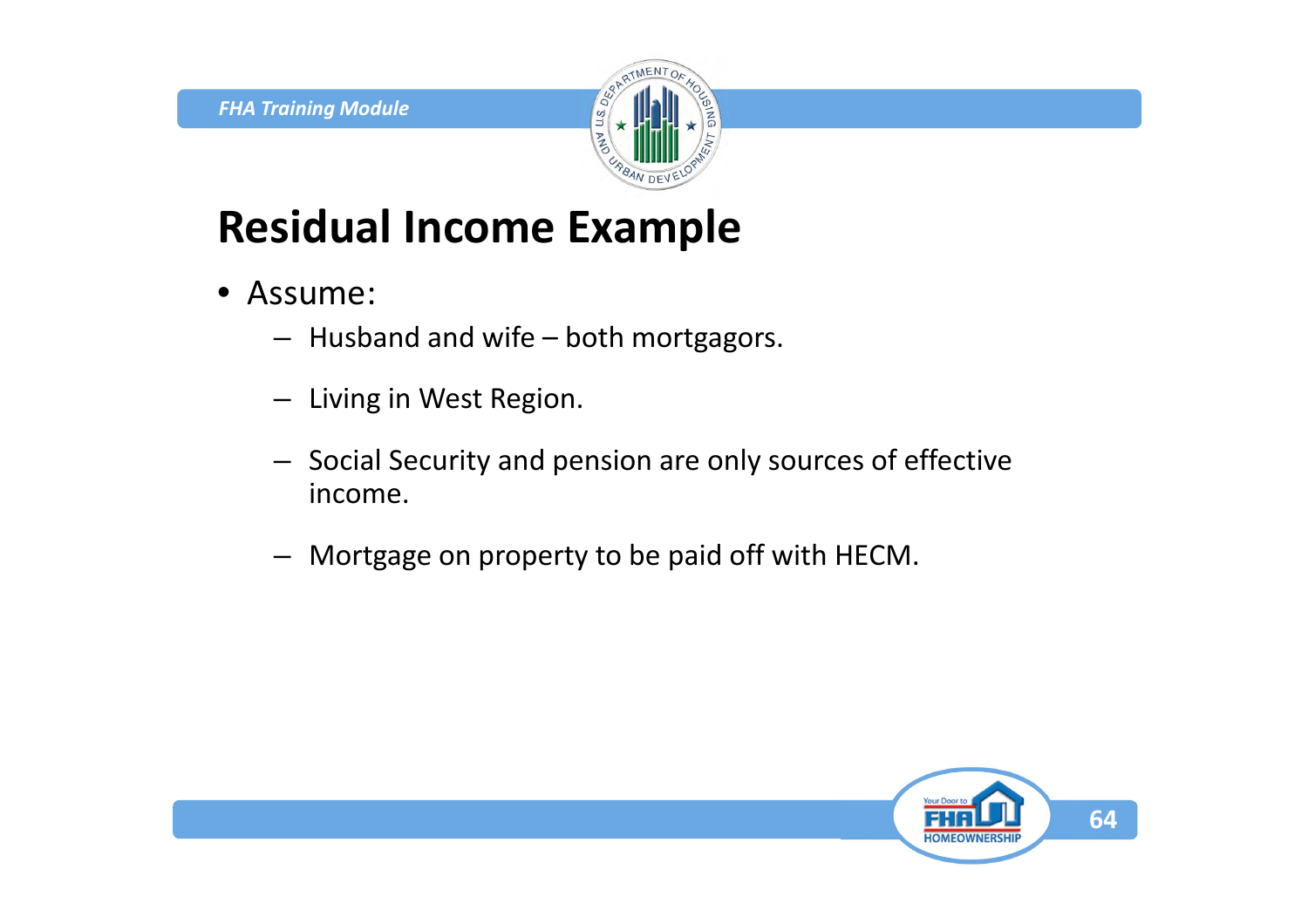

### **Residual Income Example**

Effective Monthly Income

- Imputed Income: \$ 866
- Social Security: 1,100
- Pension: 300

**Total Effective Income \$2,266**

#### Monthly Expenses

| <b>Total Monthly Expenses:</b> | \$1,210 |
|--------------------------------|---------|
| <b>Federal Income Taxes:</b>   | 105     |
| • Car Loan:                    | 170     |
| • Credit Cards:                | 275     |
| • Property Charges:            | 450     |
| • Utilities & Maintenance:     | \$210   |

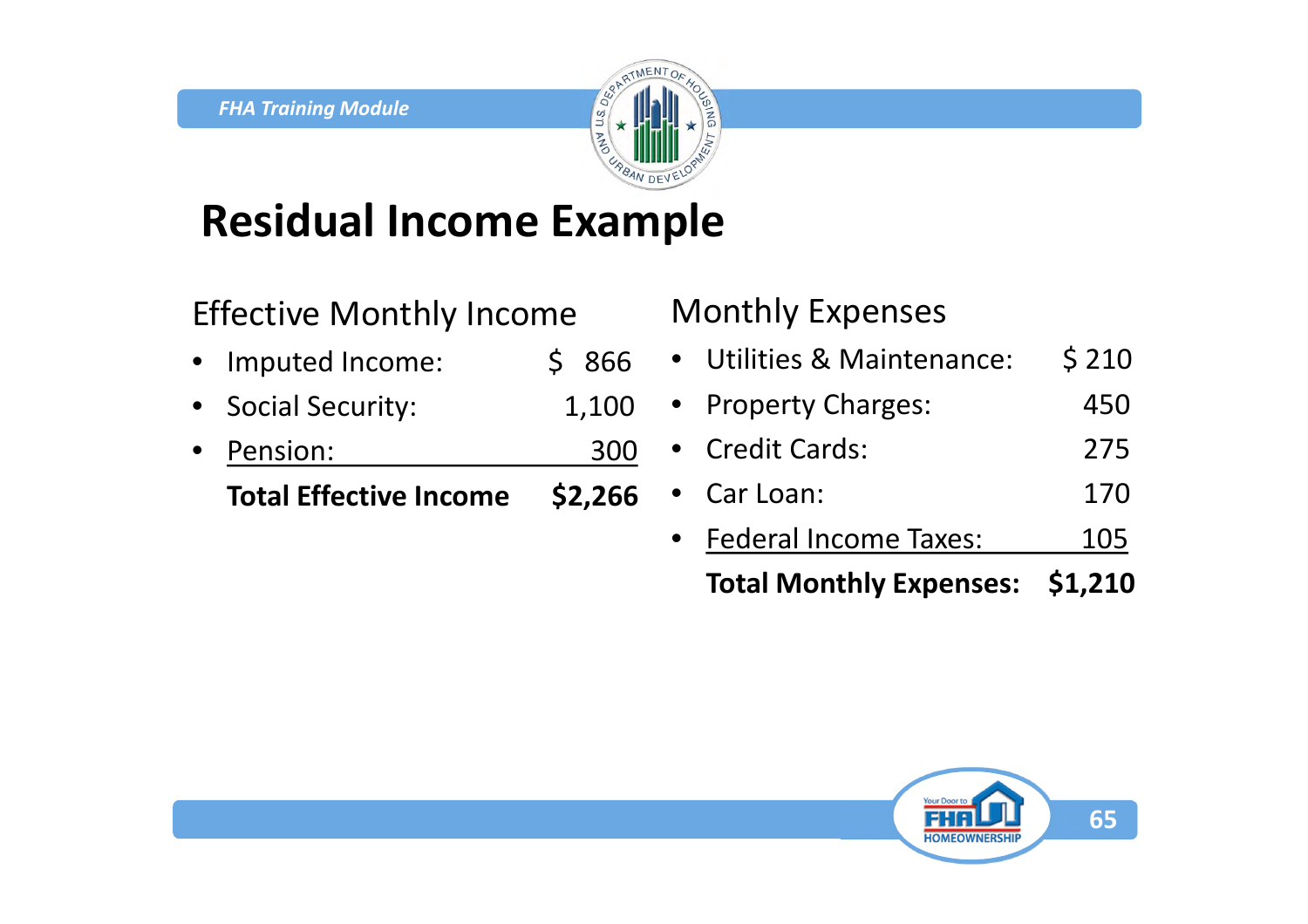

### **Residual Income Example**

- Residual Income =  $$1,056$  (effective income of  $$2,266$  (minus) total expenses of \$1,210).
- Go to Table of Residual Income (Section 3.100, page 69 in Guide).

| <b>Family Size</b> | <b>Northeast</b> | Midwest | <b>South</b> | <b>West</b> |
|--------------------|------------------|---------|--------------|-------------|
|                    | 540              | \$529   | \$529        | \$589       |
| $\overline{2}$     | 906              | \$886   | \$886        | \$998       |
| 3                  | $5 \t 946$       | \$927   | \$927        | \$1,031     |
| 4 or more          | \$1,066          | \$1,041 | \$1,041      | \$1,160     |

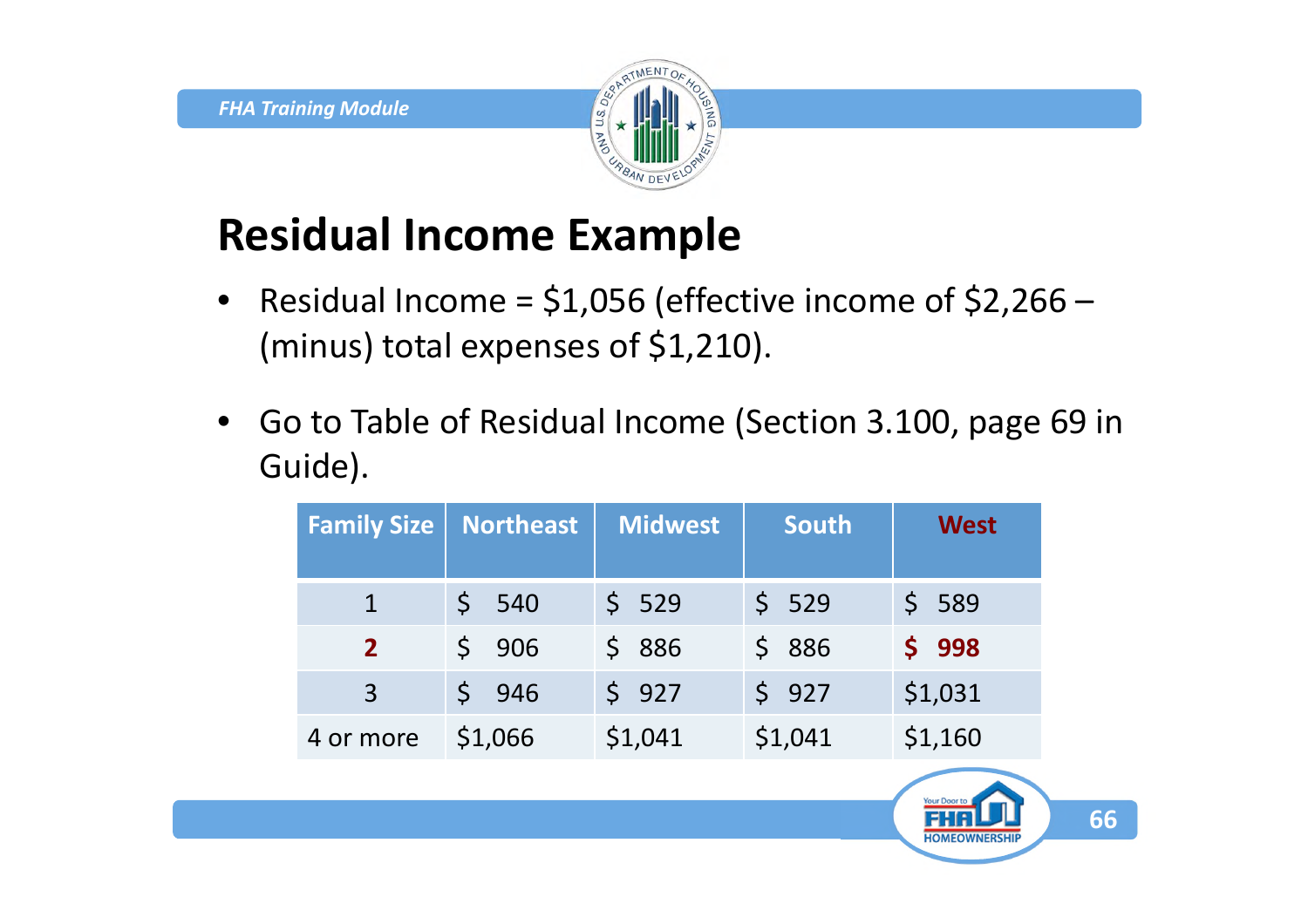

## **Using Eligible Non-Borrowing Spouse Residual Income**

- Assume a mortgagor in the Northeast region has monthly residual income of \$500 per month, and Eligible Non-Borrowing Spouse has monthly income of \$600 per month.
- Residual income standard for one-person household is \$540; for two-person household, it's \$906.
- If Eligible Non-Borrowing Spouse residual income is used to reduce family size, mortgagor still does not meet standard; income of \$500 is less than required \$540.
- If Eligible Non-Borrowing Spouse residual income is used as a compensating factor, combined income of \$1,100 exceeds twoperson standard of \$906.

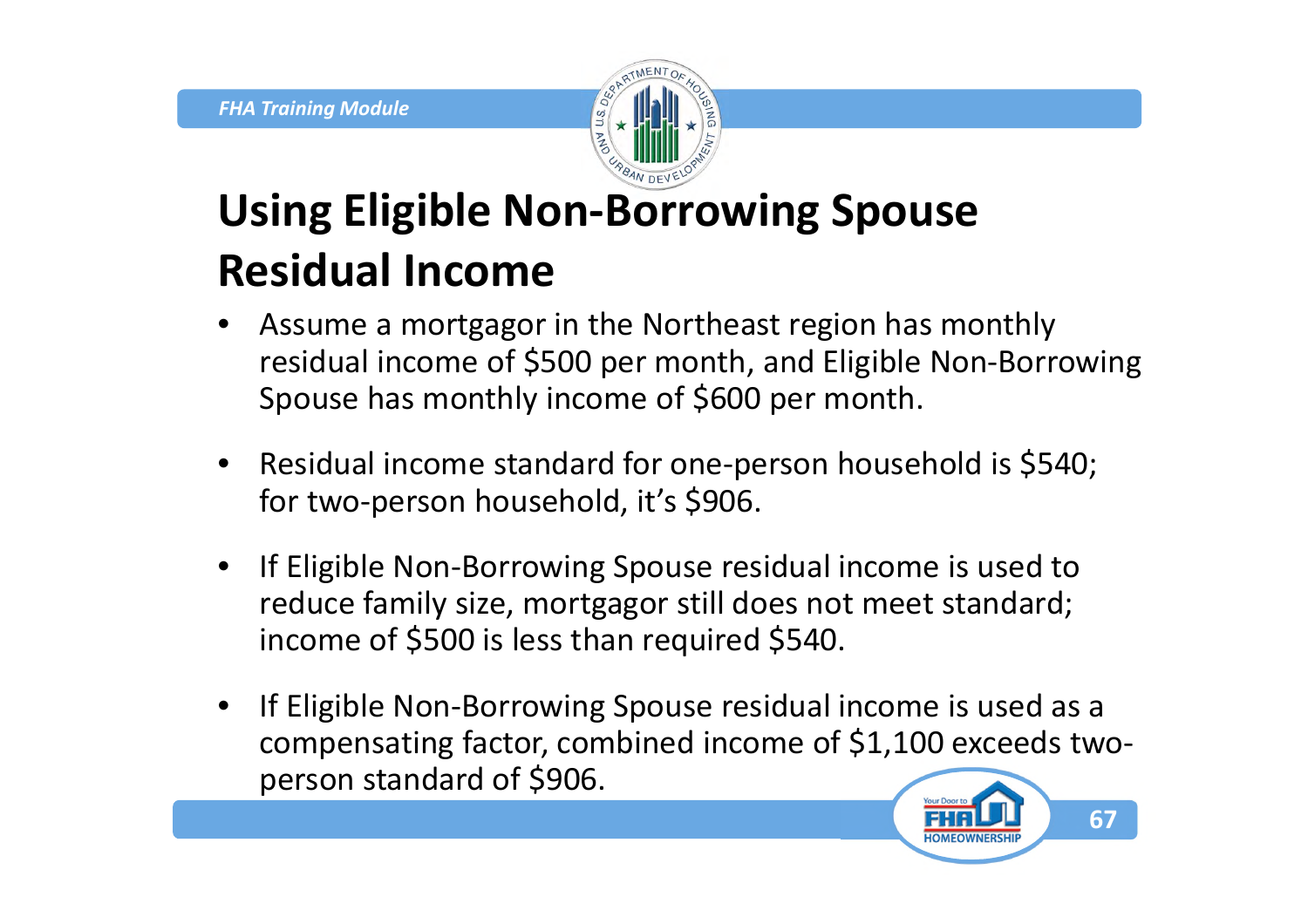*FHA Training Module*



### **Financial Assessment File Documentation**

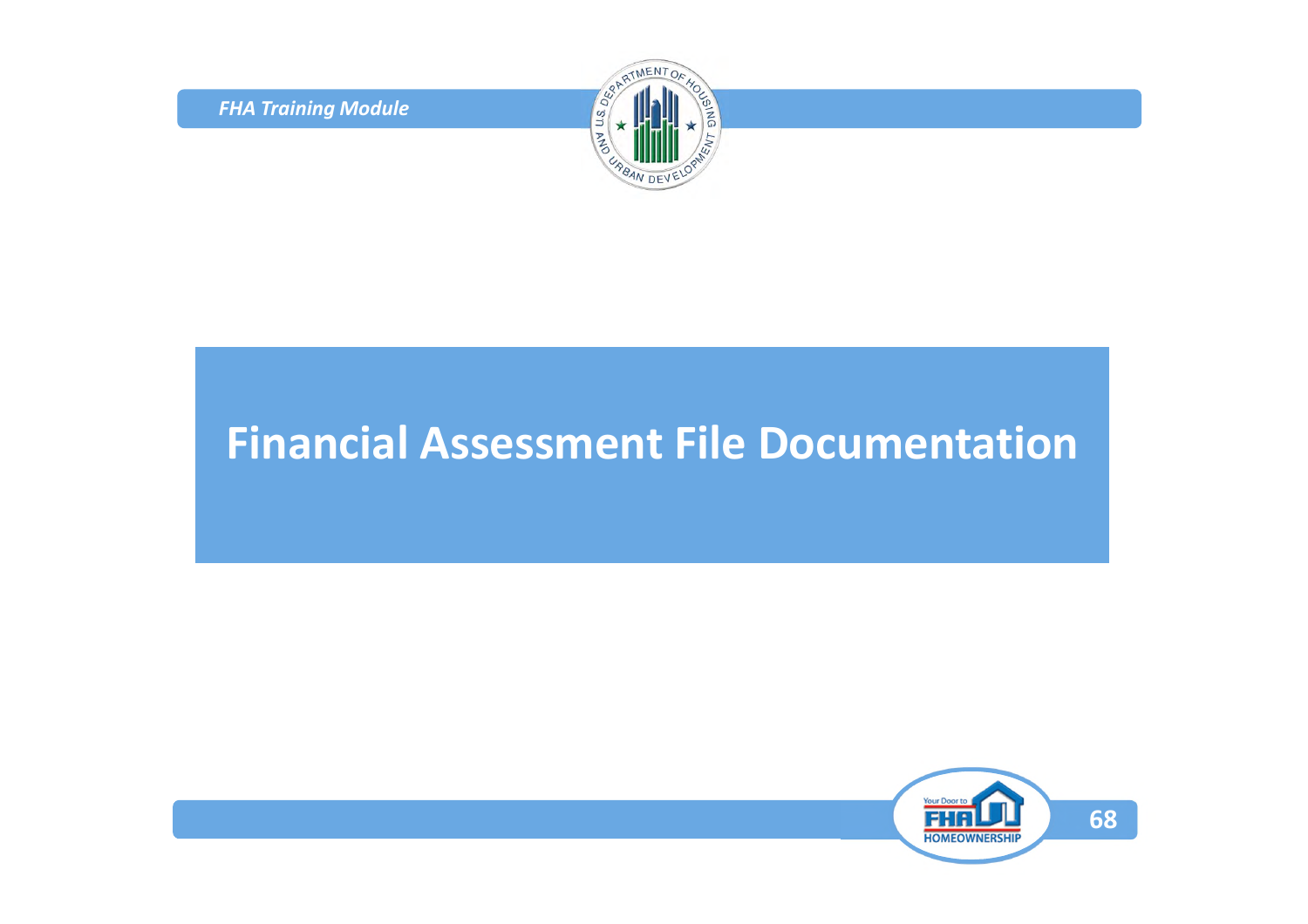

## **Financial Assessment Required Documents for Endorsement**

- HECM Financial Assessment worksheet signed by DE Underwriter (#2, Right Side of Binder).
- Part VI of Fannie Mae Form 1003, or equivalent (#16, Right Side of Binder).
- Financial Assessment Documentation (#19, Side of Binder).
- Evidence of calculations for Life Expectancy Set-Aside (#22, Side of Binder).

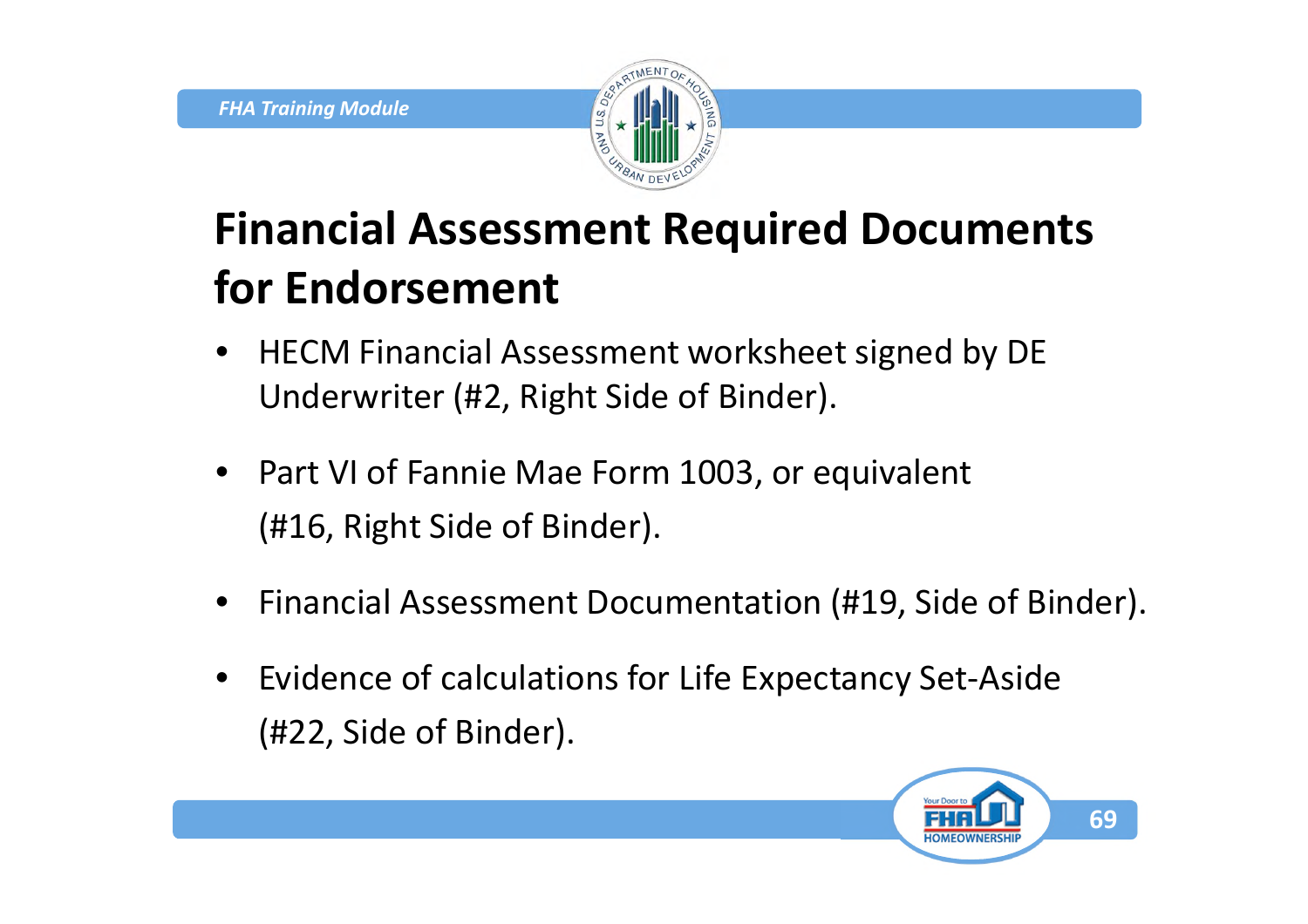*FHA Training Module*



## **Extenuating Circumstances and Compensating Factors**

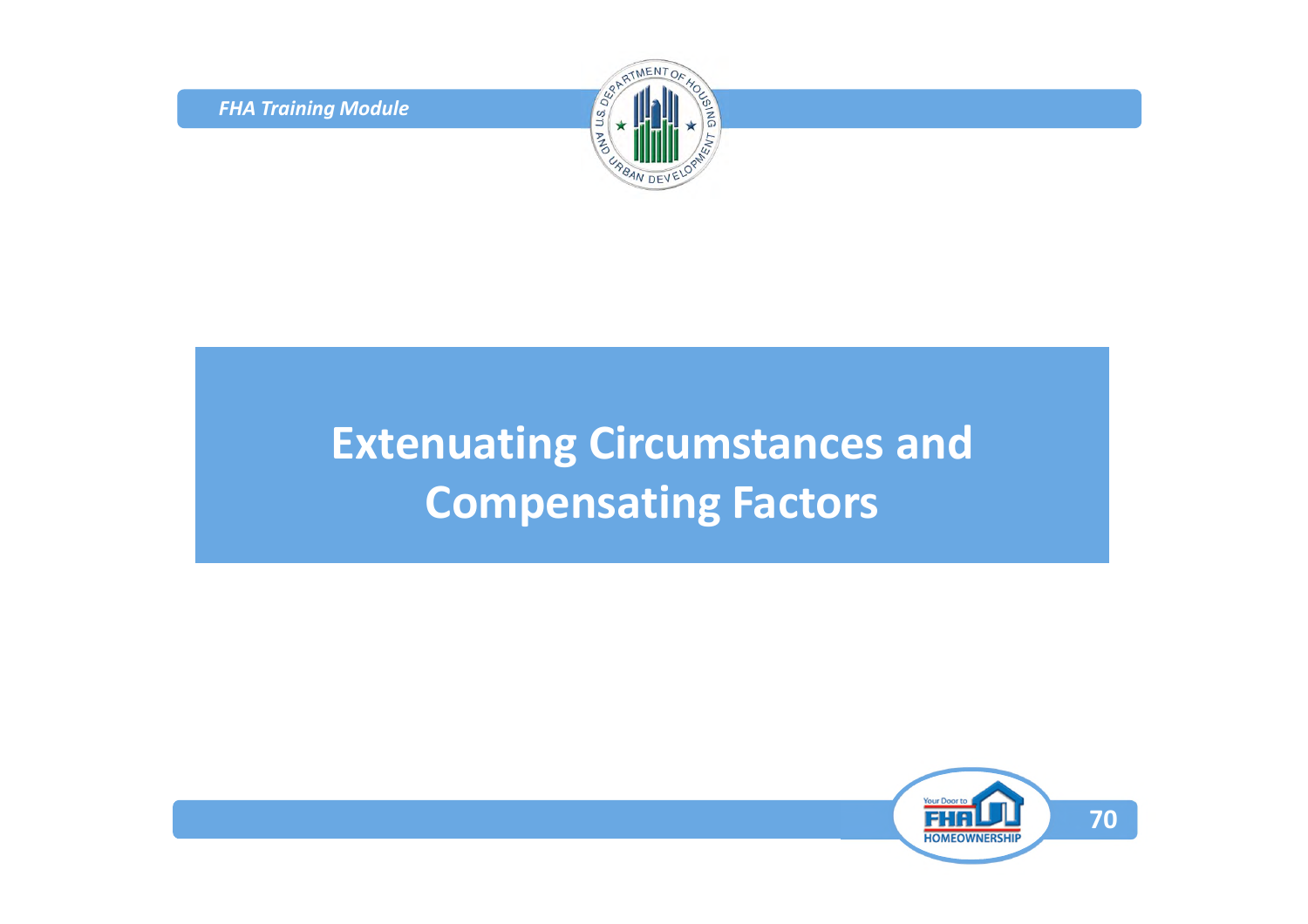

## **Extenuating Circumstances and Compensating Factors**

- Extenuating Circumstances: Section 4.1 in Guide (page 71).
	- Designed to address issues of derogatory credit or property charge payment history.
	- Guide provides examples only, not inclusive list.
- Compensating Factors: Section 4.2 in Guide (page 72).
	- Designed to address residual income shortfall.
	- Limited to list in Guide.

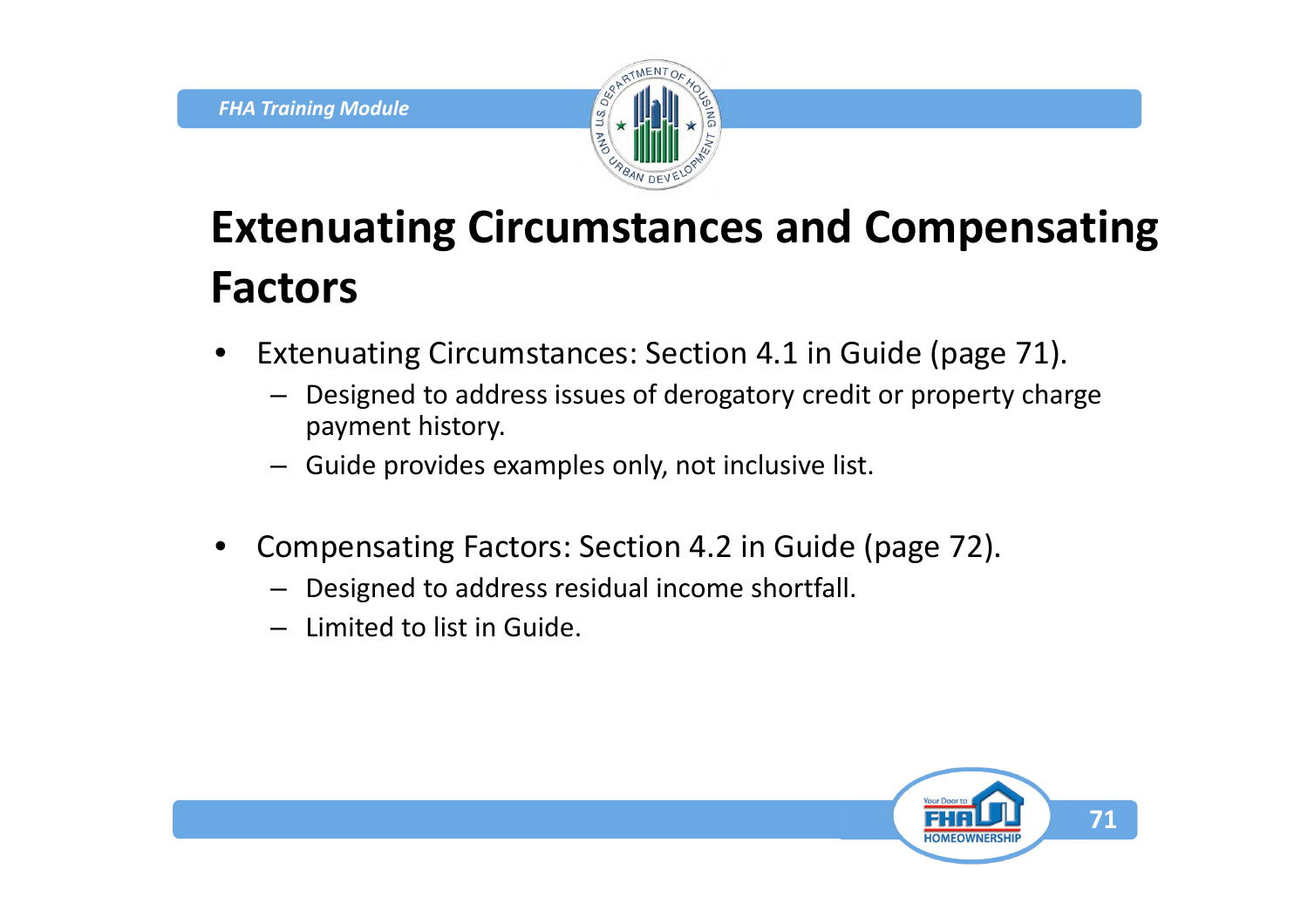*FHA Training Module*



## **Life Expectancy Property Charges and Property Charge Set Asides**

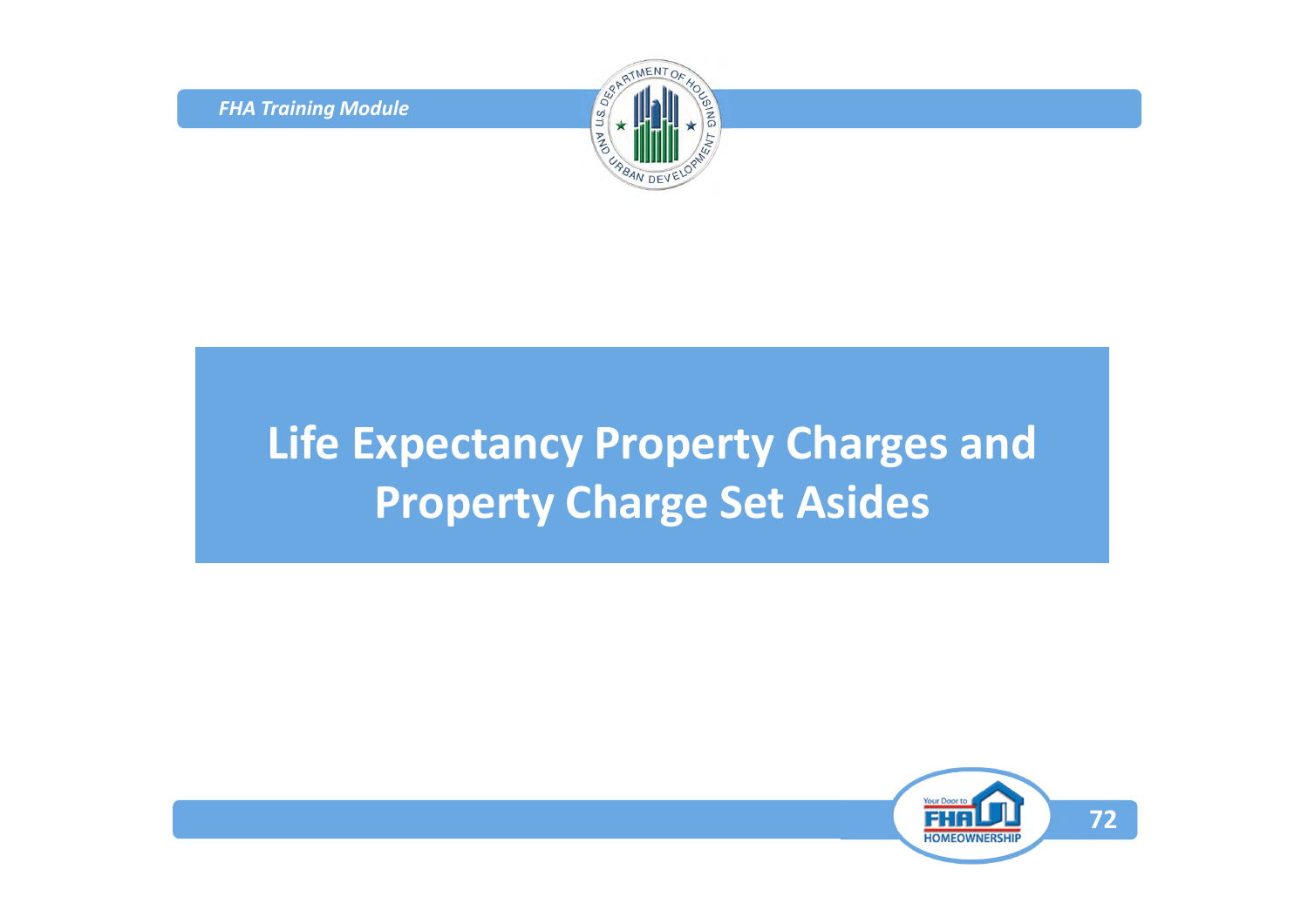

#### **Life Expectancy Property Charges**

- Sections 5.2 (page 75) and 5.3 (page 76) in Guide.
- Projected Life Expectancy Property Charges are based on a formula which includes:
	- The projected sum of:
		- Current property taxes,
		- Current homeowners/hazard insurance premiums, and
		- **Flood insurance premiums (if applicable).**
	- A factor to reflect increases in tax and insurance rates.
	- The expected mortgage interest and annual Mortgage Insurance Premium (MIP) rate.
	- The life expectancy of the youngest mortgagor.

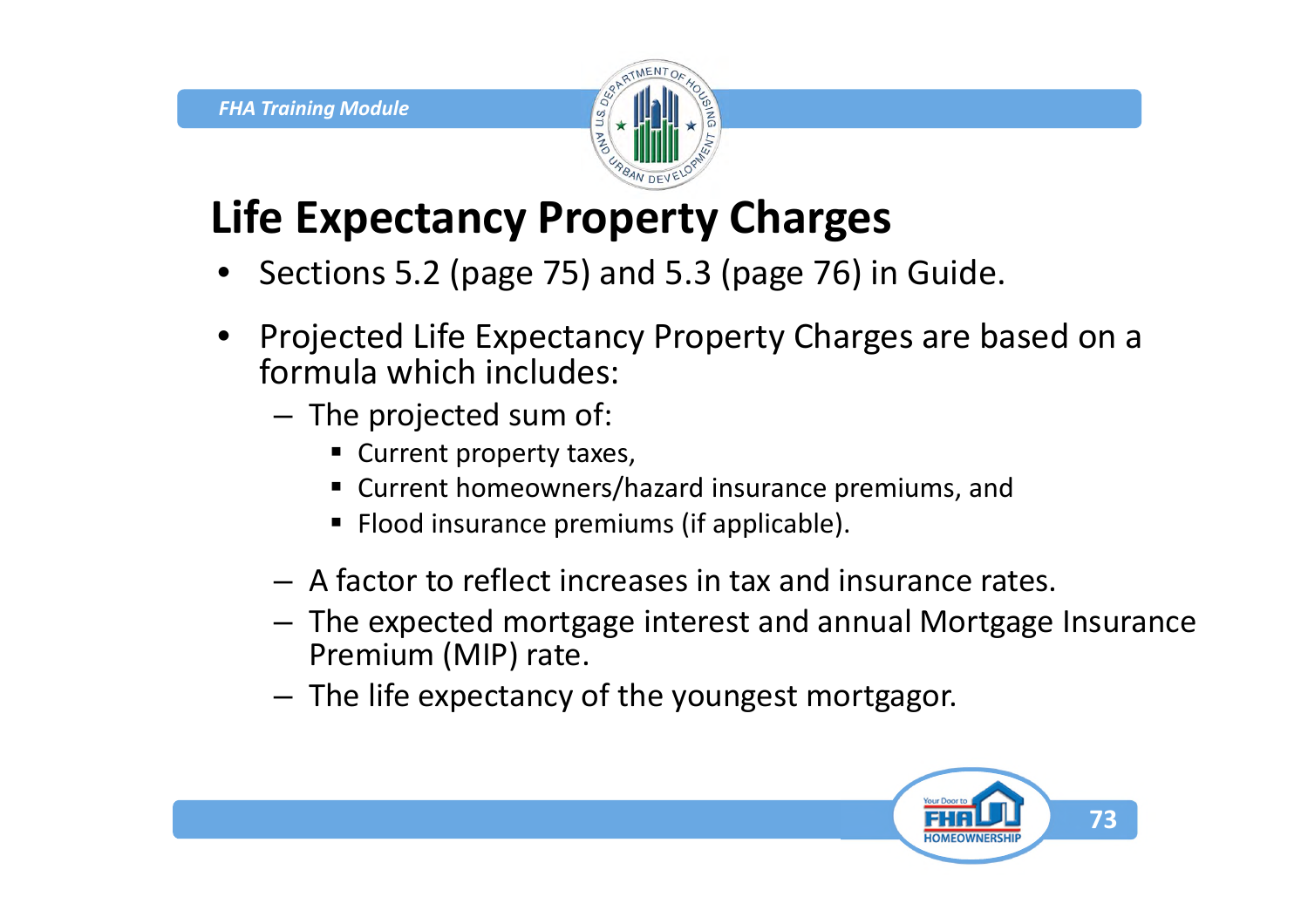

### **Life Expectancy Property Charges Example**

• Formula for Calculating Projected Life Expectancy Property Charge Cost equals:

 $(1.2 \times PC \div 12) \times \{(1 + c) \land (m + 1) - (1 + c)\} \div \{c \times (1 + c) \land m\}$ 

- Assume:
	- Youngest mortgagor is 74 years old.
	- Annual property charges = \$3,000

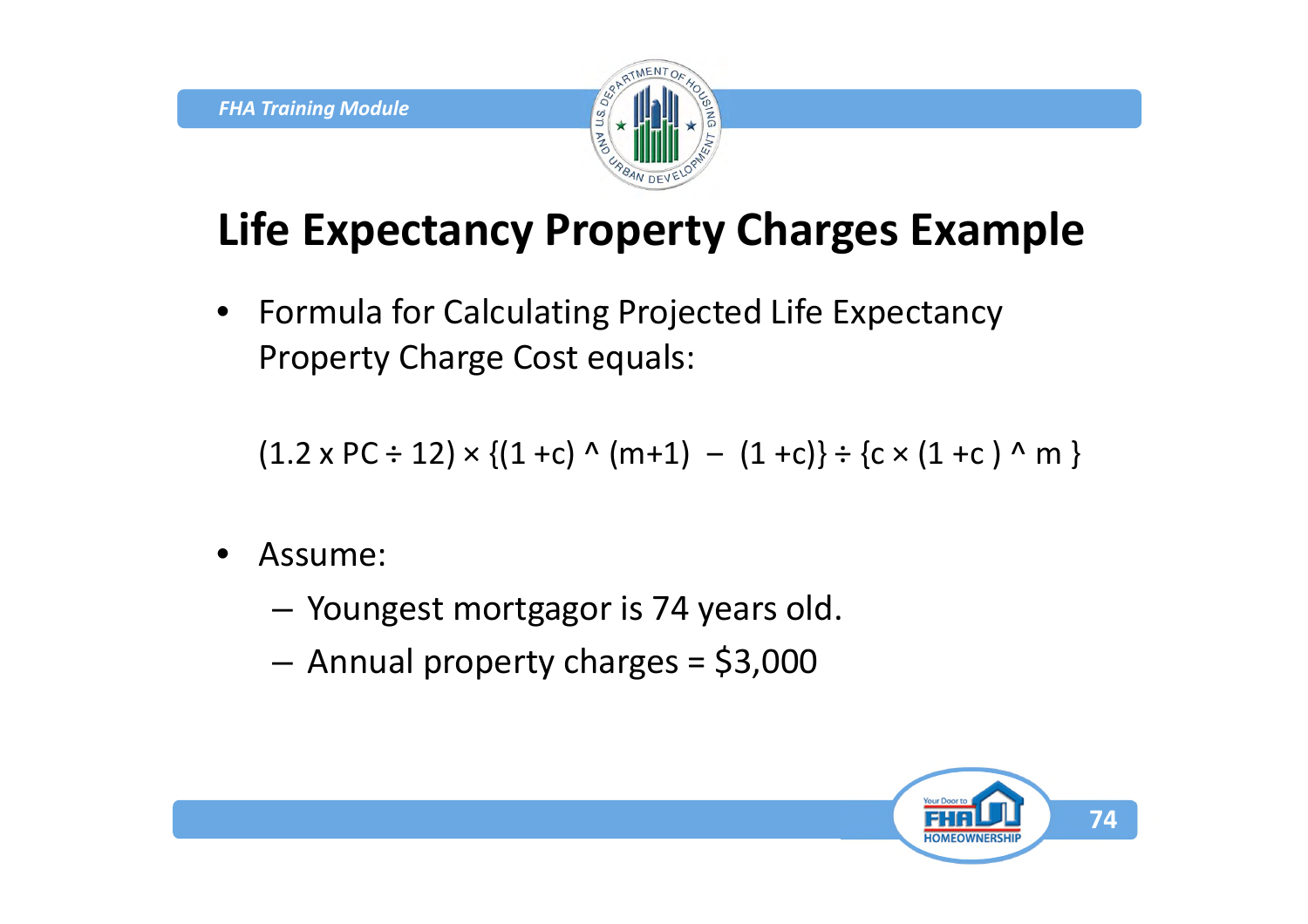

#### **Life Expectancy Property Charges Example**

| Annual Property Charges = \$3,000                |             | Annual Property Charges = \$5,000                |             |  |
|--------------------------------------------------|-------------|--------------------------------------------------|-------------|--|
| <b>Starting Annual Property</b><br>Charges (PC): | \$3,000.00  | <b>Starting Annual Property</b><br>Charges (PC): | \$5,000.00  |  |
| <b>Monthly Property Charge</b><br>$(PC/12)$ :    | \$250.00    | Monthly Property Charge<br>$(PC/12)$ :           | 416.67      |  |
| <b>TALC Life Expectancy (Yrs):</b>               | 12          | <b>TALC Life Expectancy</b><br>$(Yrs)$ :         | 12          |  |
| Life Expectancy in months (m):                   | 144         | Life Expectancy in<br>$months(m)$ :              | 144         |  |
| Life Expectancy Property<br>Charges:             | \$28,971.52 | Life Expectancy Property<br>Charges:             | \$48,285.87 |  |

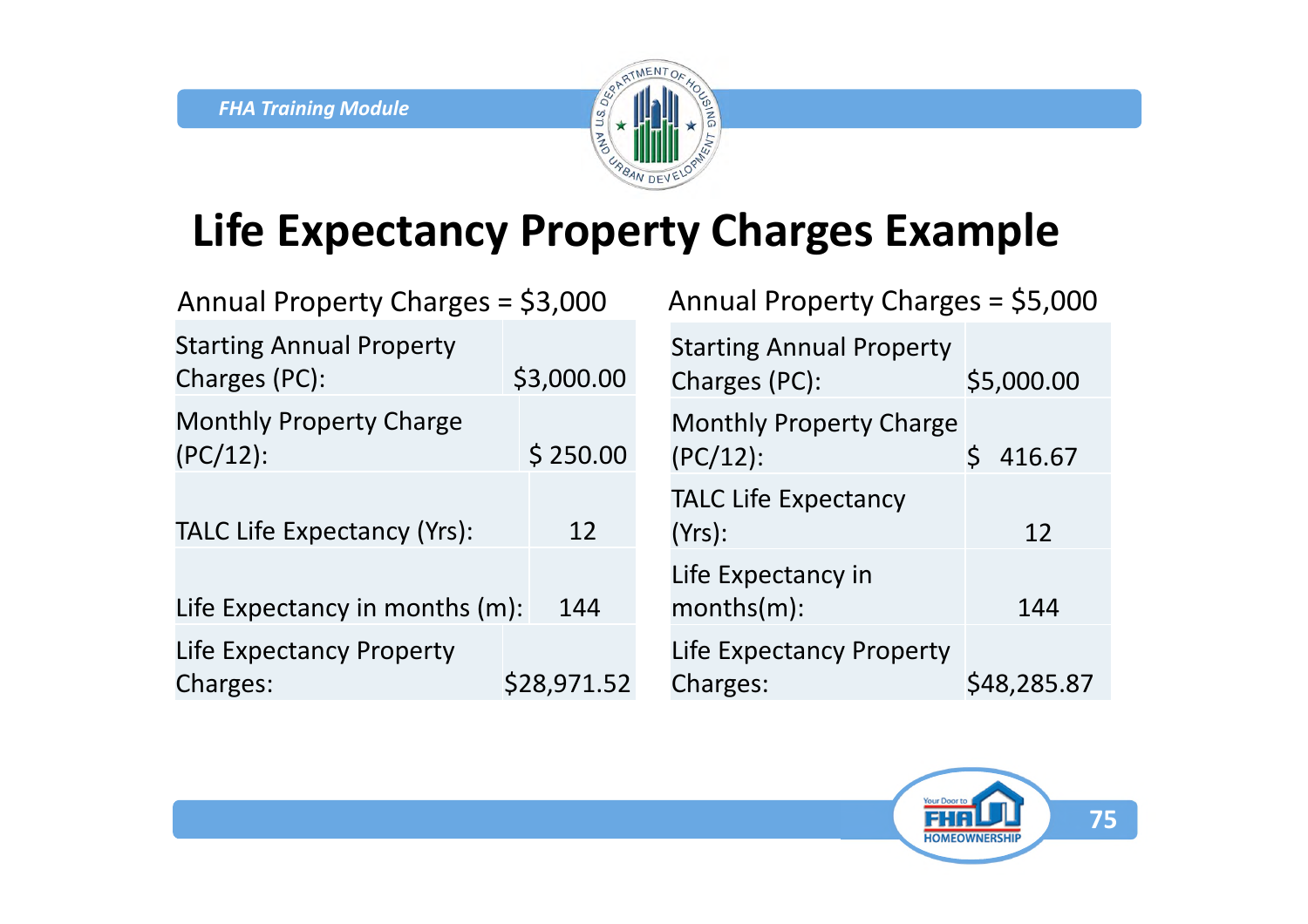### **Life Expectancy Set-Aside**

- Section 5.1 in Guide (page 75).
- If a mortgagor has a satisfactory credit history and property charge payment history, and residual income meets the standard, a Life Expectancy Set-Aside is not required.
- If the mortgagor does not have:
	- A satisfactory credit history, and/or
	- A satisfactory property charge payment history, and/or
	- Adequate residual income
- Then, a Life Expectancy Set-Aside must be funded as a condition of HECM approval.
- If HECM proceeds are insufficient to meet all mandatory obligations, including the required Life Expectancy Set-Aside, the mortgagor may provide funds at closing to meet the shortfall.

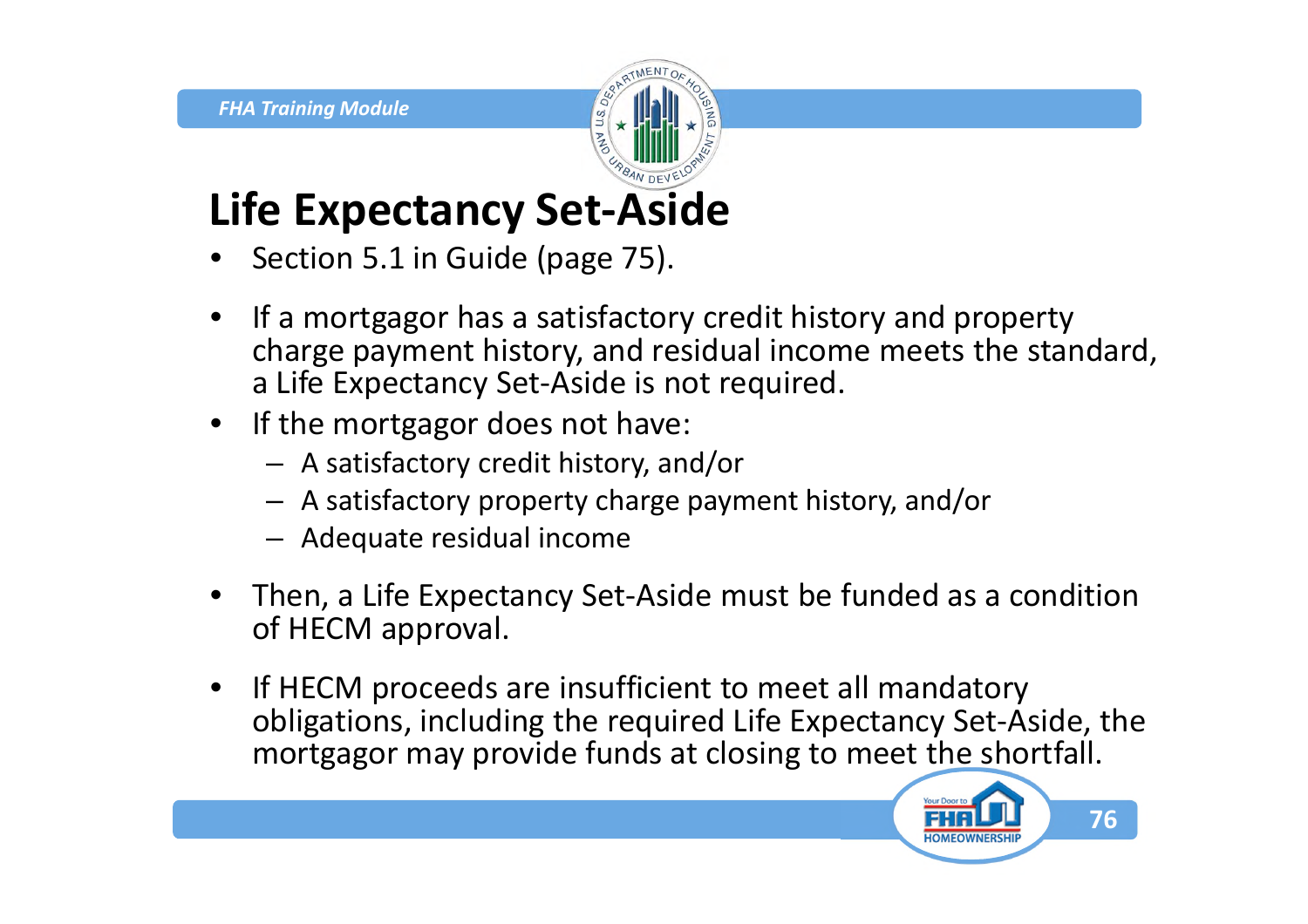

## **Mortgagor Meets Financial Assessment Requirements**

- Where the mortgagee determines that credit history, property charge payment history, and residual income are satisfactory, a Life Expectancy Set-Aside is not required.
- "Satisfactory" includes situations where extenuating circumstances and/or compensating factors have been documented.
- Mortgagors may voluntarily decide to establish a Life Expectancy Set-Aside, or select other options for the payment of property charges.

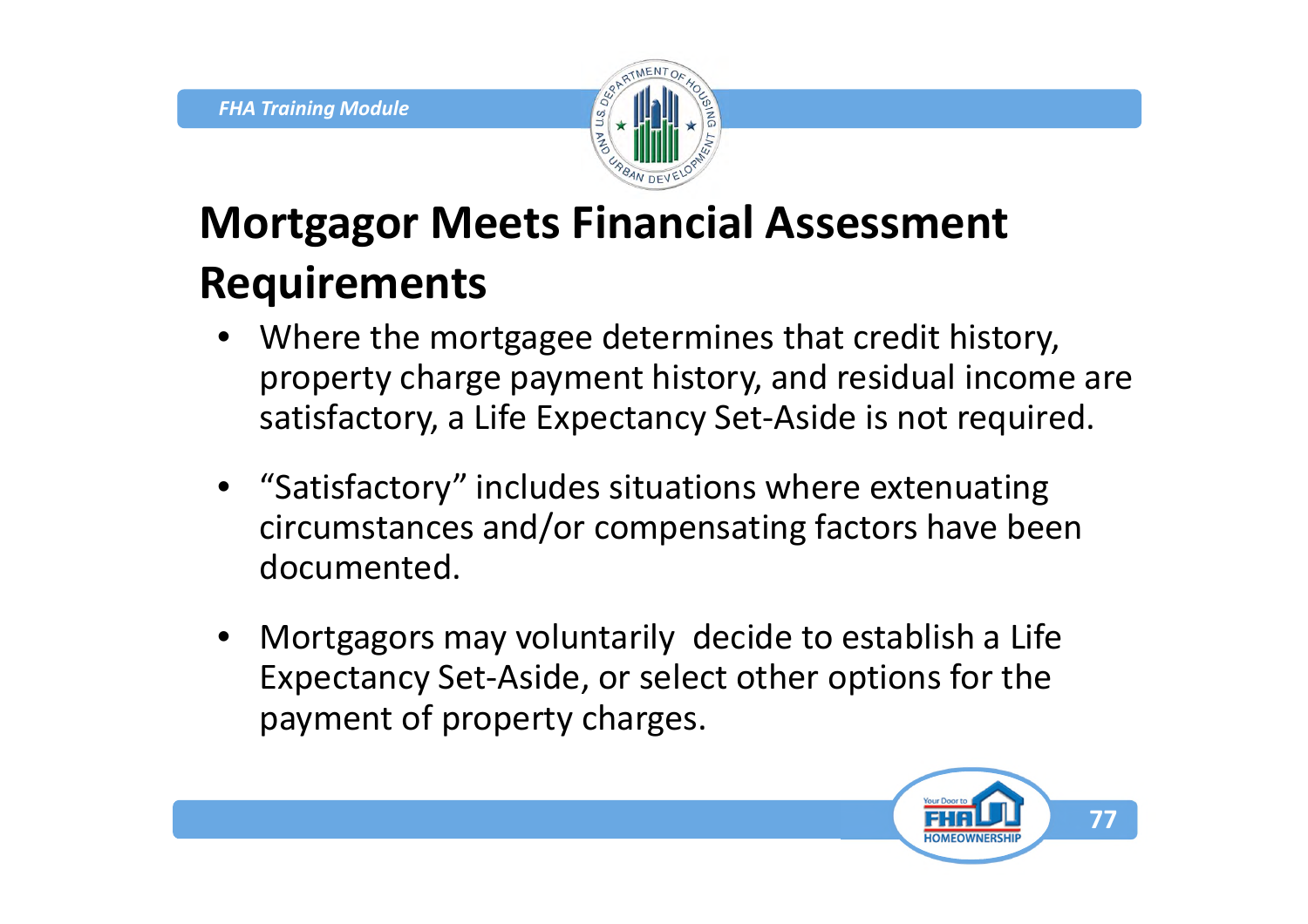

#### **Fully Funded Life Expectancy Set-Aside**

- Section 5.4 in Guide (page 76).
- Required when, even after taking into account extenuating circumstances, the mortgagor has not demonstrated the willingness to meet his or her financial obligations, even if residual income is sufficient.
- Property charges will be paid by the mortgagee out of the Life Expectancy Set-Aside.
- Required Set-Aside amount is equal to the Projected Life Expectancy Property Charges.

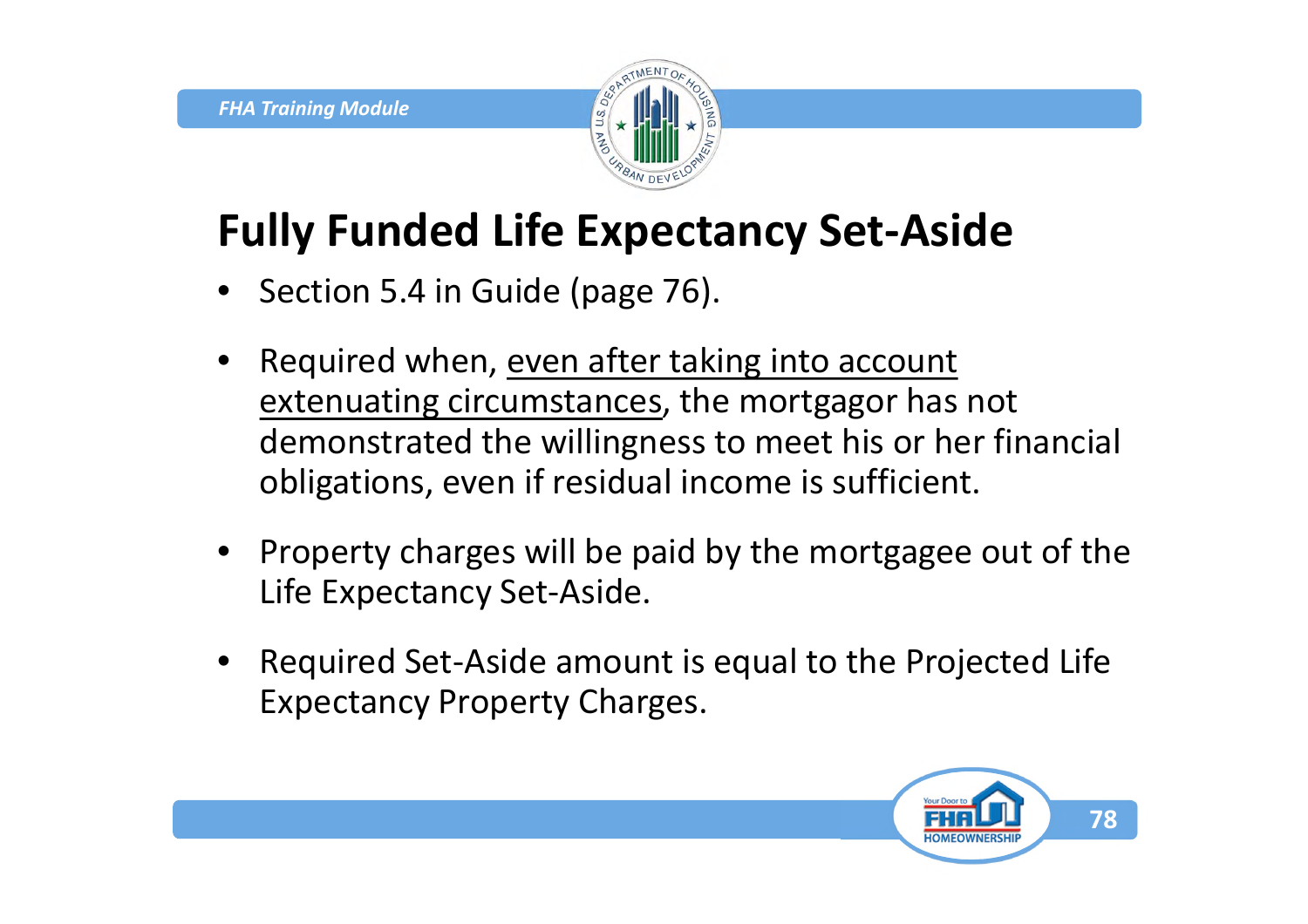

#### **Partially Funded Life Expectancy Set-Aside**

- Sections 5.5 and 5.6 in Guide (page 77).
- Required when the mortgagor has demonstrated the willingness to meet his or her financial obligations but, even after taking into account any compensating factors, residual income is not sufficient.
- Mortgagor will receive semi-annual payments designed to bring residual income up to the standard.
- Mortgagor is responsible for the payment of all property charges.

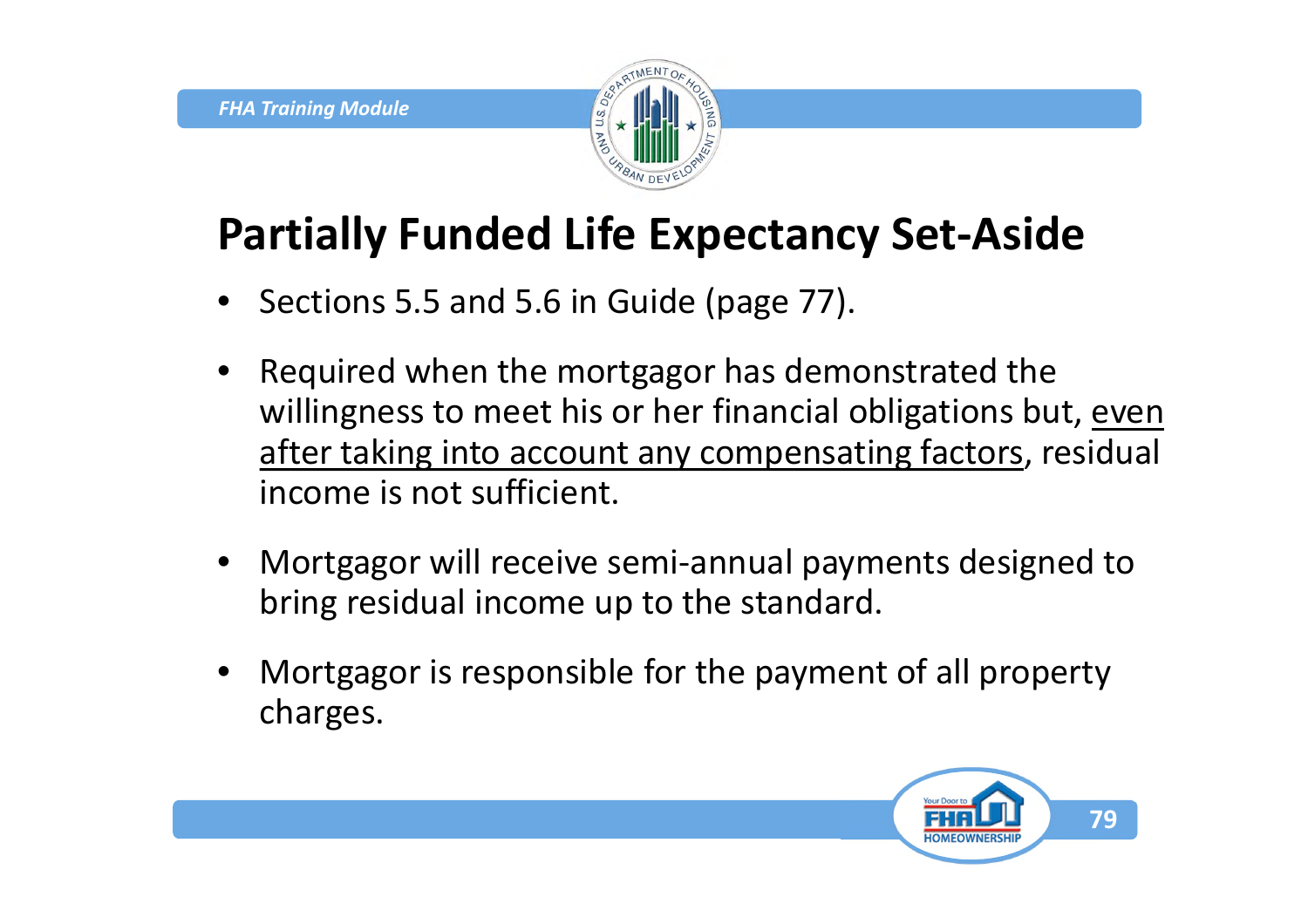

## **Partially Funded Life Expectancy Set-Aside Example**

- Single mortgagor in West Region is 74 years old.
- Residual Income = \$428.
- Projected Life Expectancy Property Charges = \$28,971.52.
- Table of Residual Income (Section 3.100, page 69 in Guide).

| <b>Family Size</b> | <b>Northeast</b> | <b>Midwest</b> | <b>South</b> | <b>West</b> |
|--------------------|------------------|----------------|--------------|-------------|
|                    | 540              | \$529          | \$529        | \$589       |
| $\overline{2}$     | 906              | \$886          | \$886        | \$998       |
| $\overline{3}$     | \$946            | \$927          | \$927        | \$1,031     |
| 4 or more          | \$1,066          | \$1,041        | \$1,041      | \$1,160     |

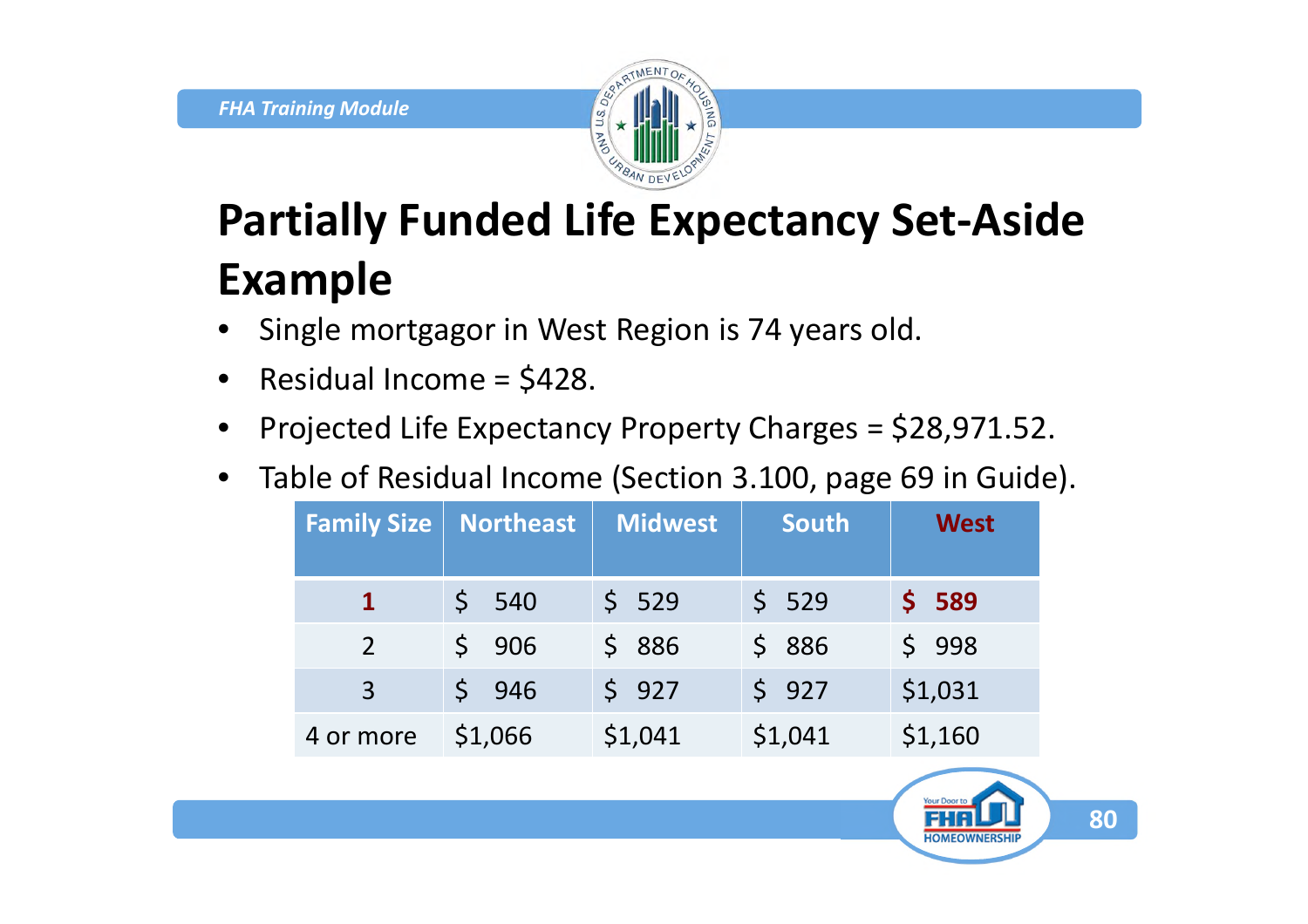

## **Partially Funded Life Expectancy Set-Aside Example**

Monthly Residual Income Shortfall = \$170 What if Monthly Residual Income

Shortfall = \$210?

| <b>Monthly Residual Income</b><br>Shortfall: | 170.00      | <b>Monthly Residual Income</b><br>Shortfall: | 210.00      |
|----------------------------------------------|-------------|----------------------------------------------|-------------|
| <b>TALC Life Expectancy (Yrs)</b>            | 12          | <b>TALC Life Expectancy (Yrs)</b>            | 12          |
| Life Expectancy in months<br>(m)             | 144         | Life Expectancy in months<br>(m)             | 144         |
| <b>Partially Funded LESA</b>                 | \$19,700.63 | <b>Partially Funded LESA</b>                 | \$24,336.08 |

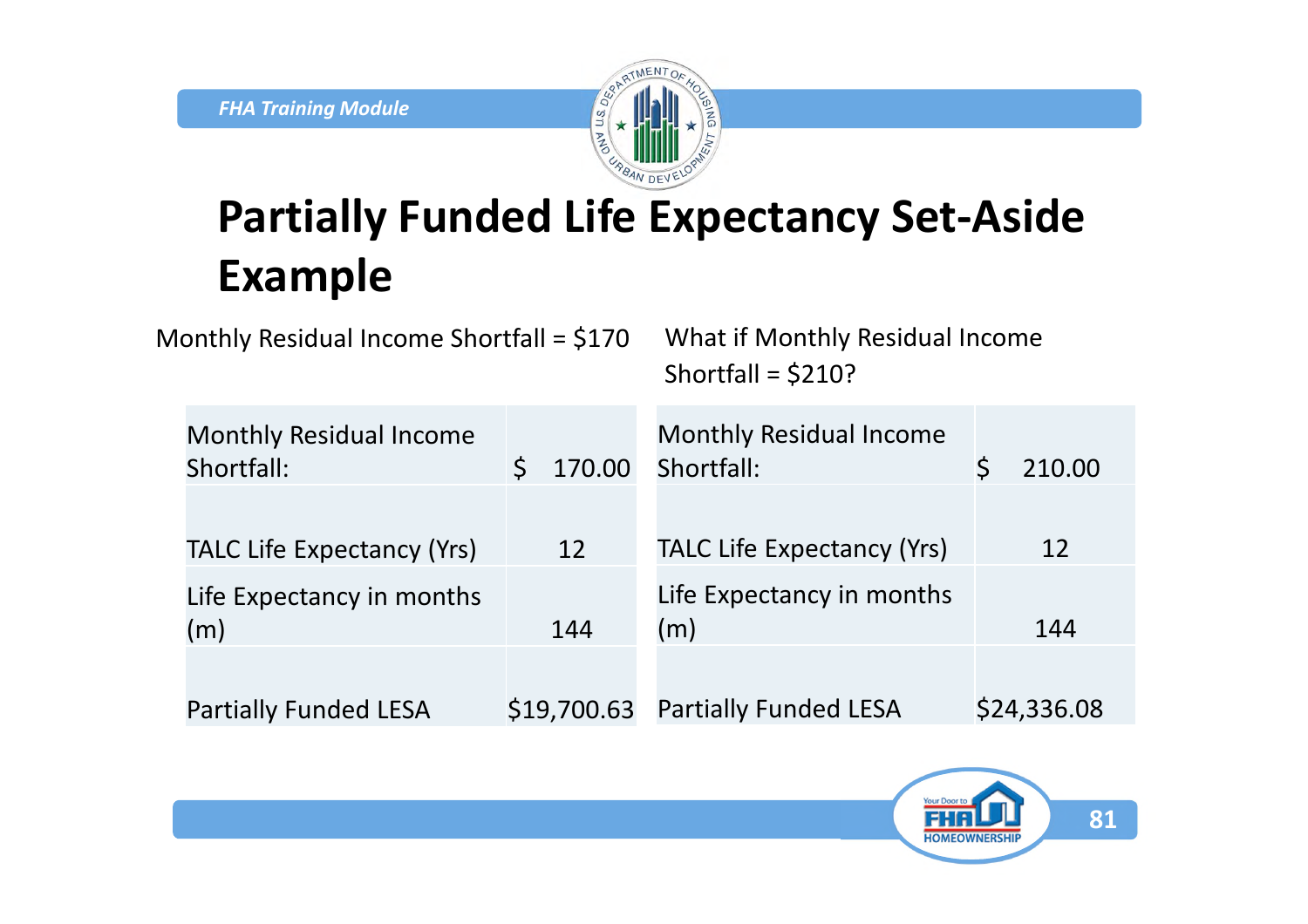

#### **Partially Funded Life Expectancy Set-Aside**

- In example, Monthly Residual Income Shortfall of \$170 resulted in Partially Funded Life Expectancy Set-Aside of \$19,700.63.
- Divided by Life Expectancy Property Charges of  $$28,971.52 = 68.0\%$ .
- If Monthly Residual Income Shortfall is \$210 it results in Partially Funded Life Expectancy Set-Aside of \$24,336.08.
- Divided by Life Expectancy Property Charges of  $$28,971.52 = 84.1\%$ .

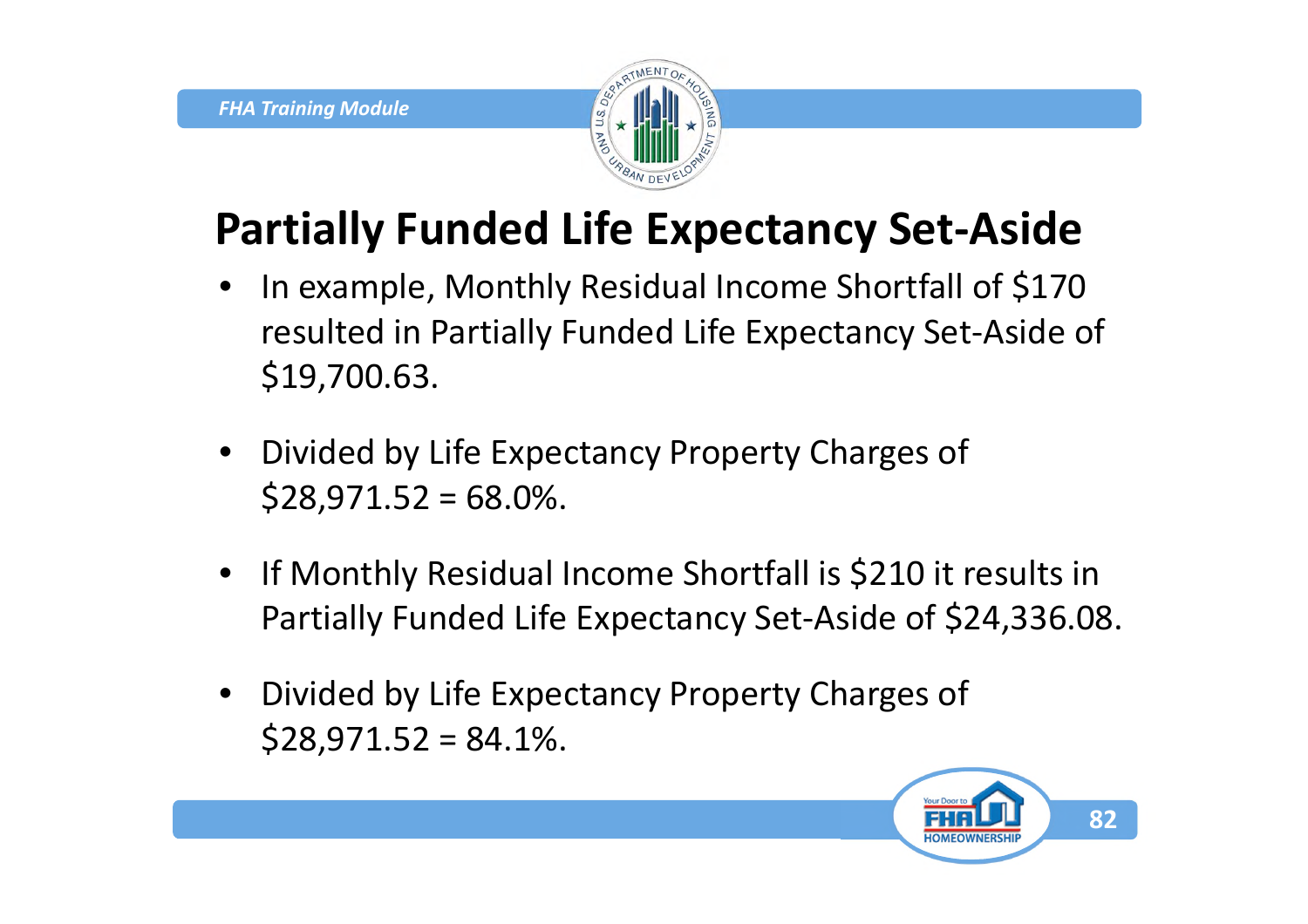

#### **Partially Funded Life Expectancy Set-Aside**

- Section 5.7 in Guide (page 78).
- Additional requirement for a Partially Funded Life Expectancy Set-Aside.
- Where the Partially Funded Life Expectancy Set-Aside is greater than 75% of the Projected Life Expectancy Property Charges, a Fully Funded Life Expectancy Set-Aside is required.
- In our example, Monthly Residual Income Shortfall of \$210 would require a Fully Funded Lifetime Expectancy Set-Aside.

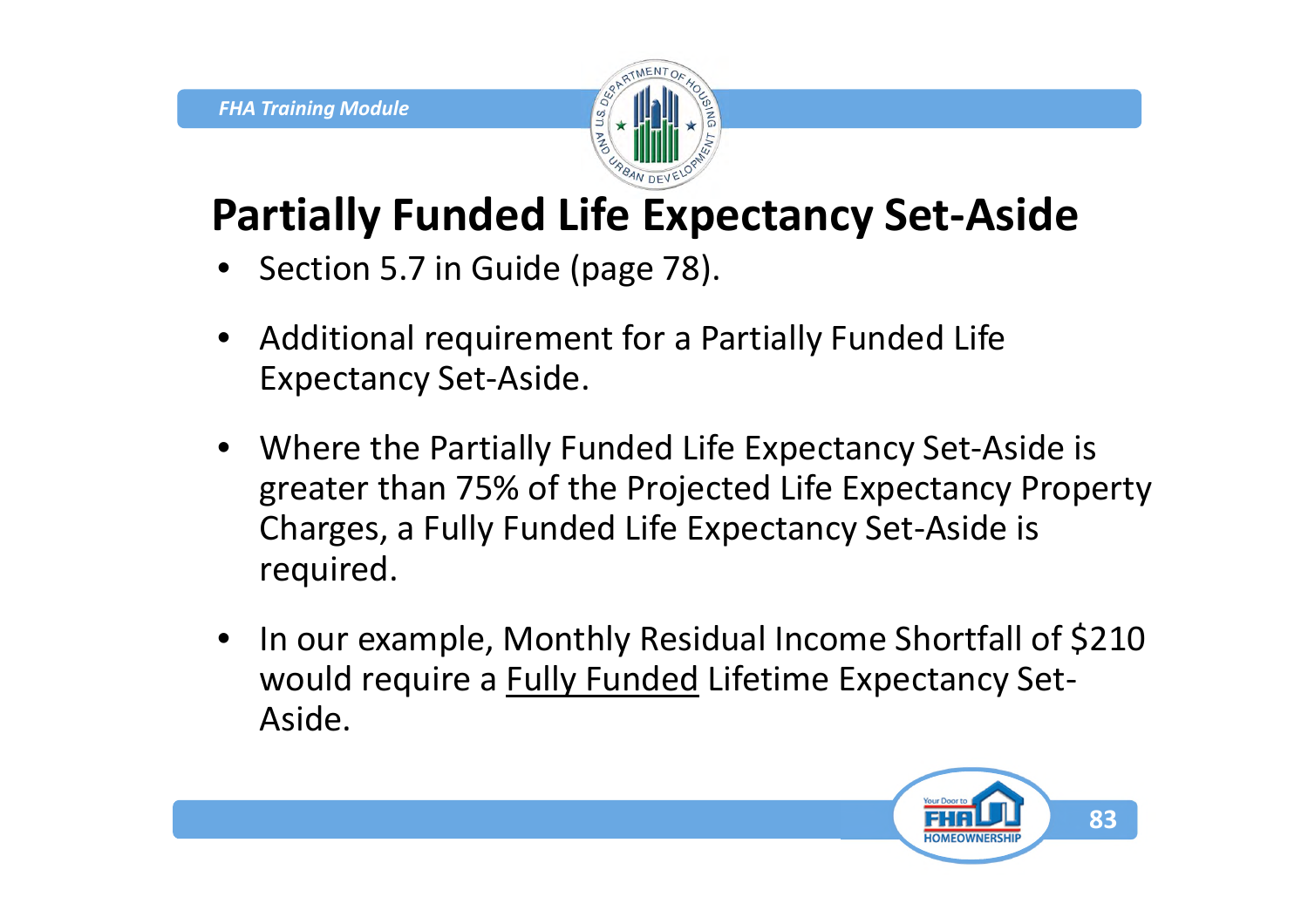*FHA Training Module*



#### **Decision Process**

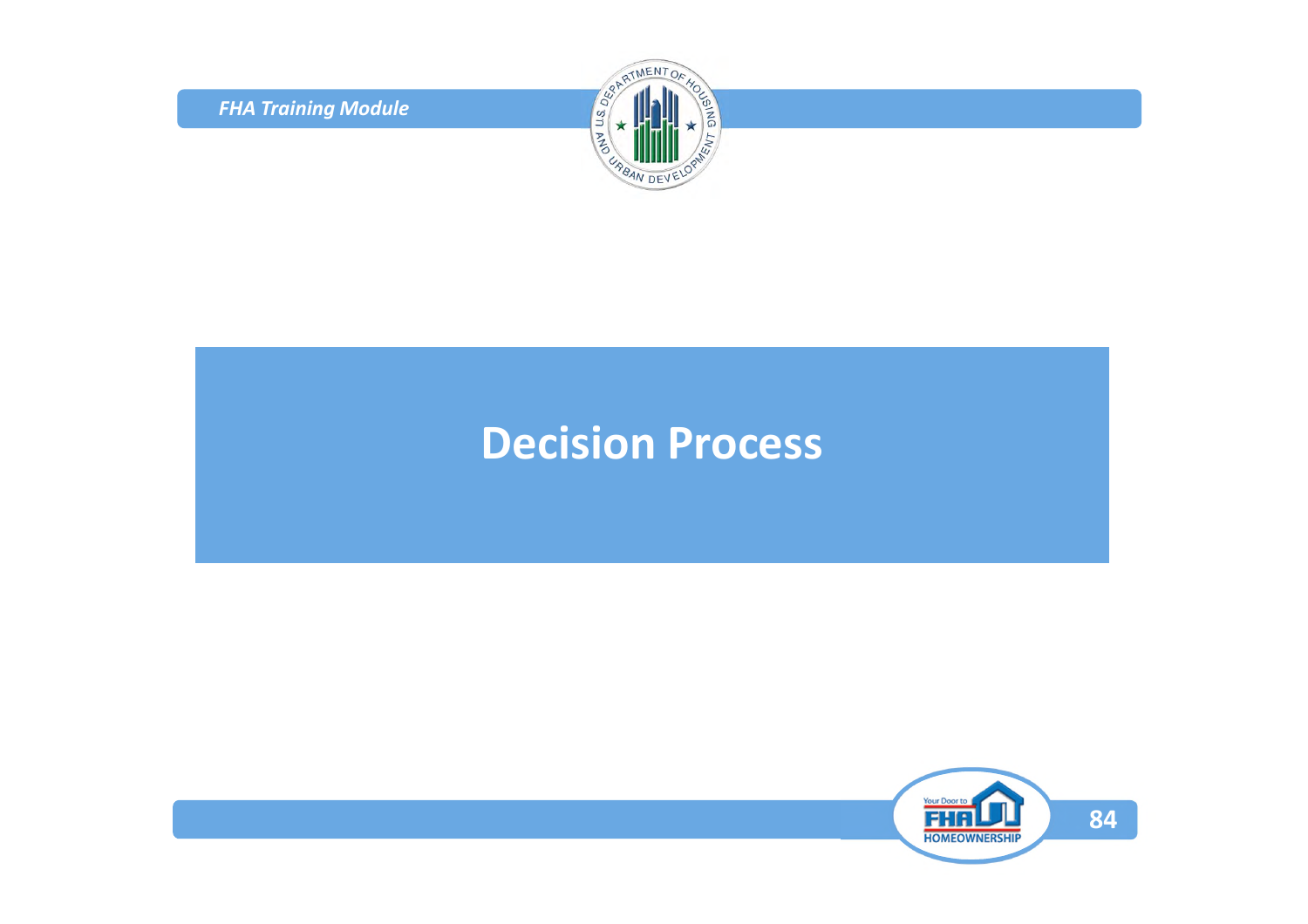

#### **Life Expectancy Set-Aside Decision Matrix**

- Section 5.9 in Guide (page 78).
- Even if one, two, or even three of the financial assessment criteria - credit history, property charge payment history, and residual income – are unacceptable, the HECM may still be approved.
- Provides scenarios where a Life Expectancy Set-Aside is not required (Table 1, page 79 in Guide), must be fully funded (Table 2, page 80 in Guide), or partially funded (Table 3, page 81 in Guide).
- Not designed to cover every situation, but to provide guidance on factors that mortgagee should take into account when making its decision.

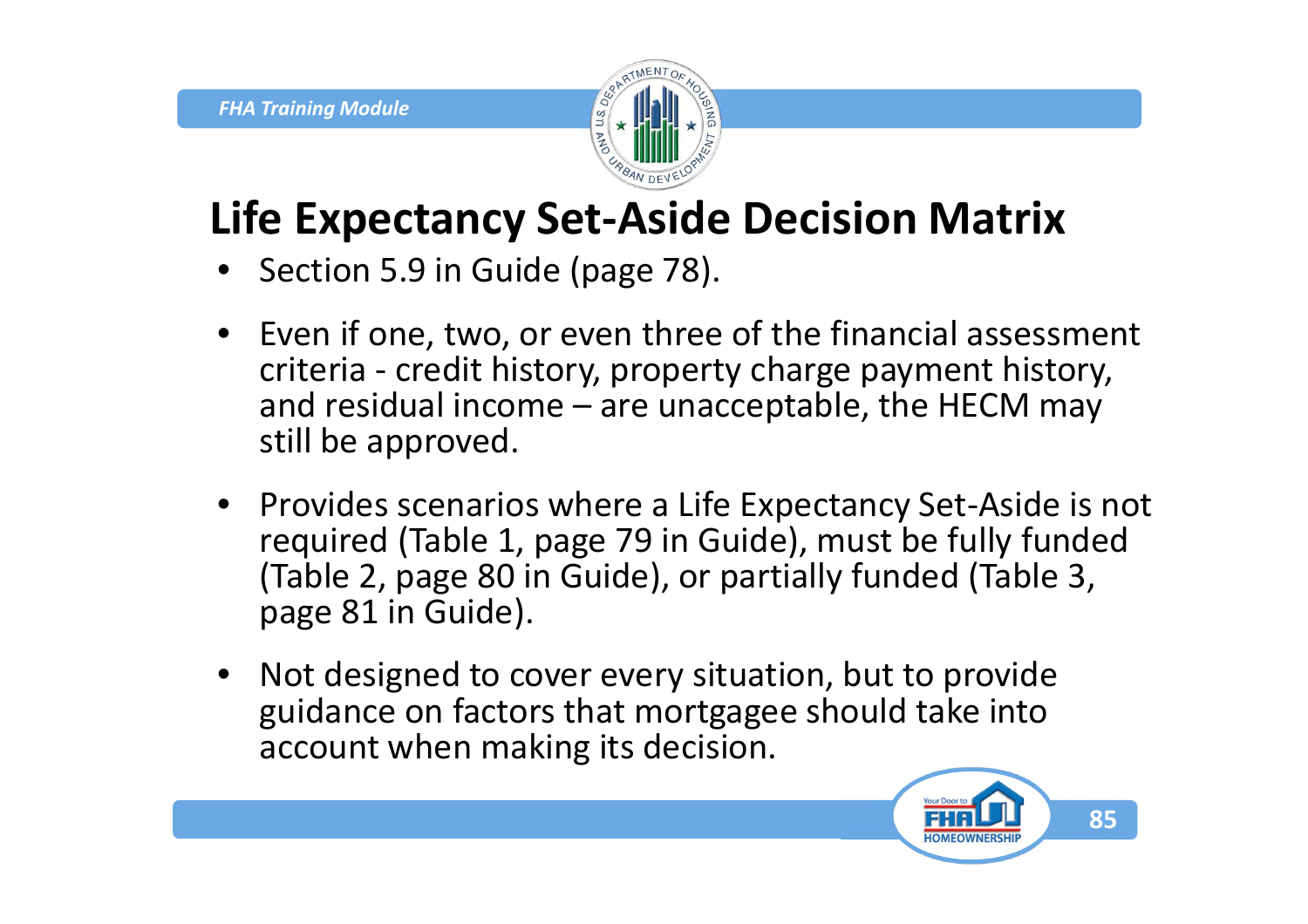

#### **Life Expectancy Set-Aside Decision Example 1**

- Assume mortgagor:
	- Meets residual income standard.
	- Meets property charge payment history standard (but payments were made through mortgagee-administered escrow account).
	- Has active judgments on record.
	- Is delinquent on car loan.
	- Has no documented extenuating circumstances.
- What would you require?
	- No set-aside?
	- Partially Funded Set-Aside?
	- Fully Funded Set-Aside?

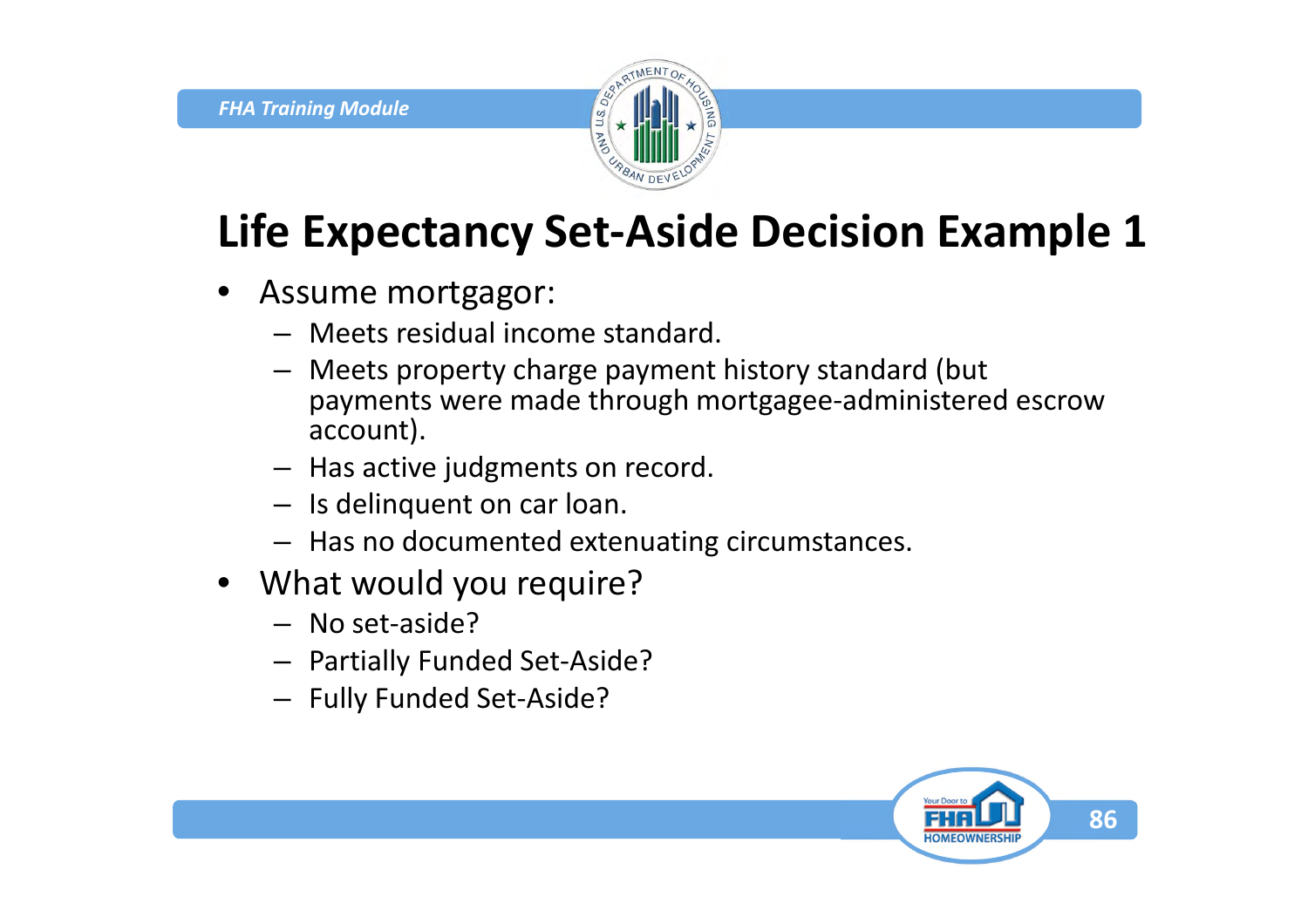

## **Life Expectancy Set-Aside Decision Example 2**

- Assume mortgagor:
	- Has residual income of 78% of standard.
	- Has no compensating factors.
	- Meets property charge payment history standard and has made payments directly.
	- Meets installment and revolving credit standard.
	- Property charges are 5% of income.
- What would you require?
	- No set-aside?
	- Partially Funded Set-Aside?
	- Fully Funded Set-Aside?

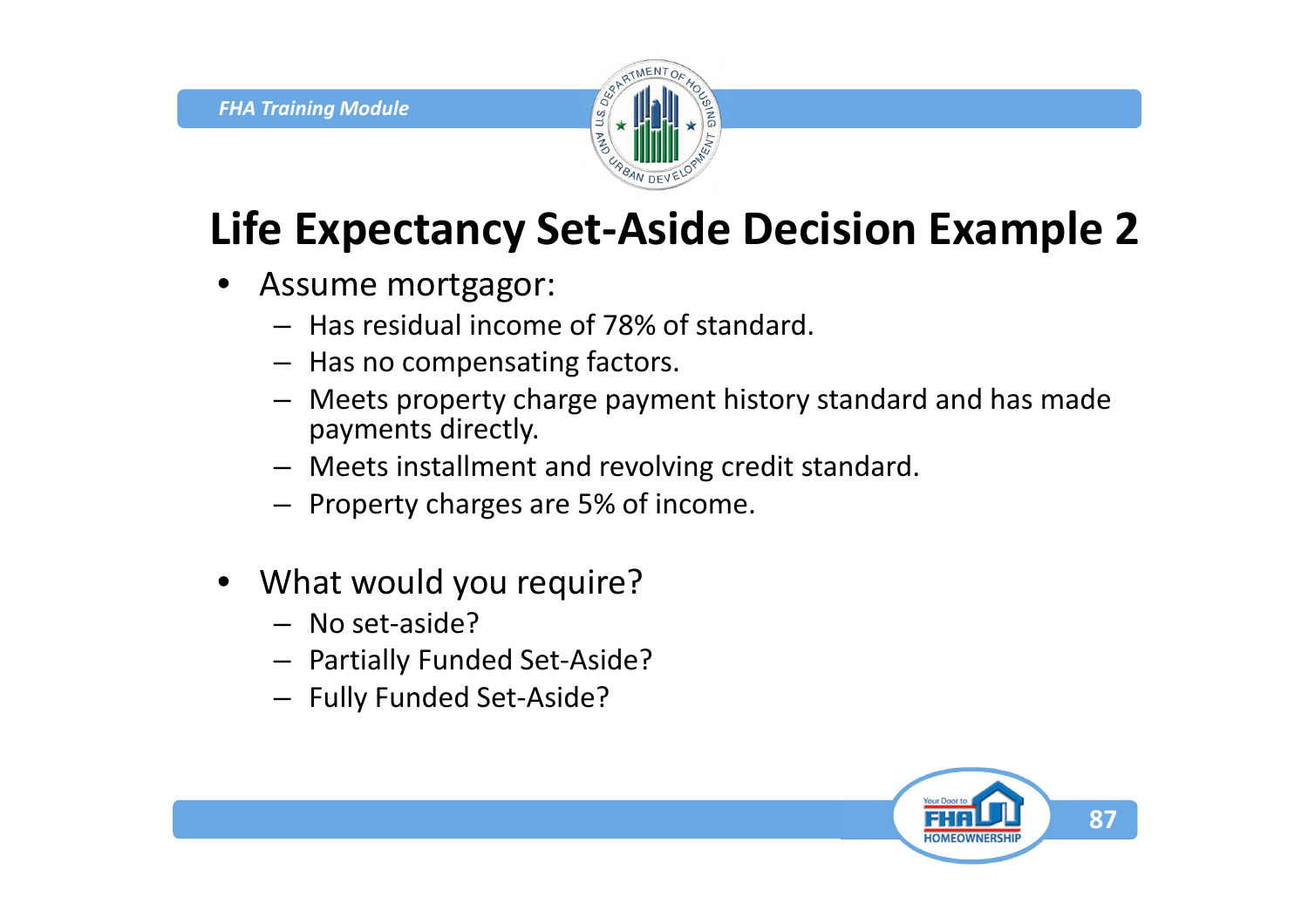

## **Life Expectancy Set-Aside Decision Example 3**

- Assume mortgagor:
	- Has residual income of 81% of standard.
	- Has income which has remained stable over last 24 months.
	- Has paid all of their own property charges for the past 4 years.
	- Meets credit and property charge payment history standards.
- What would you require?
	- No set-aside?
	- Partially Funded Set-Aside?
	- Fully Funded Set-Aside?

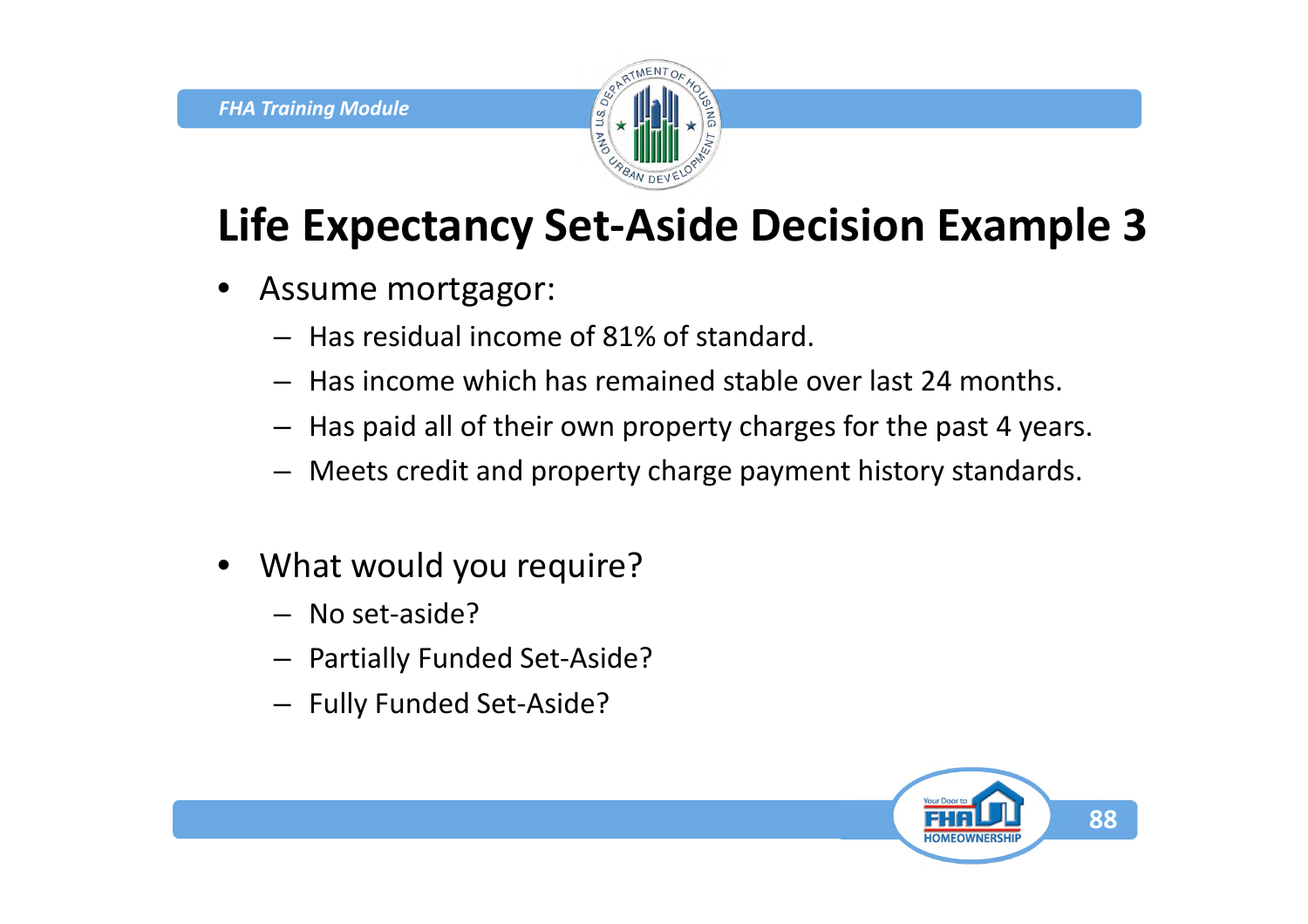

#### **Making the Loan Decision**

- If credit history, property charge payment history, and residual income meet standard – including where standard is met after taking into account extenuating circumstances and compensating factors, HECM may be approved without funding a Life Expectancy Set-Aside.
- Even after determining that a Life Expectancy Set-Aside must be funded, mortgagee must still make a determination that the HECM is a sustainable solution to mortgagor's financial circumstances.

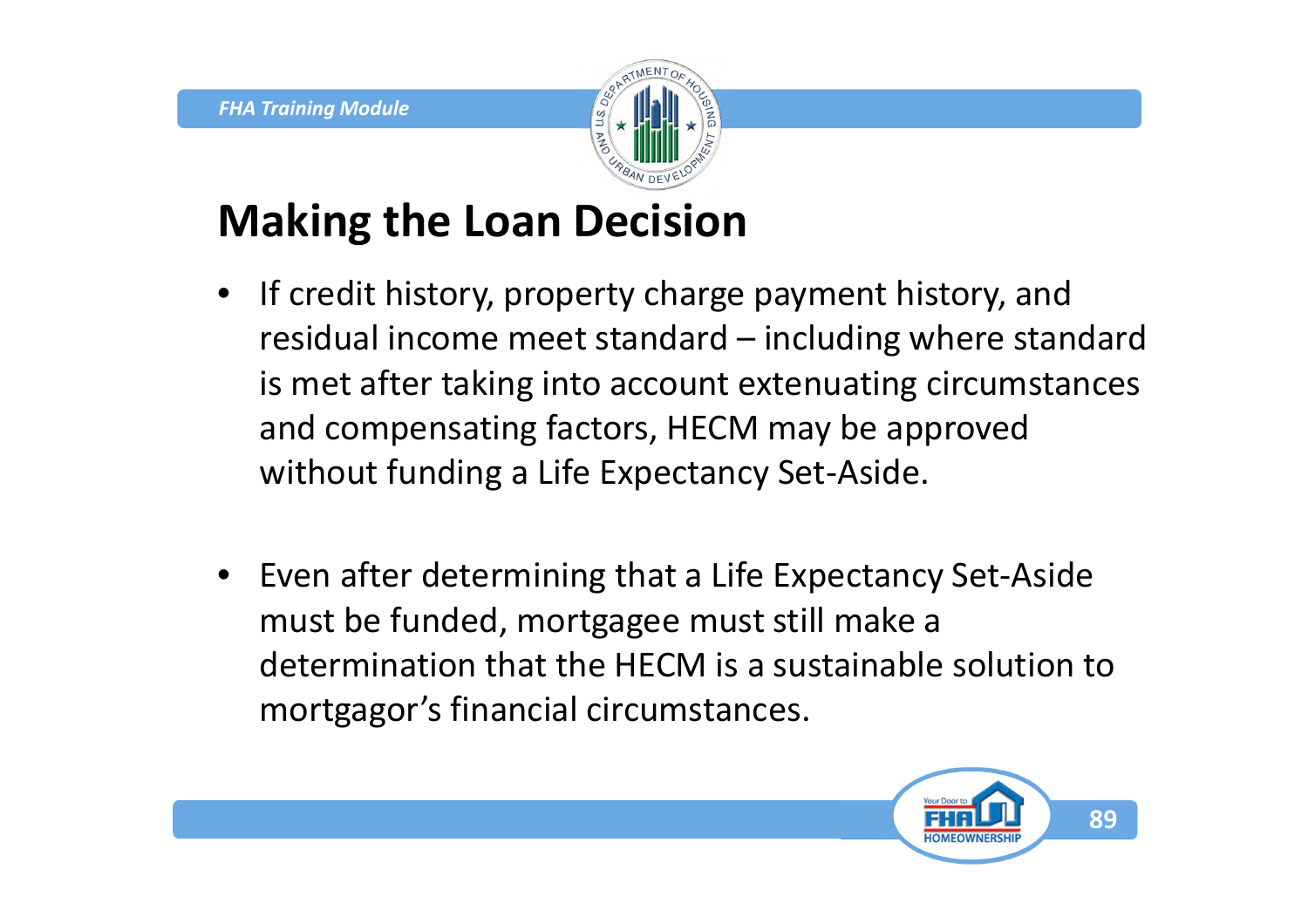*FHA Training Module*



#### **Financial Assessment Worksheet**

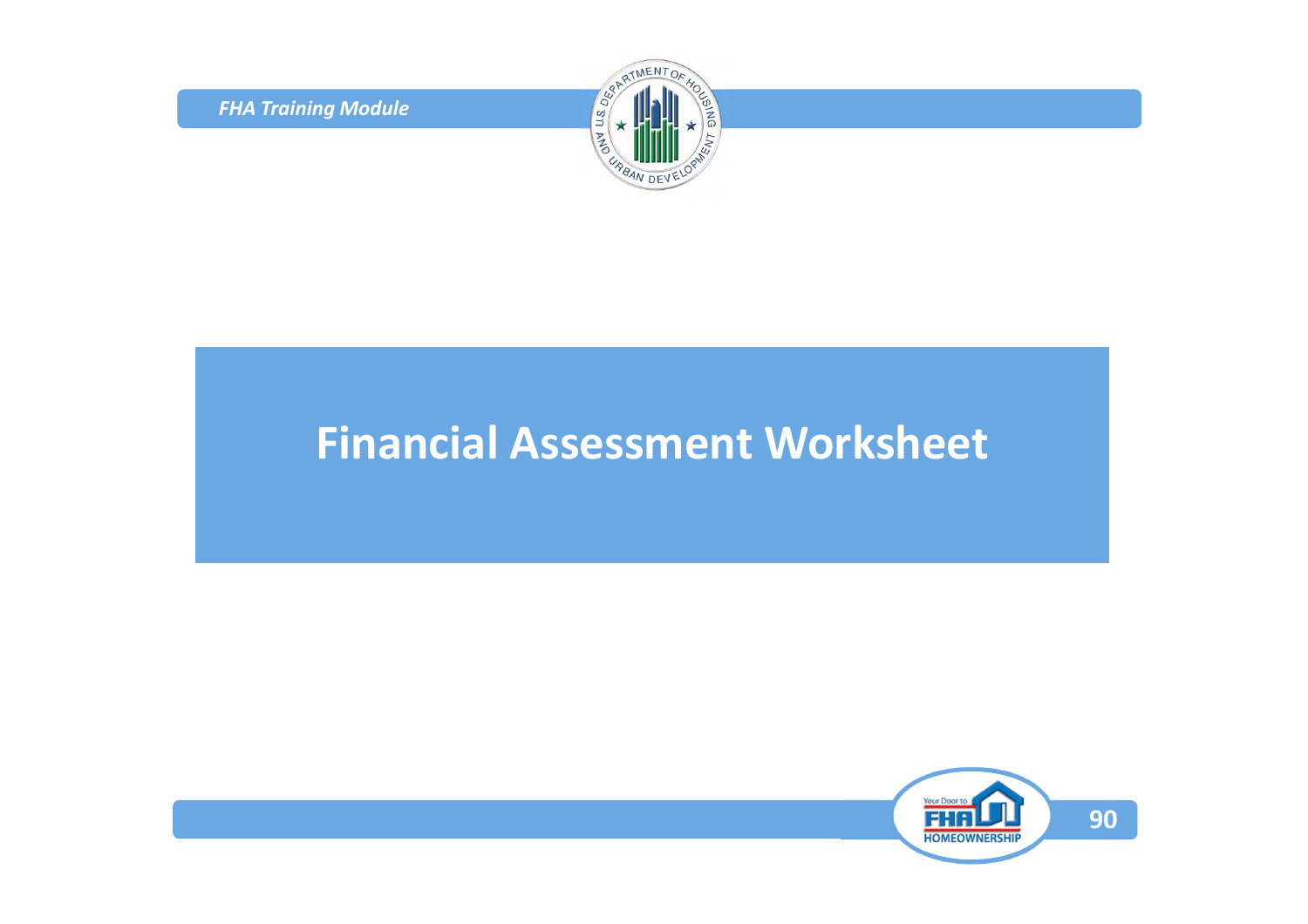

## **Model HECM Financial Assessment Worksheet**

- Section 3.102 (page 70) and Appendix 1 (page 82) in Guide.
- Designed to capture key information from financial assessment.
- Mortgagee must record whether it has determined if credit history, property charge history, and residual income meet standard.
- Will provide a basis for entering financial assessment data in FHA Connection (details to follow prior to effective date of Mortgagee Letter 2014-22).
- Model worksheet only; mortgagees may use this model or design their own.

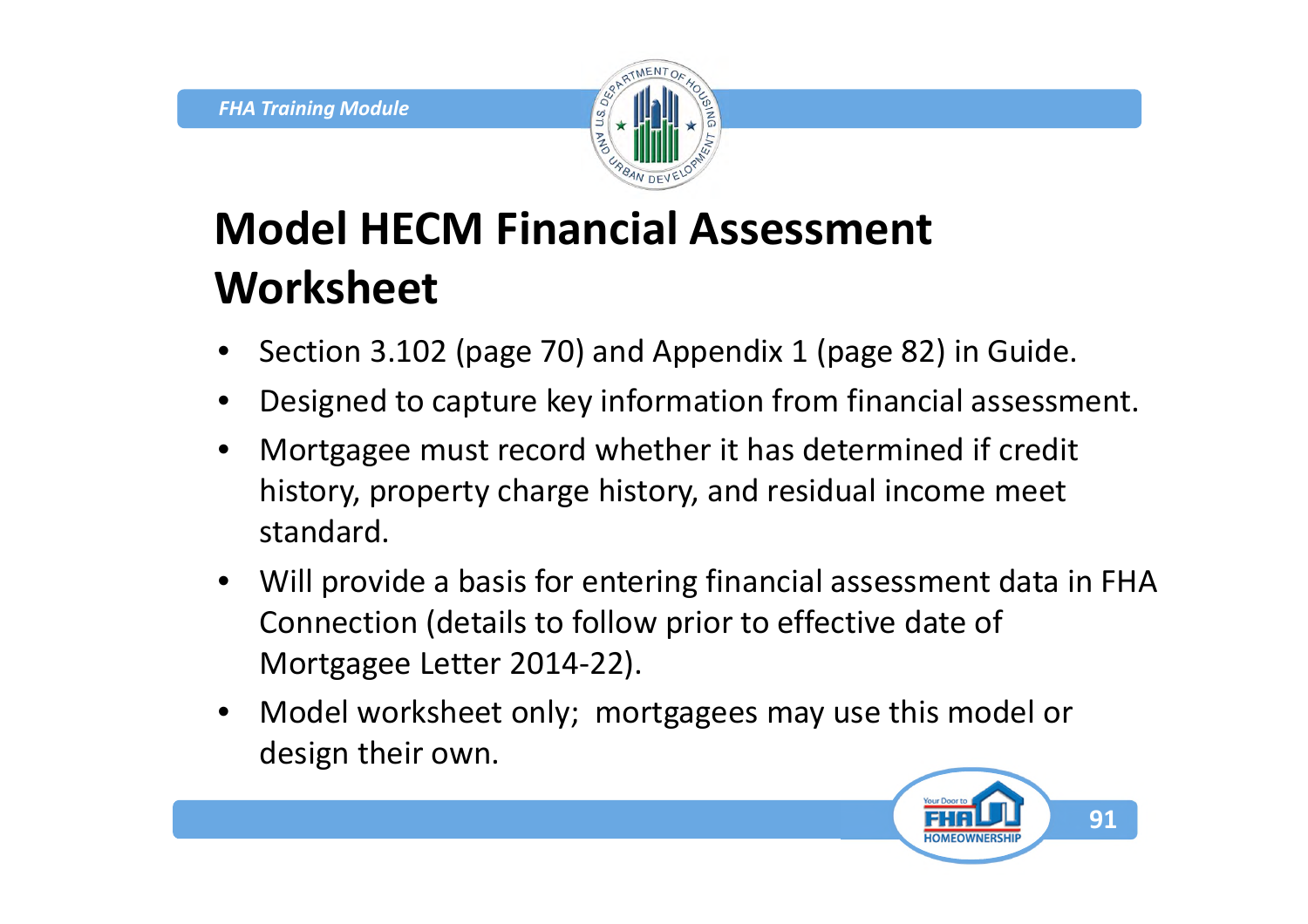

## **Model HECM Financial Assessment Worksheet**

- In Section A (Property Charge Payment History) Column Heading entitled *Delinquent Last 24 Months* does not apply to hazard and flood insurance; mortgagees must simply check "Yes" or "No' if insurance was in place for last 12 months.
- Section B (Credit History) asks for entry of delinquent payments over previous 24 months; for revolving accounts mortgagees need only enter delinquencies over previous 12 months.
- In Section J (Monthly Property Taxes as % of Monthly Income) mortgagees should calculate property charges as a percentage of income, not property taxes.

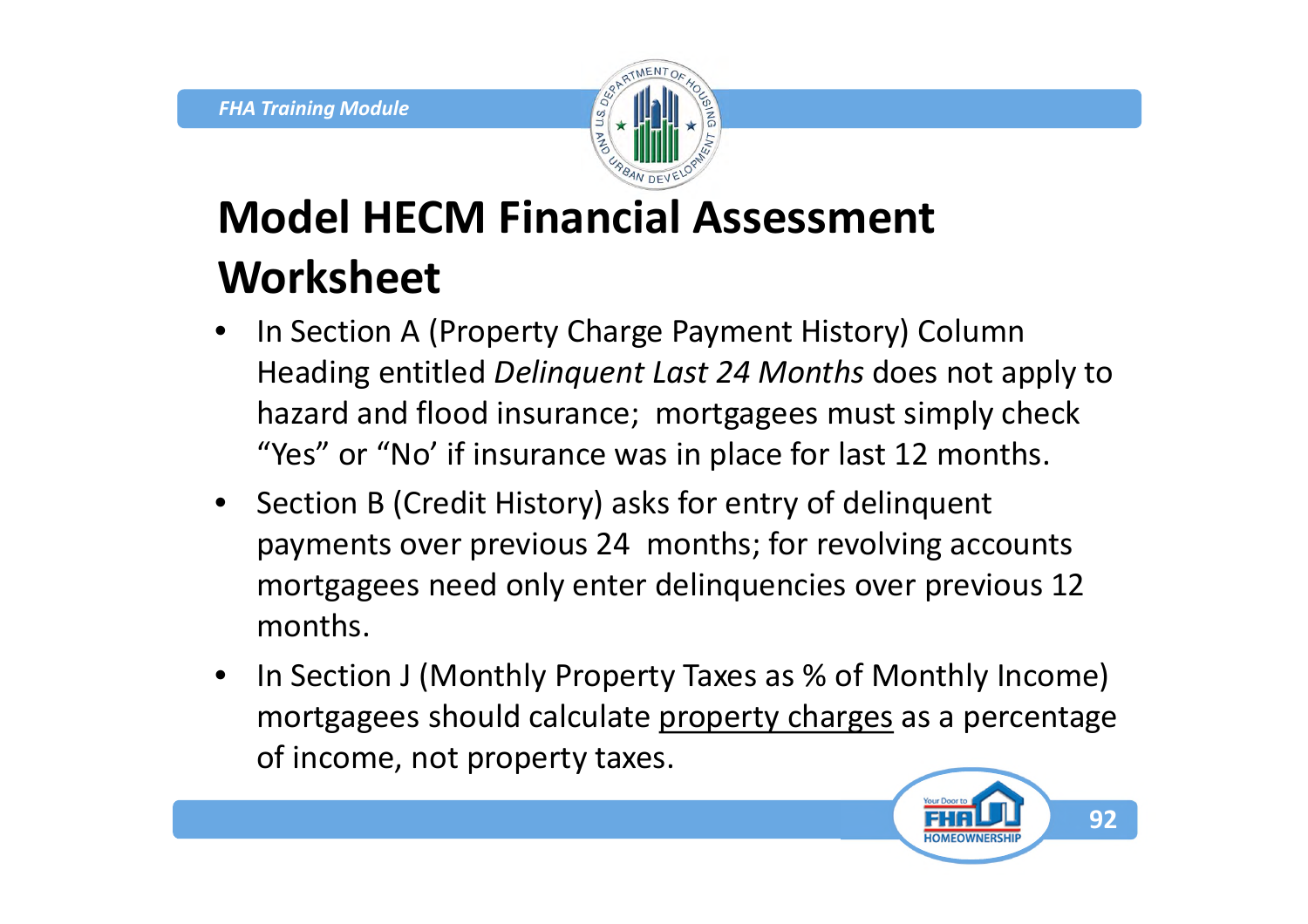*FHA Training Module*



#### **Questions**

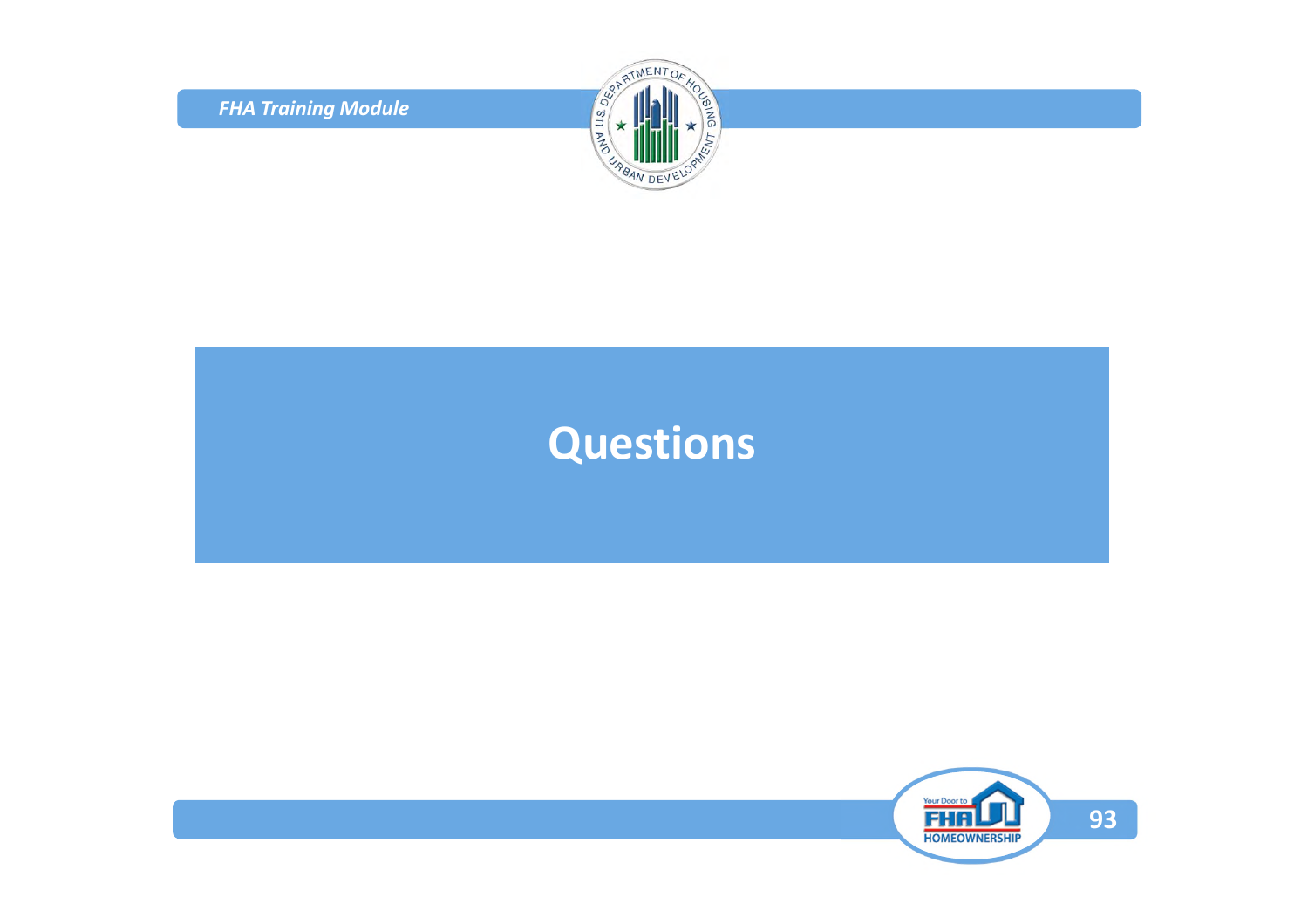*FHA Training Module*



# **Appendix 1 Proposed FHA Connection Data Entry Requirements For Financial Assessment**

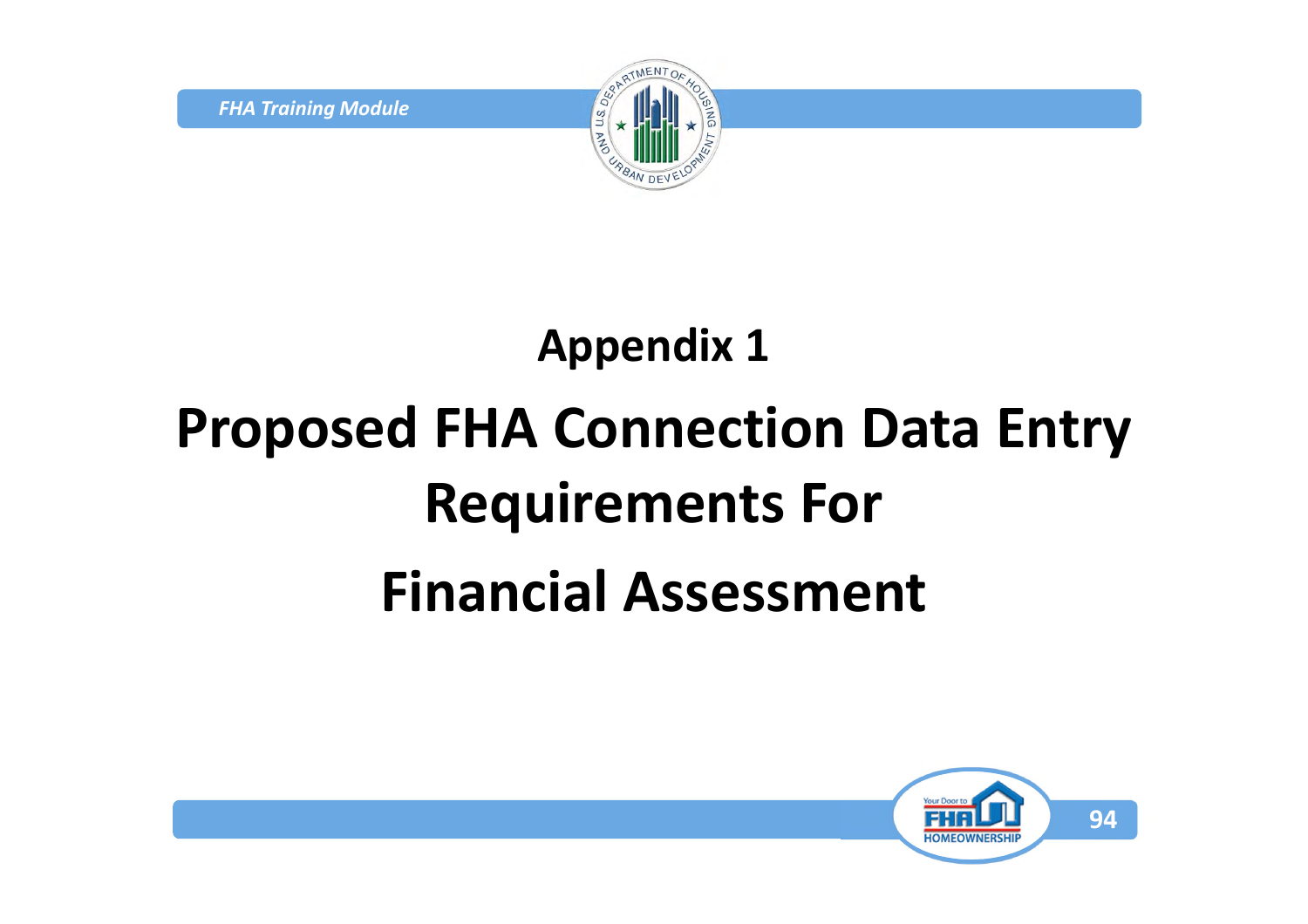

#### **Financial Assessment and FHA Connection**

- New data entry requirements for FHA Connection (FHA-C) to capture key financial assessment information.
- Over time, data will provide FHA with the ability to analyze different aspects of financial assessment and impact on loan performance.
- Financial assessment data entry required only for loans with case numbers assigned on or after March 2, 2015.
- Financial assessment data will probably be entered in a new Financial Assessment screen.
- Insurance application screen will be largely the same.

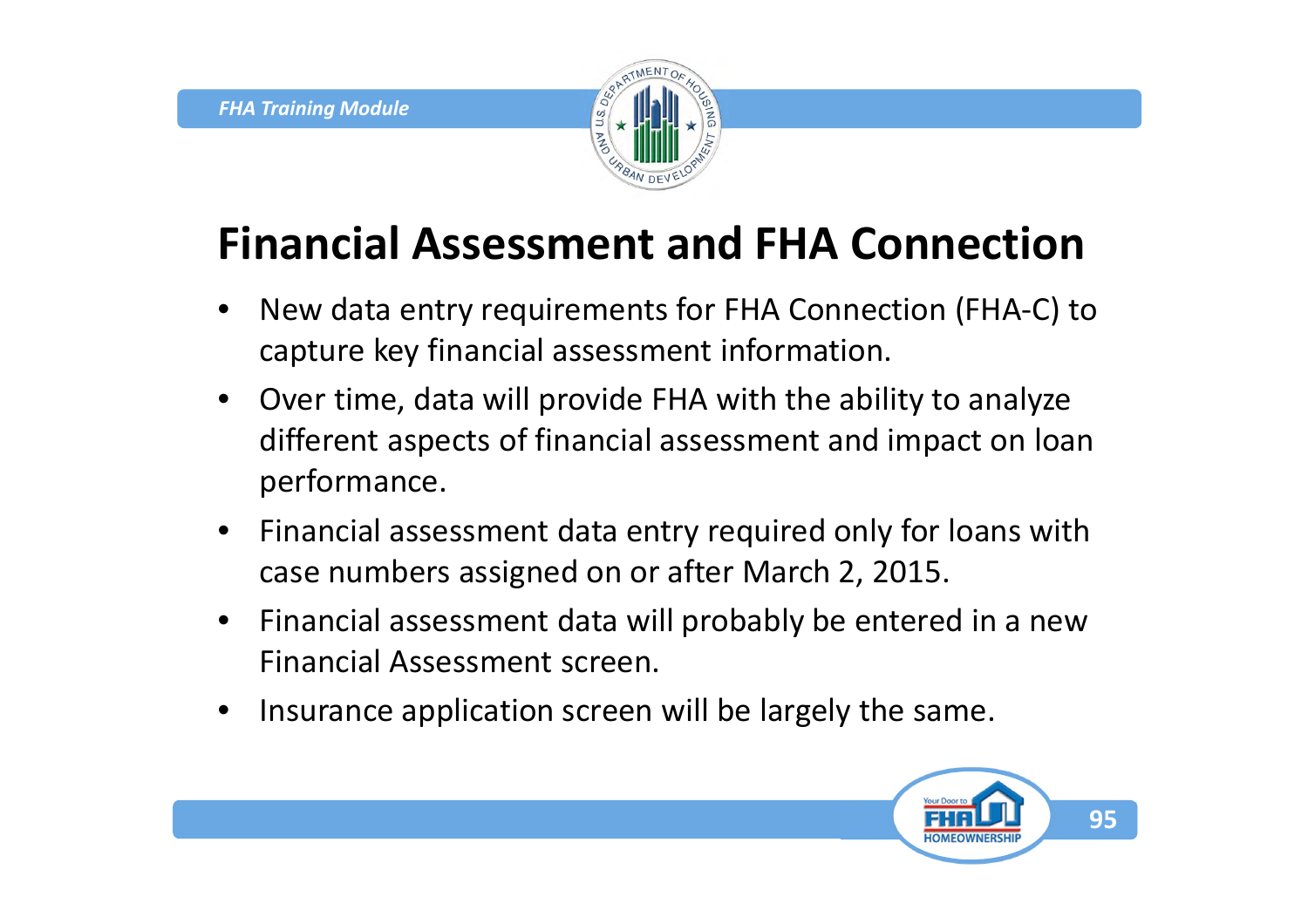

#### **FHA Connection – Insurance Application Screen**

- Some data fields previously optional will be mandatory for case numbers issued on or after March 2, 2015.
- Revised definition for *Real Estate Debts*: Do not include in amount entered any real estate debt to be extinguished at closing with HECM proceeds.
- Add fields for the entry of credit scores for mortgagors.

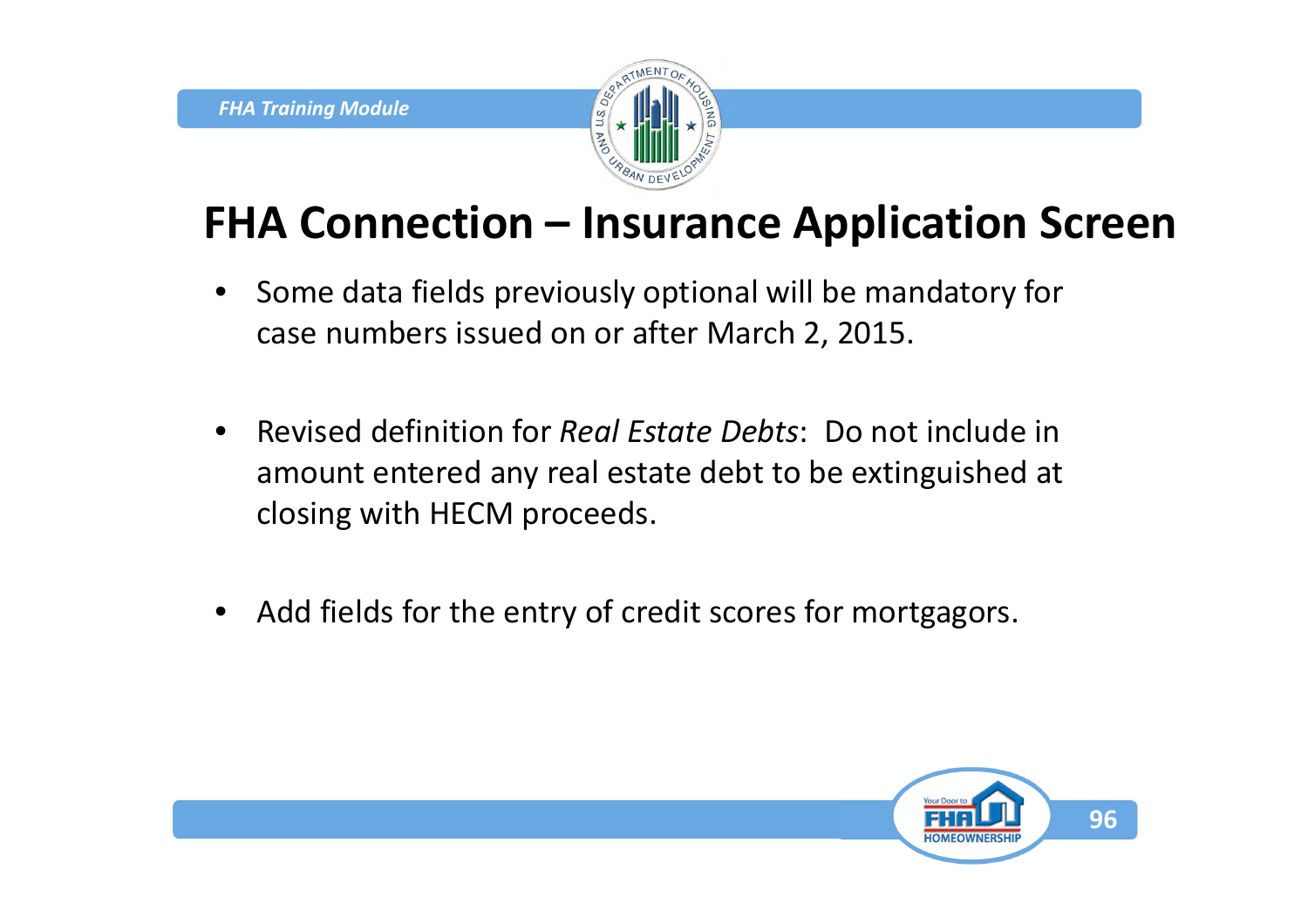

#### **FHA Connection - Financial Assessment Screen Credit Characteristics**

| <b>Real Estate taxes</b><br>current    | <b>Yes</b> | <b>No</b> | <b>NA</b> | <b>Real estate taxes</b><br>delinguent last 24 months                               | <b>Yes</b> | <b>No</b> | <b>NA</b> |
|----------------------------------------|------------|-----------|-----------|-------------------------------------------------------------------------------------|------------|-----------|-----------|
| <b>HOD, PUD, Condo</b><br>fees current | <b>Yes</b> | <b>No</b> | <b>NA</b> | <b>HOA, PUD Condo fees</b><br>delinguent last 24 months                             | <b>Yes</b> | <b>No</b> | <b>NA</b> |
| <b>Real Estate debt</b><br>current     | <b>Yes</b> | <b>No</b> | <b>NA</b> | Real estate debt: no lates<br>last 12 months, <3 30 day<br>lates last 24 months     | <b>Yes</b> | <b>No</b> | <b>NA</b> |
| <b>Non-real estate</b><br>debt current | <b>Yes</b> | <b>No</b> | <b>NA</b> | Non-real estate debt: no<br>lates last 12 months, <3 30<br>day lates last 24 months | <b>Yes</b> | <b>No</b> | <b>NA</b> |
| <b>Revolving debt</b><br>current       | <b>Yes</b> | <b>No</b> | <b>NA</b> | <b>Revolving debt: no 90 day</b><br>lates and $<$ 3 60 day lates<br>last 12 months  | <b>Yes</b> | <b>No</b> | <b>NA</b> |

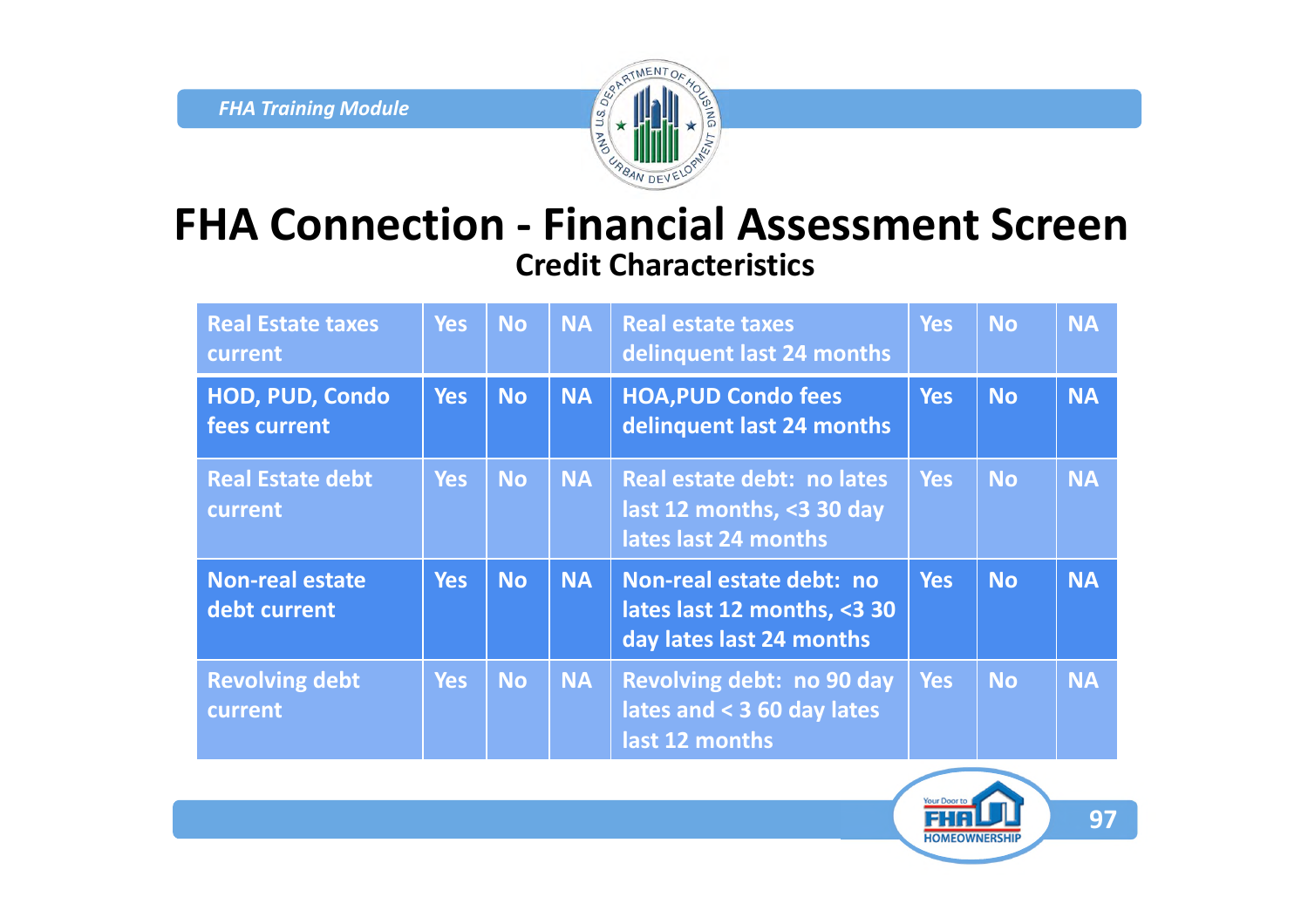

#### **FHA Connection - Financial Assessment Screen**

#### **Monthly Effective Income**

| Imputed monthly income from<br>dissipation of assets |  |
|------------------------------------------------------|--|
| <b>Monthly income from all other sources</b>         |  |
| <b>Total monthly income</b>                          |  |